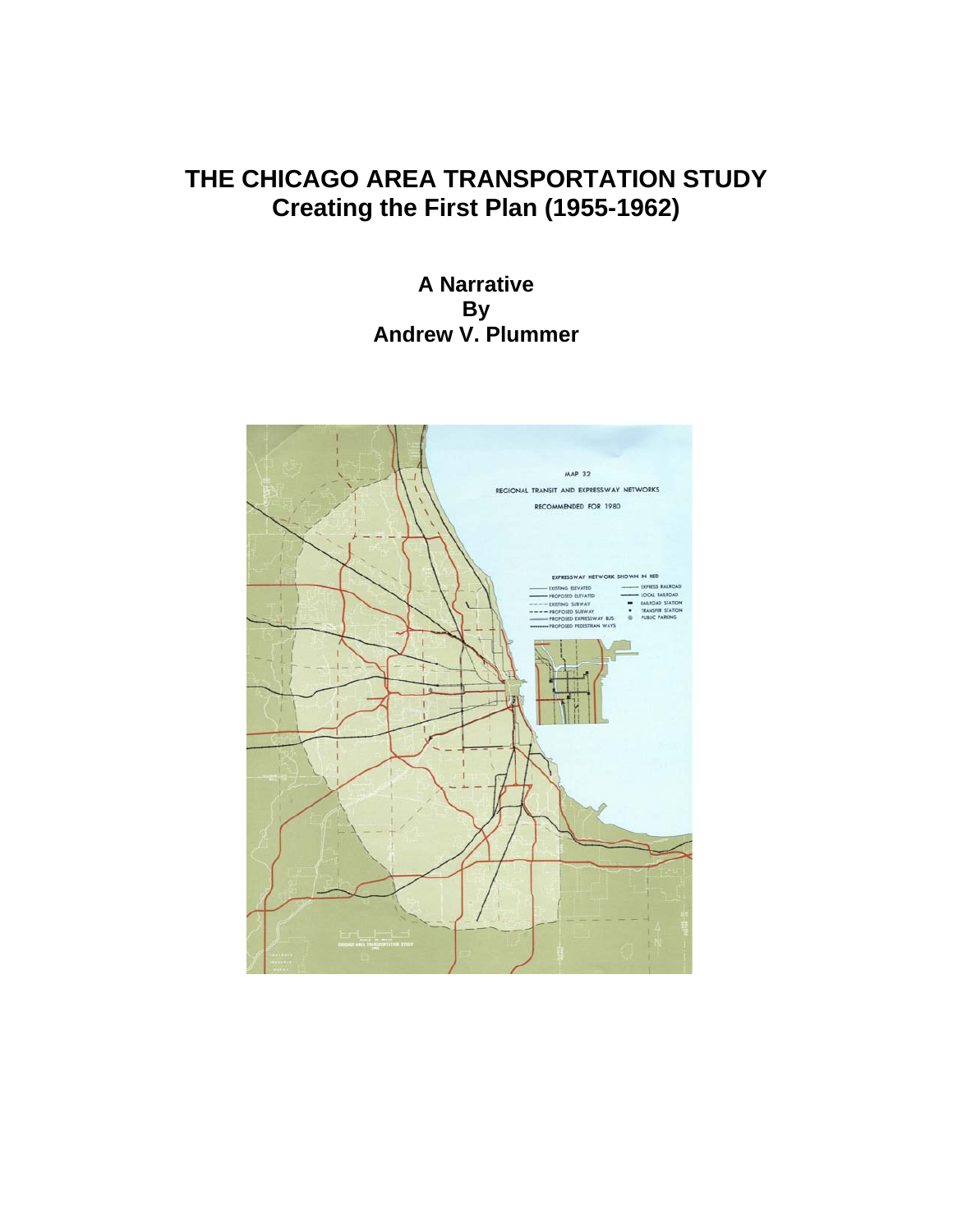# THE CHICAGO AREA TRANSPORTATION STUDY Creating the First Plan (1955-1962)

# **Chapters**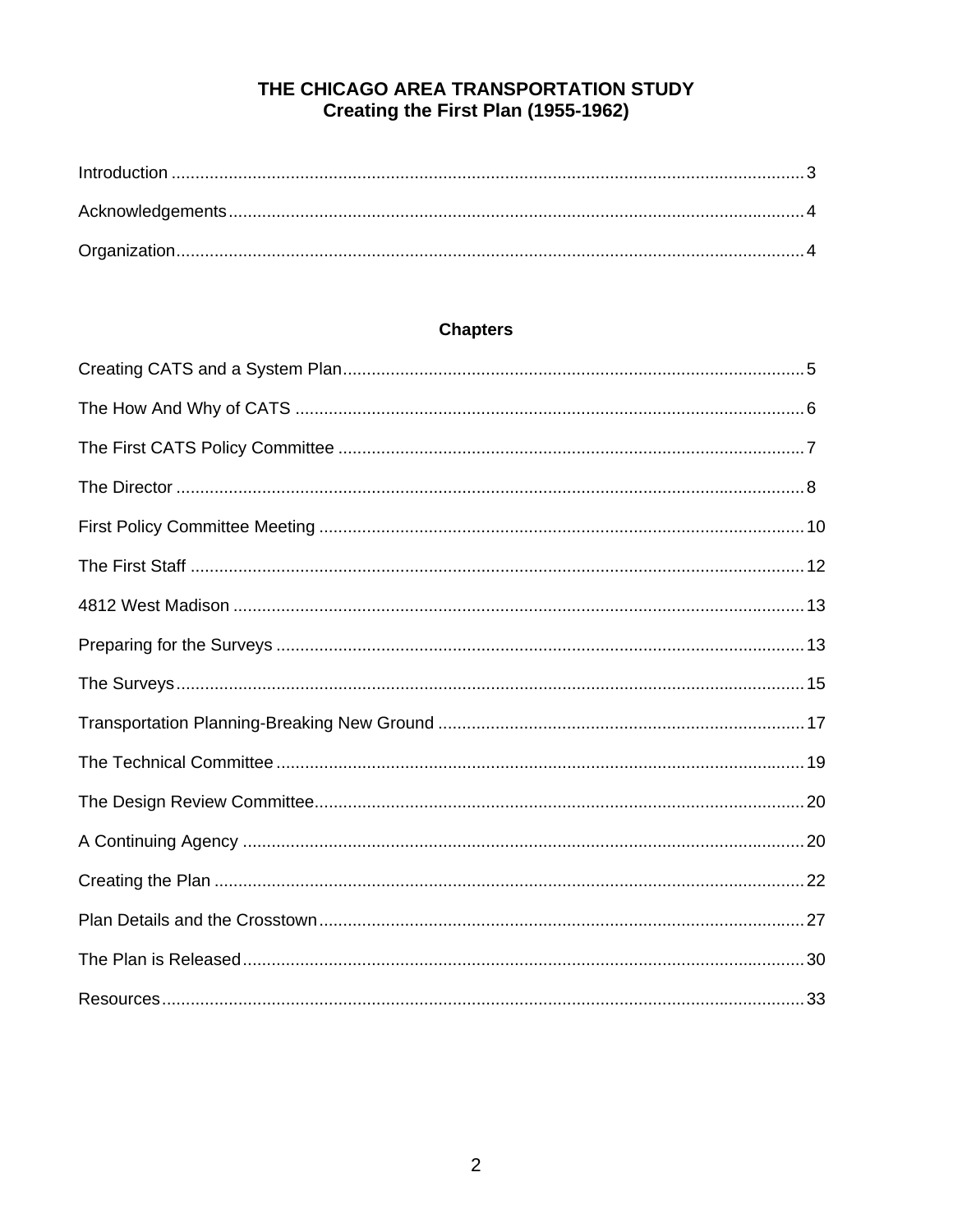### **THE CHICAGO AREA TRANSPORTATION STUDY Creating the First Plan (1955-1962)**

#### **Introduction**

Fifty years ago this summer, the largest transportation survey ever conducted was taken to provide data for the newly-created Chicago Area Transportation Study. By late September, the survey had been completed at a cost of \$700,000 with a peak employment of more than 350 people. The core survey was an effort that involved home interviews of 1 out of every 30 households in the study area. The 57,000 interviews provided a comprehensive single day log of travel for these households. Another major travel survey involved roadside interviews conducted on the perimeter of the study area to determine the travel in, out and through the area. Separate truck and taxi surveys were completed, along with a unique survey of the public and private transit travel. According to reports at the time, the surveys that summer were completed without a single accident or registered complaint to the police or the press. As the surveys were being completed and the analysis got underway, the region was in the midst of the national population boom that would add more than 800,000 people to the area's population during the decade. But the travel patterns that were recorded by the surveyors were occurring on a highway system that had changed little in the previous 25 years; much of Illinois was still riding on the 10,000 miles of paved roads built in the 1920s by Governor Len Small.

The region was not only growing, but was changing as well. The typical shopper now arrived by automobile and expected to get there and park as conveniently as possible. One of the first major shopping centers was Old Orchard, situated adjacent to one of the only operating expressways – the Edens Superhighway. In response to public demand, the automobiles they drove were changing also, becoming more powerful and better equipped to operate on the new expressways.

But in September of 1956 the Chicago region was not keeping up with the expressway construction of their counterparts in New York and Los Angeles, where 200 and 800 hundred miles, respectively, were built or under construction. At 21 miles opened to traffic, the Chicago region was far behind, despite expressway plans going back 25 years. But major advances were occurring in the construction of the expressway system in the state, especially in Cook County. By fall, the first contracts had been awarded for the Illinois Tollway and the Chicago Skyway. The largesse from the new interstate program was being worked into the State, County and City expressway programs and the county was sitting on a \$245 million bond issue to patch over any financing problems. Within the next decade, a majority of the expressway mileage in Cook County would be open to traffic.

The field of transportation planning was also changing, and the region could not afford to be left behind; it needed a state-of-the-art plan. The desire for this plan was both practical, as a way to attract the maximum federal dollar, and emotional, in wanting a signature plan to show the rest of the country. Showing the rest of the country would be exactly what happened, because during the time of the development of the plan and for years after its publication, academics, practitioners and the curious flocked to CATS offices to view the state-of-the-art transportation planning effort.

The following is a description of these first years, from the fall of 1955 until the plan was released in September of 1962. During that time, 175 miles of the expressway system was opened to traffic. At the initial meeting of the study, it was agreed that the 1946 plan then under construction would be the committed part of the plan and that the results of the study would be used to design and expand upon the original plan. The decision to accept the earlier plan as committed would limit and strongly influence the future plan, but was in keeping with the three-party agreement that formulated the original plan, would build the expressways in Cook County and manage CATS.

Although the participants in the joint agreement were road builders, they openly argued (or reluctantly admitted as some have suggested) that mass transit was a public responsibility that would require not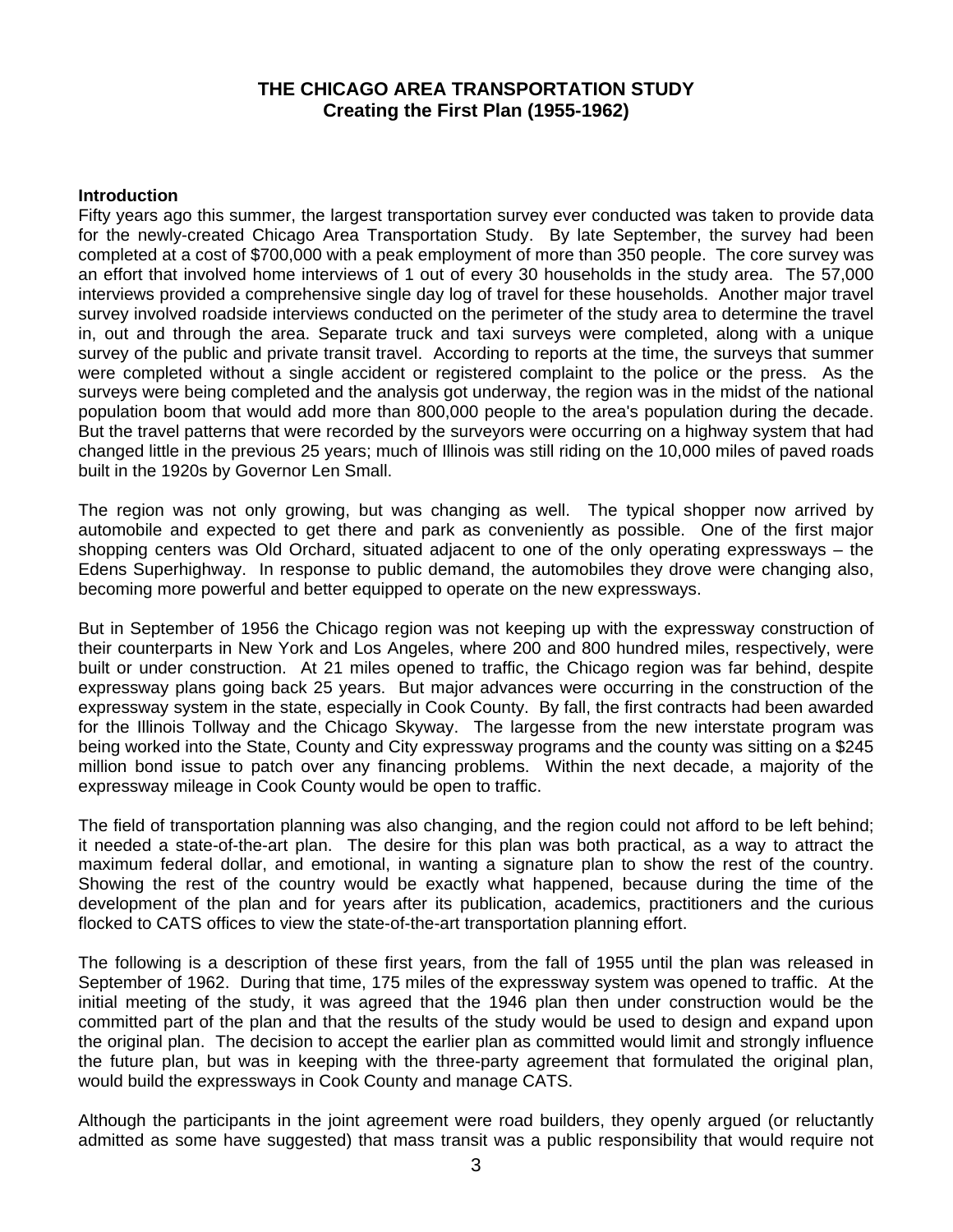only upgrades, but also expansion. They forecast that their limited new highway system would not be able to accommodate future Cook County travel demand. This led to the decision to jointly fund a comprehensive transportation survey of highway and transit. The organization formed to conduct the survey would become the Chicago Area Transportation Study (CATS). Concurrent with the decision to go ahead with the survey, the business of building the new expressway system began in earnest. That focus by the builder's gave CATS Director Doug Carroll and his staff the time and opportunity to break new ground in transportation planning to become pioneers in the field. Based on the recollections of those involved in meetings and other formal/informal discussions on the planning and construction of this highway system, there was little acrimony within the joint committee. Minutes reveal virtually none at the CATS Policy Committee meetings. The lack of divisiveness resulted from a singleness of purpose and, as former state expressway engineer Roger Nusbaum noted, "...there was enough money to go around and keep everyone happy."

#### **Acknowledgements**

The research for and writing of this manuscript would not have taken place without the support and encouragement of Art Biciunas, former CATS Executive Director. I also need to thank CATS Acting Executive Director Don Kopec and his staff for taking care of all of the paperwork needed to obtain some financial support me in this effort.

I would be remiss if I did not mention several people: Ed Christopher, Art Peterson John LaPlante and Mike Hartigan, who always responded magnificently to my pleas for help, be it a date, name or something more obscure. They were willing to search sources for names, connect me with other people who might have information I needed, edit my often-butchered text and generously go the extra mile to help me out.

I also need to thank the people who took the time to provide me with first-hand accounts of the events, people and work that was occurring as CATS was developing their first plan. Their willingness to talk about their experiences put some "meat on the bones" of this tale and brought home to me the realization that it was really about some extraordinary people who worked together to complete the first large metropolitan transportation plan.

#### **Organization**

History, in my opinion, needs to be written in chronological order. Events need to be in the right sequence so the reader can make judgments on how they relate to each other or why they happen. In the narrative that follows I have endeavored to do that. There are instances where I overlap or alter this sequence to provide a more readable narrative.

In researching this manuscript, I have uncovered many details about the people and events that led to CATS' creation. I have included that material when I felt it was germane to the story I was trying to tell. My tendency is to go a bit overboard and the reader may not agree that all I included fits the criteria of being necessary to the narrative. Any thoughts on that would be appreciated. Where it was obvious, even to me, that the information was a bit extraneous, I have included it as a footnote. At the end of this narrative I have included a bibliography of my resources.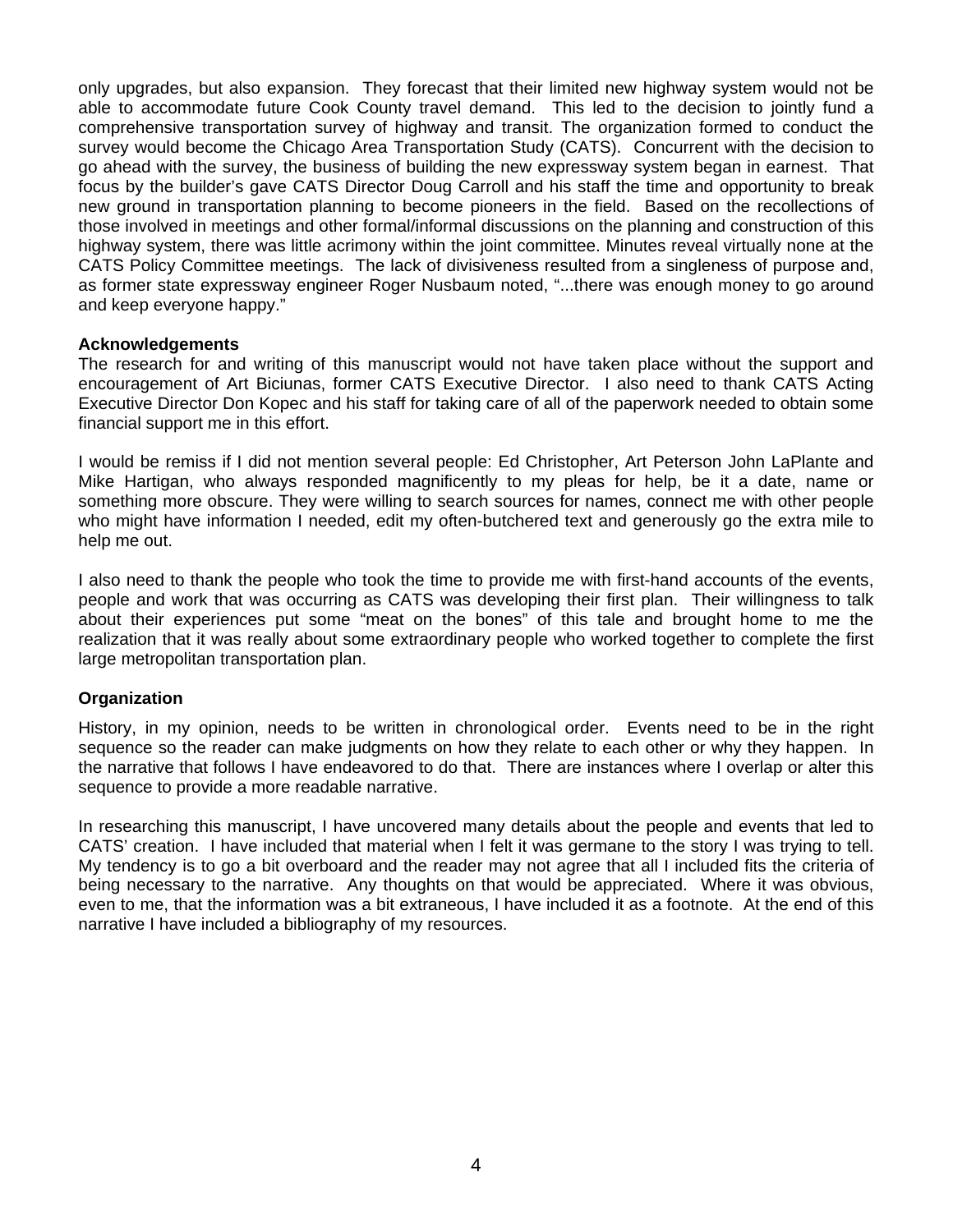## **THE CHICAGO AREA TRANSPORTATION STUDY Creating the First Plan (1955-1962)**

#### **Creating CATS and a system plan**

In July 1954, Bill Mortimer, the new Superintendent of the Cook County Highway Department, provided a detailed report to a special county board committee looking at issues related to building tollway routes in the county. The committee had been appointed earlier by Cook County Board President William Erickson in response to Governor Stratton's decision to build a state tollway with many miles within the county. and not all within the alignment from the 1946 plan. He began the report by calling for a complete transportation survey (later in the report he referred to it as a transportation study) which could provide the metropolitan area with a concerted plan of action. Mortimer advocated the transportation study in his report to the committee to bolster his argument that the proposed tollway was not part of the system (the



1946 agreed upon plan) and a more thorough analysis of the proposal tollway was necessary.

Mortimer went on to say the current state tollway proposal (consisting of a major route on the fringes of Cook County) appealed to bond holders due to its lower cost and reduced construction time, but left construction of urban expressways to other parties. He said the tollway plan would not suffice, because it left the county with the expense of several urban routes, while they only had enough money to complete the Congress Expressway. He wanted Stratton's Illinois Tollway Authority to consider incorporating the Northwest Tollway (from its junction with the Edens westward), the South Route and the western end of Congress into their system. This was all part of a campaign to force the governor to help secure funding so the other routes in the county could be built.

Mortimer called for the survey to review the possibilities of reserving all expressway medians for mass transit use, an idea he credits to Ralph Budd and Virgil Gunlock, former and then-current CTA Chairs, respectively. He took this idea a step further in proposing that the CTA operate service to O'Hare Airport by using the Northwest Expressway median to extend the Logan Square subway.

*Footnote: According to Mike Hartigan, (former city traffic engineer, state expressway engineer and Asst. District Engineer), before Gunlock became Chairman of the CTA and was Commissioner of Public Works he opposed*  sacrificing the reversible lanes on the Northwest Expressway for any rapid transit expansion. After he became *Chairman of the CTA, he changed his position and decided that rapid transit should be in the median of the Northwest Expressway.* 

Several months later, on September 9, 1954, Joseph R. Frey, President of the Greater North Michigan Avenue Association, testified before the Chicago City Council Local Transportation Committee. He was there to brief them on his association's proposal for a Chicago metropolitan area transportation survey. He said the survey was to be managed by a non-partisan committee whose purpose would be to investigate and report on means to improve commuter railroad transportation in a seven-county region. Frey said the association's proposal called for the survey steering committee to be appointed by the governor in consultation with local officials and be charged with investigating all the important types of mass transit and automobile travel. He went on to say that the study needed to look at existing transportation to and from the CBD, and develop a program for improved common carrier transport to compete with the automobile. He noted that Governor Stratton had up to that point taken no action on their proposal. Frey acknowledged that their interest in a survey stemmed from the rejection by the Chicago and Northwestern Railroad of their proposal to extend commuter service to North Michigan Avenue along the north bank of the Chicago River. Alderman Merriman, a member of the committee, asked city Public Works Commissioner George DeMent how the association survey proposal was related to the one the city planned to jointly undertake in cooperation with the county, the state and the federal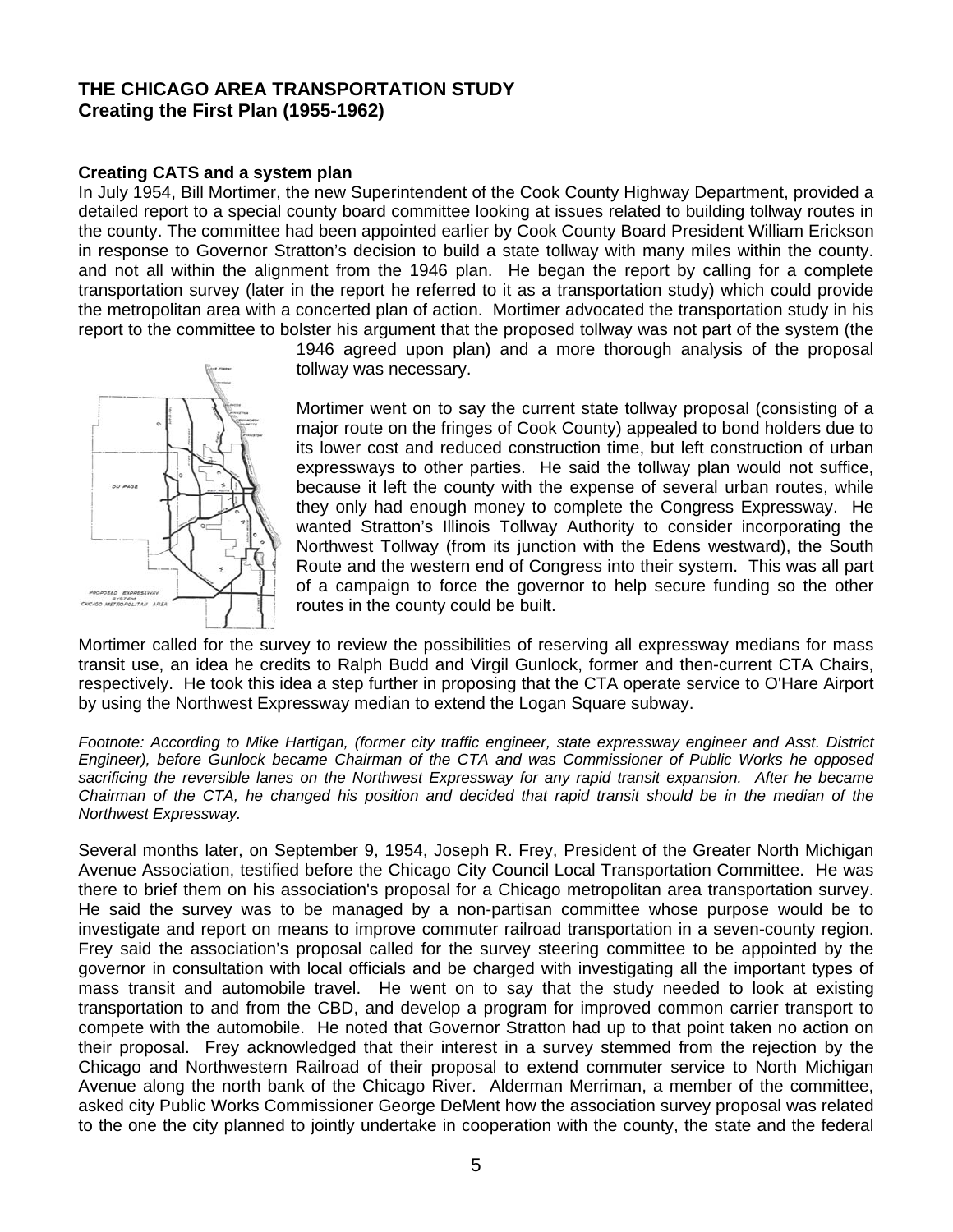government. Without answering the question directly, DeMent noted that the joint study was intended to be much more than a simple Origin and Destination survey. It would be jointly financed by the four participants, the participants had recently traveled to Detroit to look at a similar study underway in that city, they were preparing a financial agreement which would be submitted to BPR for their share of the cost, the cost was estimated at between \$1 and 1.5 million, the study would take two years to complete and should begin in the next three months. In response to a question about why it was taking so long to get started, DeMent replied that the state law had to be changed to enable the city and county to use MFT monies for planning purposes. Also, he said the city had to appropriate the money and the BPR had to find funds within their research apportionment. DeMent was then asked, "Who actually asked you to make the survey?" DeMent told them that the agencies themselves "felt it was a very necessary thing" and the large-scale survey done in 1941 was "outdated and not comprehensive enough." He went on to say that the agencies would be "spending so much on highways that we need the information to save us dollars" and that this information would be used repeatedly in planning for future facilities. Committee member Alderman Giesler then asked, "Is this a thing that you yourself initiated, the agencies?" DeMent's response was, "Oh, that is right, that is right." *(Chi proceeding-LTC 9/9/54)*

Three months later, on December 28, 1954, the Transportation Committee of the Cook County Board approved an agreement establishing the financing, policy committee and objectives of the Chicago Area Transportation Survey. On January 26 of the following year, Chicago Mayor Martin Kennelly; Cook County Board President Dan Ryan and Illinois Department of Public Works and Buildings Director Walter Rosenstone signed a memorandum of agreement establishing the Chicago Area Transportation Survey. Attesting to the original agreement were the City Clerk, County Clerk Richard J Daley, and the state's Chief Highway Engineer, Ralph Bartelsmeyer. For the next 50 years CATS would be guided by the relationships and arrangements of this agreement, whose objectives included, but were not limited to, studying traffic facilities, conducting traffic surveys and research concerning the development of several specific areas within the Chicago metropolitan area, and the collection and review of data related to all factors affecting the judicious planning, construction, reconstruction, improvement, maintenance and operation of all types of transportation facilities. It established a policy committee consisting of the Commissioner of the Department of Public Works for the City of Chicago, the Superintendent of Highways for Cook County, the Chief Engineer for the State of Illinois and the Regional Engineer for the Bureau of Public Roads, who together would be responsible for adopting a plan of action and to see to its execution. The state was to pay 25% of the costs and the county and the city would each pitch in 12%. The remaining 50% would come from federal aid funds allocated to the state for highway planning purposes, which required a specific project agreement approved by the BPR stipulating that the state periodically invoice the city and county for reimbursement. By mutual agreement, the terms of the memorandum were to be extended for successive two-year periods after June 30, 1955 until the transportation study had been completed. Sometime early in 1955 (or possibly some time late in 1954) the transportation survey policy committee met for the first time. Because no minutes have been located, the date of and the subject matter covered at this first meeting are unknown, as are details of a meeting that occurred on September 16,1955. Both, however, are referred to in minutes from other meetings.

#### **The How and Why of CATS**

At this point it might be helpful to speculate a bit on some issues pertaining to the creation of CATS. The first has to do with who provided the impetus for mounting this major transportation survey (or study, as it was to become). DeMent's testimony in September of 1954, if taken at face value, clearly pegs the city and county, along with the state, as the facilitators of the survey and he makes no mention of pressure or solicitation by the BPR. Hartigan notes that George Hagenhauer had "bugged" the Joint Highway Design Committee to mount such a study since 1952. When this question was posed to Roger Creighton, he was of the opinion that it was the BPR who promoted the idea of the need, in Chicago and other areas, for metropolitan area transportation studies. He said, "Ted Holmes (Planning Director for BPR) and others were very astute, experienced men; they knew that there would be billions going into the interstate system and that urban connectors would have to be built." *(Creighton interview 3/11/03)* Roger also noted that with the significant amount of planning funds available to them, the BPR could influence the states to move ahead on these metropolitan transportation plans. Although this is contrary to the CATS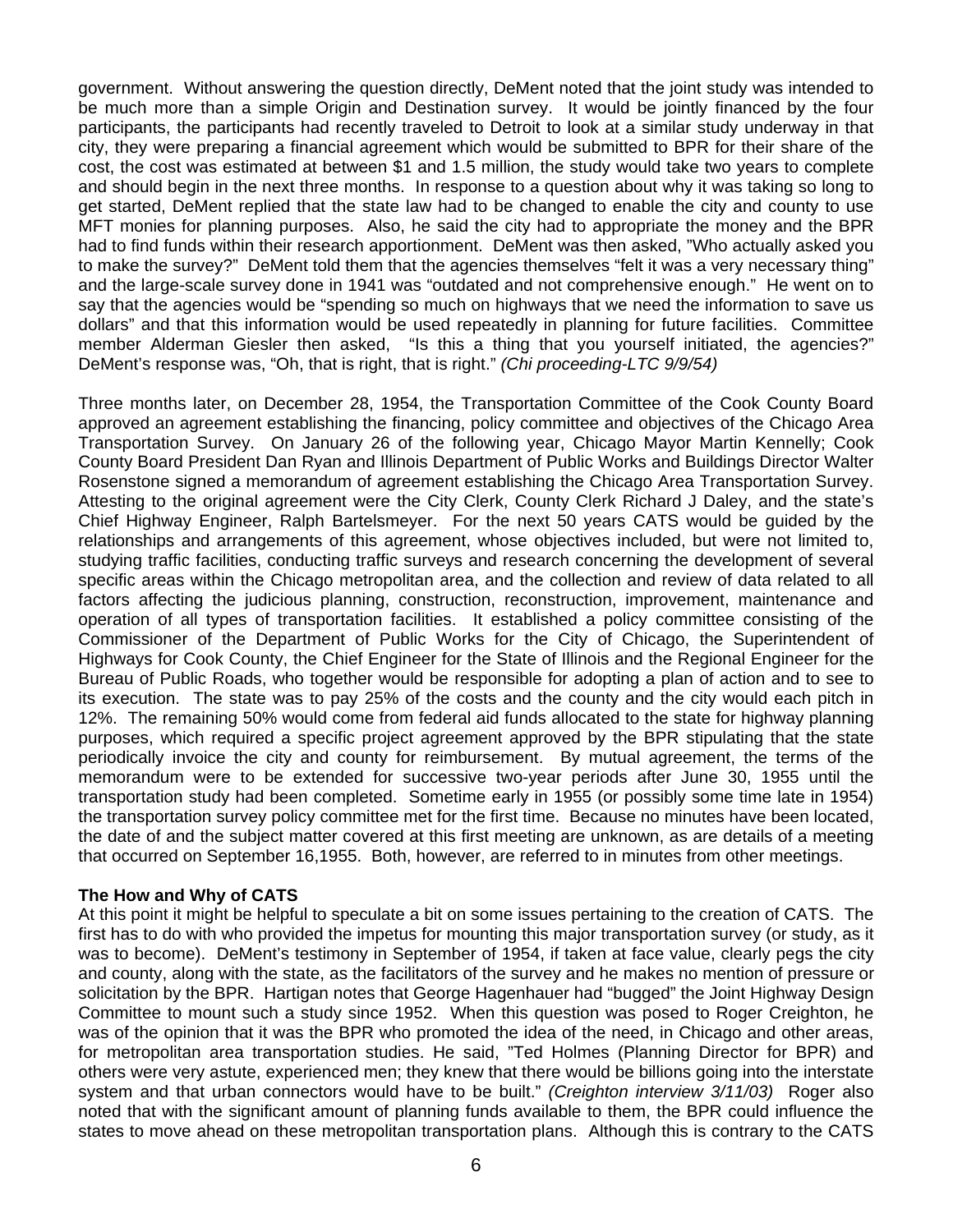origin suggested by Commissioner DeMent, most current opinion coincides with Roger's – that the Bureau was the deciding factor.

Was the BPR also actively promoting Doug Carroll and the methodology he had developed, which included an outside team of specialists, extensive testing and surveying, significant costs and a rather rigid analysis? There is no evidence of any discussion about hiring a local consultant, which would seem to have been the normal Chicago response. DeMent indicated that he and the other participants had been to Detroit prior to September of 1954. Before Dr. Carroll was officially hired, the newly-formed working committee made a visit to Detroit. Roger Creighton feels that Carroll was called to Chicago because, after developing and implementing his techniques in Detroit, he was considered by BPR to be the top transportation planner in the country. Locally, it could also well have been attractive to have a planner of Carroll's caliber come to Chicago. Roger feels that the BPR acted through the state and that the more traditional planners/builders like Bill Mortimer were less than happy with bringing in a planner from the outside. It is also possible the Cook County Highway Department, which had a long-standing professional relationship with its counterpart in Wayne County, Michigan, was also a link to the Detroit effort. George Guderley noted that the link had to do with the fact that the two counties, along with Los Angeles County, were the only county departments in the country able to let federal contracts. The Cook County Highway Department had been doing surveys and planning for 20 years; the opportunity to get a comprehensive transportation survey may have proved irresistible. Since none of the people who were involved in the decision are around today and the possibility of locating something in writing appears scant, a definitive answer on the Why and Who of CATS will probably continue to elude us.

#### **The First CATS Policy Committee**

The four men who would be responsible for one of the largest public works projects in the area's history and would be on the Policy Board for the Chicago Area Transportation Survey were dissimilar in personality and education, but were all master politicians in the apolitical world of running highway departments and public works agencies. They knew how to work with each other and the politicians to whom they reported in order to achieve their program goals and build the facilities their departments and agencies deemed appropriate.

By 1954, Ralph Bartelsmeyer, Chairman of the Policy Committee, had been the chief engineer for the Illinois Division of Highways for just over a year. He was appointed by Governor Stratton and would later be reappointed by Governor Otto Kerner. Bartelsmeyer was born and raised in Illinois, and graduated with a degree in civil engineering from the University of Illinois in 1934. Although he began his career with the Illinois Division of Highways, he spent most of the time before becoming chief engineer as a county highway superintendent. For many of those years he was Superintendent of the St. Clair County, Illinois Highway Department. St Clair County is located across the Mississippi River from St. Louis, a good place to gain an understanding of urban problems and to hone political skills. Bartelsmeyer was said to operate much like a chairman of the board in running the DOH, delegating authority to competent support staff. As the chair of the Policy Committee, he traveled from Springfield to wherever the meetings took him and presided over the committee with quiet authority. He was described as a gentleman in what could be a rather rough-and-tumble environment.

*Footnote: Marshall Suloway (former state expressway engineer, District Engineer and city Commissioner of Public Works*) says an example of what a gentleman Bartelsmeyer was is illustrated by the following story. In the late *1950s, Marshall was the assistant expressway engineer and unbeknownst to him, had been recommended to head the Bureau of Design in Springfield. Chief Engineer Bartelsmeyer had rejected that recommendation because he*  felt Marshall was more important to the department where he was in Chicago. Marshall was blissfully unaware of *this decision until one day when Bartelsmeyer came from Springfield to Marshall's office unannounced while Marshall was involved in a lengthy phone call. Unbeknownst to Marshall, his secretary let the chief engineer sit outside his office cooling his heels for about 20 minutes before finally telling Marshall who was waiting. Bartelsmeyer then related to an embarrassed assistant expressway engineer what he had done and why, but told him that he would take care of him, which he subsequently did with a raise and promotion.*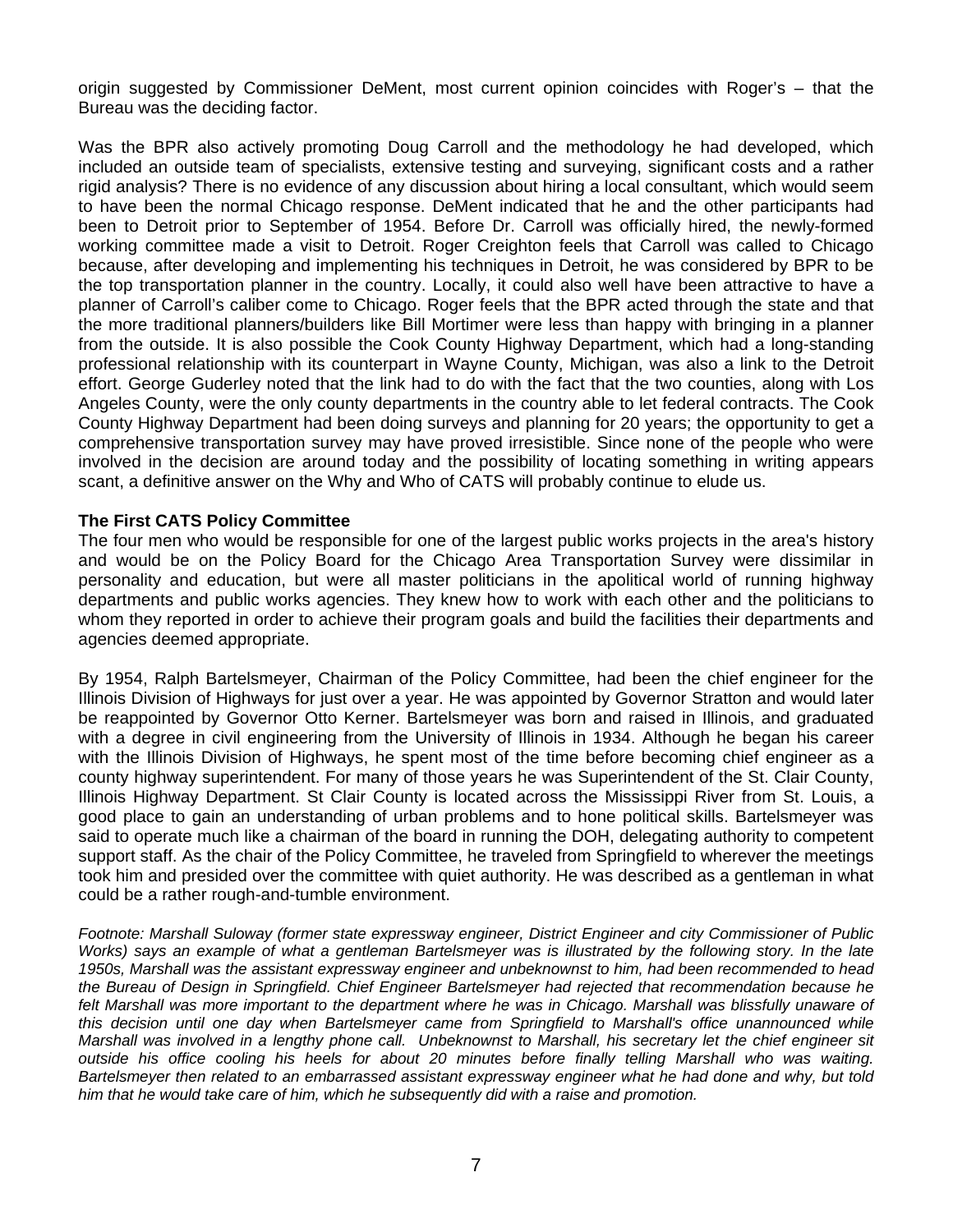

Bill Mortimer started as a draftsman with the Cook County Highway Department in 1925. In addition to being smart, Mortimer began doing much of the political legwork for Major Quinlan in the early '40s as the assistant superintendent. By several accounts, Mortimer actually ran the department much of the time after World War II because Major Quinlan was frequently out of the office. Mortimer was named superintendent in 1953. He was described as bluff and tough by Roger Creighton and very assertive and progressive by Bill Marston, former deputy of Chicago's Department of Streets and Sanitation. George

Guderley worked for Mortimer at the Cook County Highway Department, and provided the most complete description of him, referring to Mortimer as very politically astute and well-connected; a person who had the respect of the Cook County Board, was loyal to his employees but was also known to have a big ego. George noted that Mortimer was viewed as kind of a dreamer in the engineering community, but was quite sure of himself and was inclined to focus on politics, leaving the administration of the department to others. The author's impression of Bill Mortimer, having met him numerous times between 1950 and 1970, was that of a man very sure of himself, almost cocky, a natty dresser and comfortable as the center of attention.

George DeMent was Commissioner of Public Works for the City of Chicago, having taken over the position from Virgil Gunlock in 1954. (Gunlock was the first of four consecutive Public Works Commissioners who moved from that position to the CTA chairmanship). DeMent had begun his city career with the Department of Subways, having previously worked for the Chicago Sanitary District with other prominent Chicago engineers such as George Jackson, Dick Van Gorp, Virgil Gunlock and Ed Carossa. Mike said some of these individuals were rather notorious for raising hell in some of the south State Street gin mills after a long day in a dark State Street Subway tunnel. Commissioner DeMent, however, was described as a quiet gentleman in his dealings with and on the Policy Committee.

The initial BPR representative on the Policy Committee was Robert H. Harrison, who had been with the district office since 1920 (it was named the Regional office in 1957). Harrison had been the District Engineer since 1947. He spent his whole career with the Bureau, except for Army service during World War I. At the Policy Committee meetings, he was described as being very quiet and having little to say. By 1961 he had been replaced by Fred B. Farrell, who had 30 years of experience with BPR including several years with the Alaska Highway project during WW II. Although more outgoing than his predecessor, Farrell's background was in research and economics, not administrative/construction like the others on the committee. The regional office – not the division office – would be represented on the CATS Policy Committee until the Transportation Plan was published in 1962. This was a departure from BPR's representation on the Joint Highway Design Committee, where the division office (which moved to Springfield in 1950s; previously they had been in the same office as what was now called the region) represented the BPR. This probably reflected the interest the Washington, D.C., office had in these studies, an office which was more closely linked to the regional offices than to the state division offices in highway planning.

#### **The Director**

Doug Carroll was born in 1917 in Minneapolis, Minnesota. His father was a successful bond broker in St. Paul, but moved his business to Chicago when Doug was about six or seven years old. Doug had two brothers, one older and one younger, with the latter born after the family moved to Chicago. The 1930



census found the family living at 9716 South Longwood Drive. The house was located across the street from Ridge Park, named after the 6-mile long protrusion from the original Chicago Lake bed that provided the residents a vista uncommon in Chicago neighborhoods. The area was characterized as representing "some of the best housing in the city, with homes on large lots including several designed by Frank Lloyd Wright." *(Mayer/Chicago/386)* Carroll's father continued in bond sales with a downtown office at 208 S. LaSalle. After attending a local high school, Doug went on to Dartmouth College,

where he played intercollegiate sports and was said to have been a quarterback on the varsity football team. He graduated from Dartmouth in 1938. He served in the U.S. Navy during World War II and was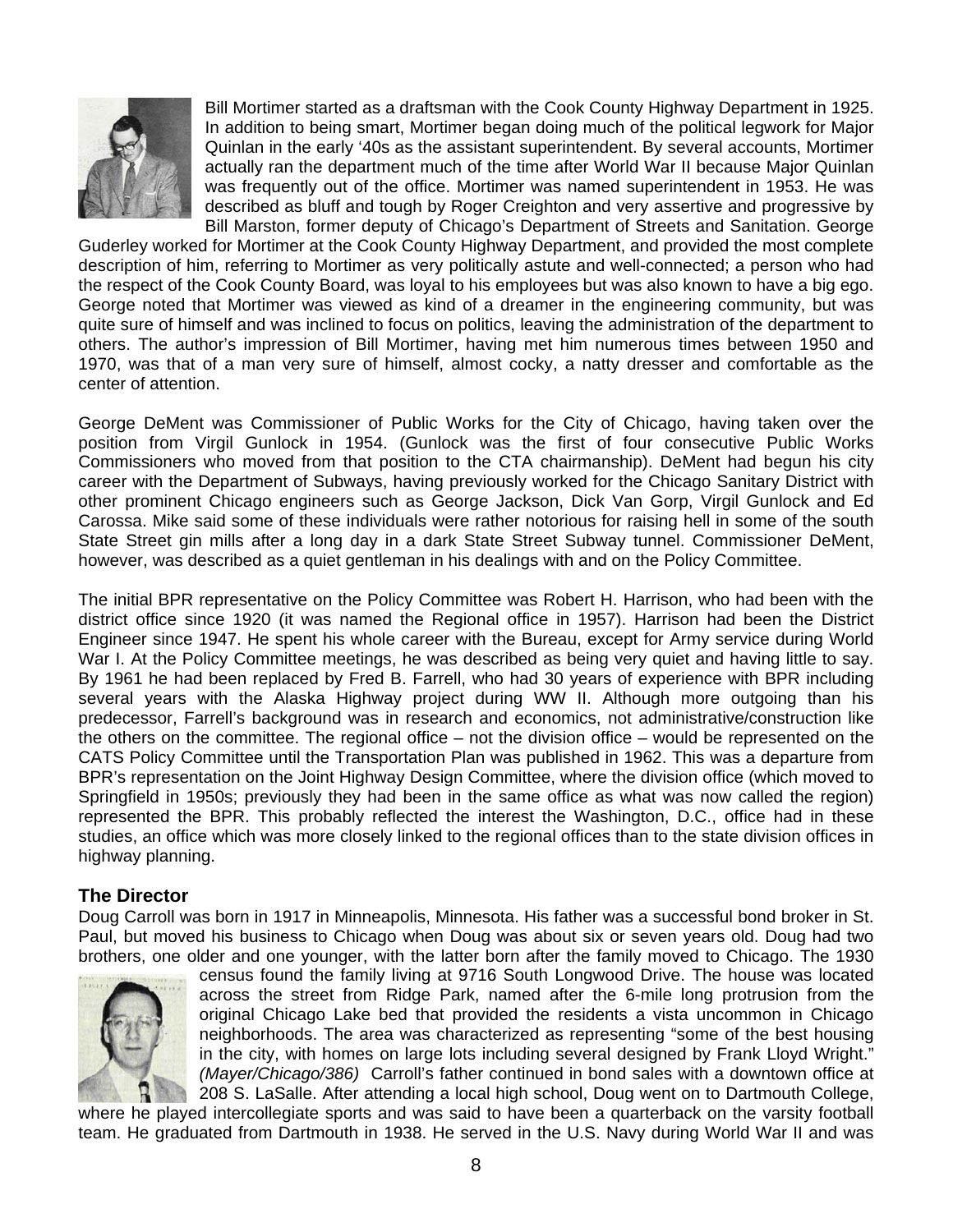discharged with the rank of lieutenant in 1945. In 1947 he received a master of city planning from Harvard University, where he went became only the third person to receive a doctorate in city and regional planning from the School of Design.

At the time of Carroll's attendance at Harvard, the design school was under the leadership of architect Walter Gropius. Born in Germany in 1883, Gropius practiced architecture for 10 years before founding the Bauhaus (House of Building) in Berlin in 1919. The ascension of Adolf Hitler and National Socialism forced Gropius out of Germany in 1934, and eventually to Boston and Harvard University. His architectural philosophy was based on creating innovative designs with materials and methods based on the most up-to-date technology. Gropius readily accepted standardization and pre-fabrication, transforming building into a science of precise mathematical calculations. He also brought to the field a firm belief in the application of teamwork in developing a design. In 1945 he founded the *Architects Collaborative*, a design team that embodied his belief in the value of teamwork. The influence this important theorist and teacher had on the way Carroll and Roger Creighton (also a Harvard Design School graduate) went about developing innovative transportation planning techniques was in full flower during their time at CATS. "Team play is one reason why the transportation study has been so productive in inventing new techniques and so much a discoverer of new knowledge about urban phenomena*." (Creighton/UTP/133)* 

While at Harvard, Carroll began to publish, which began his long career of writing about the work in which he was involved. These early writings covered issues such as public welfare in Cambridge, the development of the port of Boston, and the status of property tax in the Boston metropolitan area.

After graduating from Harvard, he took a position in Flint, Michigan, where he worked with the city planning commission and was involved in a variety of planning activities dealing with housing and downtown parking. While in Flint, he also began to analyze the home-to-work trip in various segments of the population. He would later use some of the insight he gained in Flint to refine the travel demand forecasting in Detroit and later in the Chicago study. In 1953 he was named director of the Detroit Metropolitan Area Traffic Study (DMATS) that "is usually considered to be the first comprehensive metropolitan transportation study." (*Black/Rational/27)* The Detroit plan was similar in concept to the one that emerged in Chicago in 1962, except DMATS' was based on an existing land-use plan and did not include transit proposals.

As the Detroit study was winding down in the summer of 1954, the groundbreaking nature of what Carroll and the staff had accomplished did not go unnoticed. Whether the initial contact was through Cook County, the state or BPR, sometime before September George Dement, Bill Mortimer and Ralph Bartelsmeyer traveled to Detroit to look at the DMATS operation. As you would expect, the Chicago job was not the only offer coming Carroll's way. According to Peter Caswell, about that same time Carroll had a tentative offer from Los Angeles. He feels that Carroll probably would have taken the LA offer, except they kept putting him off, so he moved to Chicago. Caswell speculates that the mystique of California in the 1950s and pressure from his wife would have got him to LA had the offer panned out. He must have had plenty of time to think about the LA offer because it was almost nine months after the initial contact before the Policy Committee agreed on a contract with Dr. Carroll.

At this point in time, Richard J. Daley was only months away from ousting Martin Kennelly as mayor of Chicago. Daley would maneuver Kennelly out of the mayor's office by getting the committeemen to select him to run in the Democratic primary, after which he beat his predecessor, who had to run as an independent in the general election. The nearly six-month delay between the council action and the signing of the memorandum is likely the result of this change in leadership.

In the Detroit study, Doug Carroll realized that "something substantially different was needed to cope with the difficulties and conflicts which had arisen in urban transportation planning in the preceding decades" and "the problems associated with the current urban transportation planning practice." (*Creighton/UTP/131)* He was convinced that the only way to plan transportation facilities for urban areas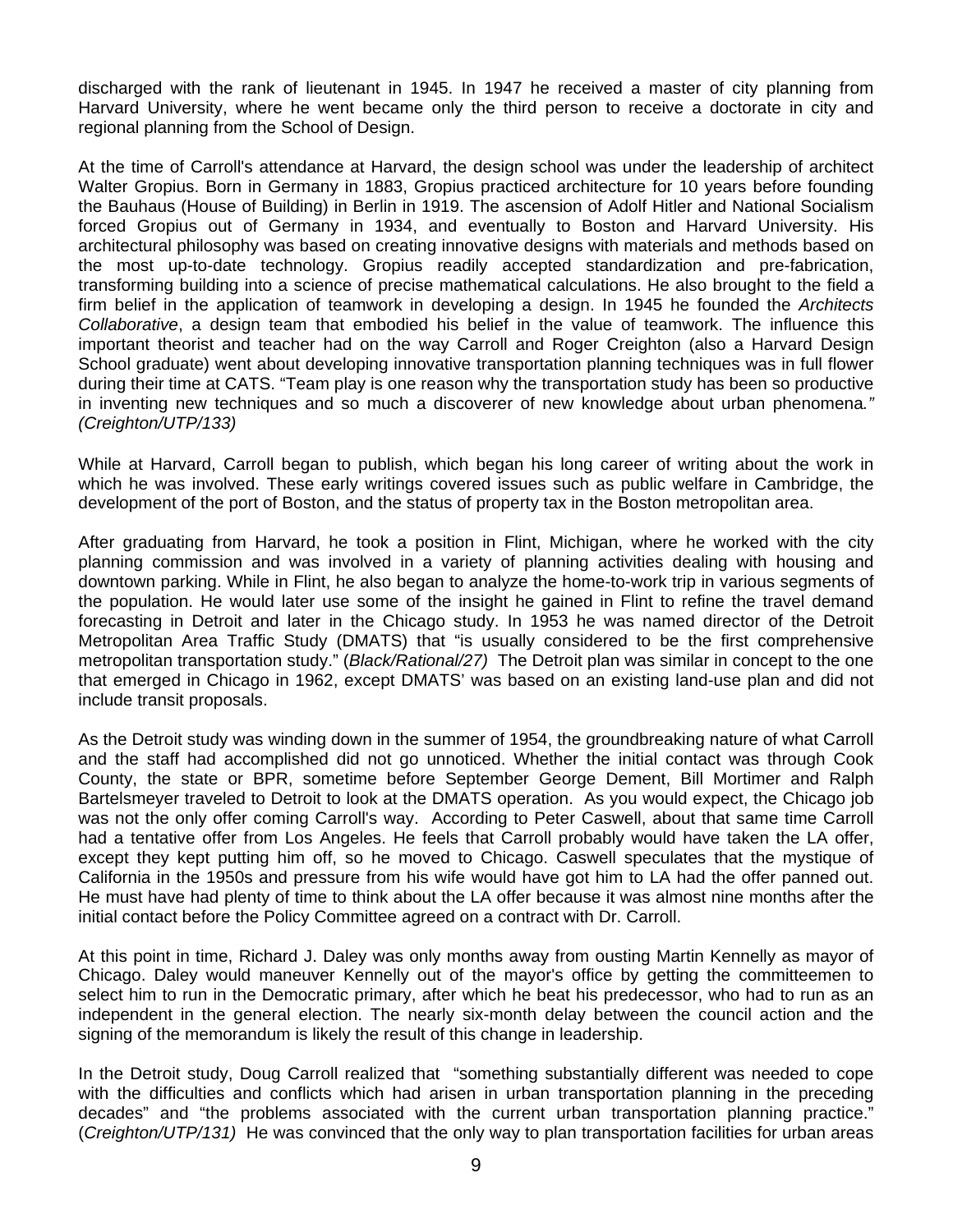was "as a system." He reasoned that limited-access expressways decrease the volume on parallel routes and increased the volume on perpendicular routes with access to the expressway, so "an entire system had to be planned as a unit." "This became the philosophy which permeated the Chicago study." (*Creighton/UTP/131)* 

In the introduction to his book *Urban Transportation Planning,* Roger Creighton says the following in dispensing credit for influencing what is in his book. "First, the greatest credit should go to J. Douglas Carroll Jr., under whose leadership the transportation studies gained their greatest forward movement." (*Creighton/UTP/introduction xxvi)* 

Creighton says CATS shaped urban transportation planning policy for at least 20 years. After CATS, there were in short order the Penn Jersey Study, the Pittsburgh Study, the Seattle Study, the Upstate New York Transportation Studies, the Tri-state Regional Planning Commission and many others. All used the planning process that was initiated in Detroit and brought to a massive state in Chicago. *(Creighton/UTP/132)* While it is true there were significant other inputs, "CATS brought it all to full flower with the Schneider assignment process, the Cartographatron displays, and other things." (*Creighton interview 3/11/03)* The approach the staff was using was groundbreaking in nature and the Policy Committee was aware of it, which resulted in a minimum of interference from them. Creighton notes that the multi-disciplinary approach used at CATS was an import from Walter Gropius and the Harvard Graduate School of Design, via Detroit. He said the technique of judging the plan by the use of multiple goals was a product of the multi-disciplinary team that included expertise in economics, planning, engineering and operations research. He feels the Policy Committee accepted the approach and the results because they made sense to them. He does not feel the committee had a major role in developing the technique, but it did need to be convinced of the soundness of the technique and process in order to approve it. Shelly Schumacher says Dr. Carroll ran the design committee meetings and that meetings were a learning experience for some of the CATS staff that was attending, as well as the committee members.

Peter Caswell adds that Dr. Carroll exhibited substantial control over the outcome of the policy and technical committee meetings. "He was a teacher at heart, and loved to use flip charts and crayons to get his point across to help the staff and committee members to understand a particular technique." *(Caswell interview 4/1/03)* He said Carroll constantly sold the groundbreaking nature of the study, making it clear that other studies were watching what was happening in Chicago, and by 1959 CATS had begun to send contract staff to work on other studies. Carroll was an early advocate with the state and BPR of making CATS a permanent agency.

Roger Creighton acknowledges that Dr. Carroll had a dominant position because of his contract with the state, the backing of the Illinois Department of Highways and the support of BPR. Put another way, Roger said Carroll knew what he wanted to do and had the money and organization to accomplish it. Creighton says that under Carroll's leadership the staff was largely able to operate with a free hand because nobody else had much experience with "computer planning techniques, which we were inventing as they went along." He went on to say, "It was an idyllic situation for a competent staff, and we went at it with a will and extremely high morale." (*Creighton interview 3/11/03)* 

Alan Black says Dr. Carroll firmly believed in a rational planning process and thought planning should be made as scientific as possible. Black also said that Cantonese, in his 1980 book, cited Dr. Carroll "as an example of a successful planner who adopted the apolitical technician role." (*Black/Rational/28).* Bruce Seeley also cited this apolitical technical role and its earlier incarnations in influencing national transportation policy.

#### **First Policy Committee Meeting**

At the first recorded meeting on June 10, 1955, the Policy Committee referred to a previous discussion about an agreement with Dr. Carroll. Based on a recommendation by Mortimer, they decided the state should develop an agreement using Carroll's existing contract with Michigan as an example, then provide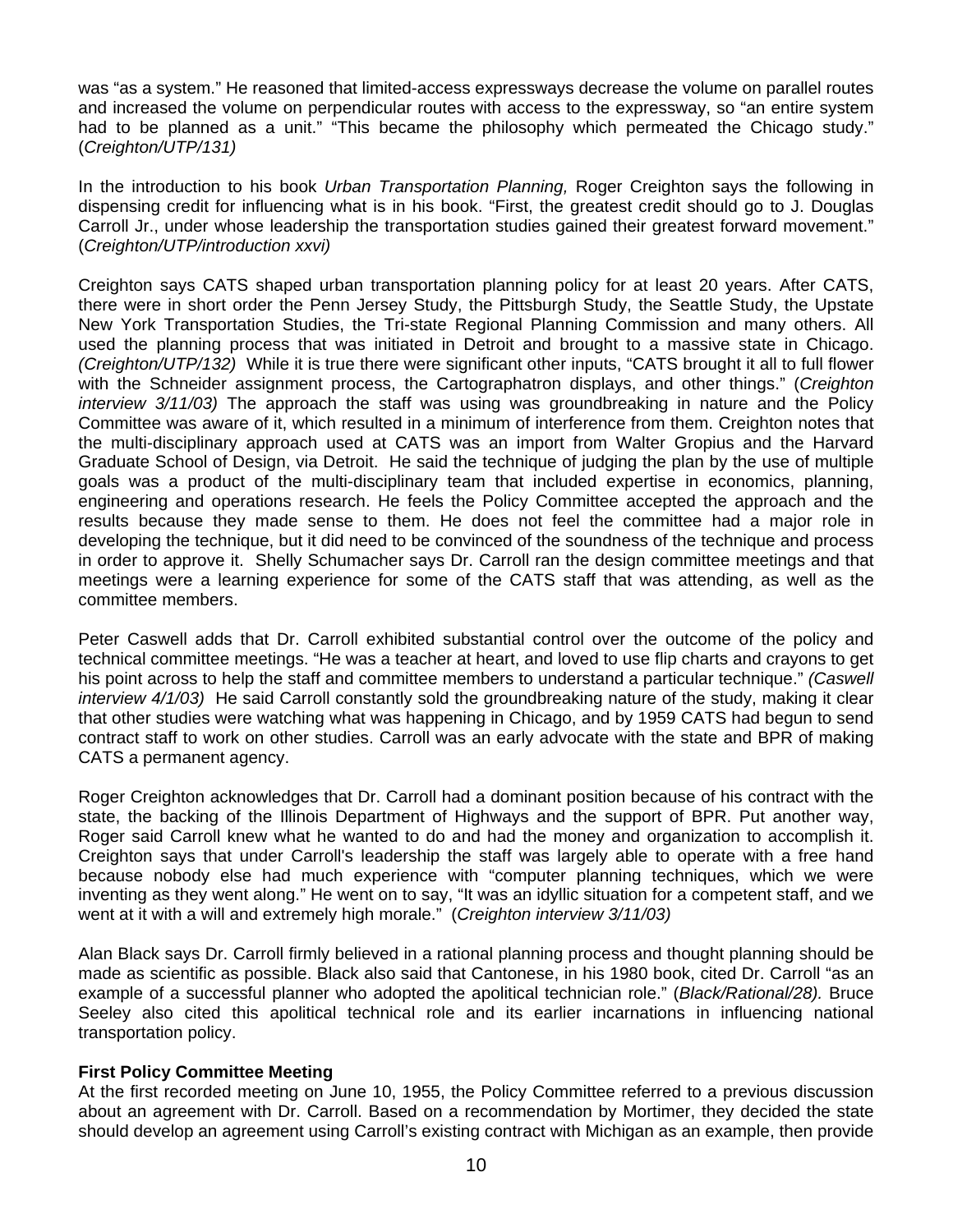it to the city and the county for their concurrence at a later date. Bartelsmeyer said that all employees, except Dr. Carroll, could be carried as state employees. It was noted that Carroll would be in a position and drawing a salary for which there was no current state job classification. The way the minutes are written, it sounds like a previous discussion had occurred in which the state had agreed that the study staff would be Illinois Division of Highways (DOH) employees. The governor and his tollway commissioners were at the midpoint of a year-long hiatus in building the tollway caused by repeated legal injunctions halting the planning and construction of the system. There is no documentation on the possibility of the county or city becoming the employer for CATS. According to the minutes, there was no vote or agreement on the issue at the meeting. This would suggest the state employee decision was part of earlier discussions, most likely resulting from the state's interest in having a study done and done correctly.

The man who made the decision was Ralph Bartelsmeyer, who at this June meeting had been on the job for slightly over a year and half. Ralph was a savvy downstater, one-time president of the Illinois Association of County Superintendents and active with the American Road Builders Association. He had been appointed by Governor Stratton and knew his way around Springfield. Bartelsmeyer probably convinced the governor (who didn't need much convincing) that it was a good idea to make the CATS staff state employees, and then sold the proposal to the rest of the policy board. In author Kenney's biography of Stratton, the governor's abiding interest in dispensing state jobs and his desire to keep a tight lid on who got and kept these jobs is documented. The "governor made all major appointments and was in charge of the personnel process in state government.*" (Kenny/Stratton/112)* 

At this first meeting, Dr. Carroll set the tone by asking that the objectives of the survey be restated more specifically so that he could draw up the proper design. He said he "leaned decidedly toward the general city planning aspects of the study rather than just fact-finding." Bill Mortimer quickly pointed out that it should be primarily a transportation, not a city planning study. He went on to say that much of the city planning had already been done insofar as it related to highways, and he noted that the Cook County expressway system had been largely planned, was partially under construction or had already opened to traffic. Carroll responded by saying he was not interested in coming to Chicago to "merely make a transportation survey." He said the existing "expressway system could be accepted as an accomplished plan, but that the transportation survey data could and should be used for not only for the design of the expressway system, but also to plan for other needed transportation facilities." The minutes go on to say that "this broad objective seemed to be acceptable to everyone present." Frank Houska probably wrote these June 1955 minutes, and it is possible that considerable acrimonious discussion was left out, since the only member quoted is Bill Mortimer.

From the minutes, it is clear that both Mortimer and Dr. Carroll had to back off a bit from their original positions. Mortimer sounded like he was pushing for a transportation survey, while Carroll was going the opposite direction with a comprehensive plan. They both won or lost, depending on your view, since Carroll got agreement to go ahead with the transportation plan but not a comprehensive plan and Mortimer had to settle for something well beyond the survey he proposed. Based on George DeMent's comments back in September of 1954, Bill Mortimer's proposal was closer to where the city was coming from than Dr. Carroll's, but for whatever reason George apparently did not participate in the debate. It's hard to tell if Bill Mortimer expected any support from the city on limiting the scope of the work of the agency, but the city's reluctance to build any more freeways as the study progressed may have benefited from a more limited focus as proposed by the county. At that same meeting, the committee agreed that "some acceptable method of keeping the survey information up to date should be set up to obtain the full benefit from the survey in the years following its completion." A study of the type and nature similar to Detroit was significantly more expensive than the highway studies undertaken previously in metropolitan areas. It was expensive to plan a system rather than by a route or on a corridor basis. The Policy Committee surely did not fully understand the process, but they knew it was expensive and they were determined to protect their investment.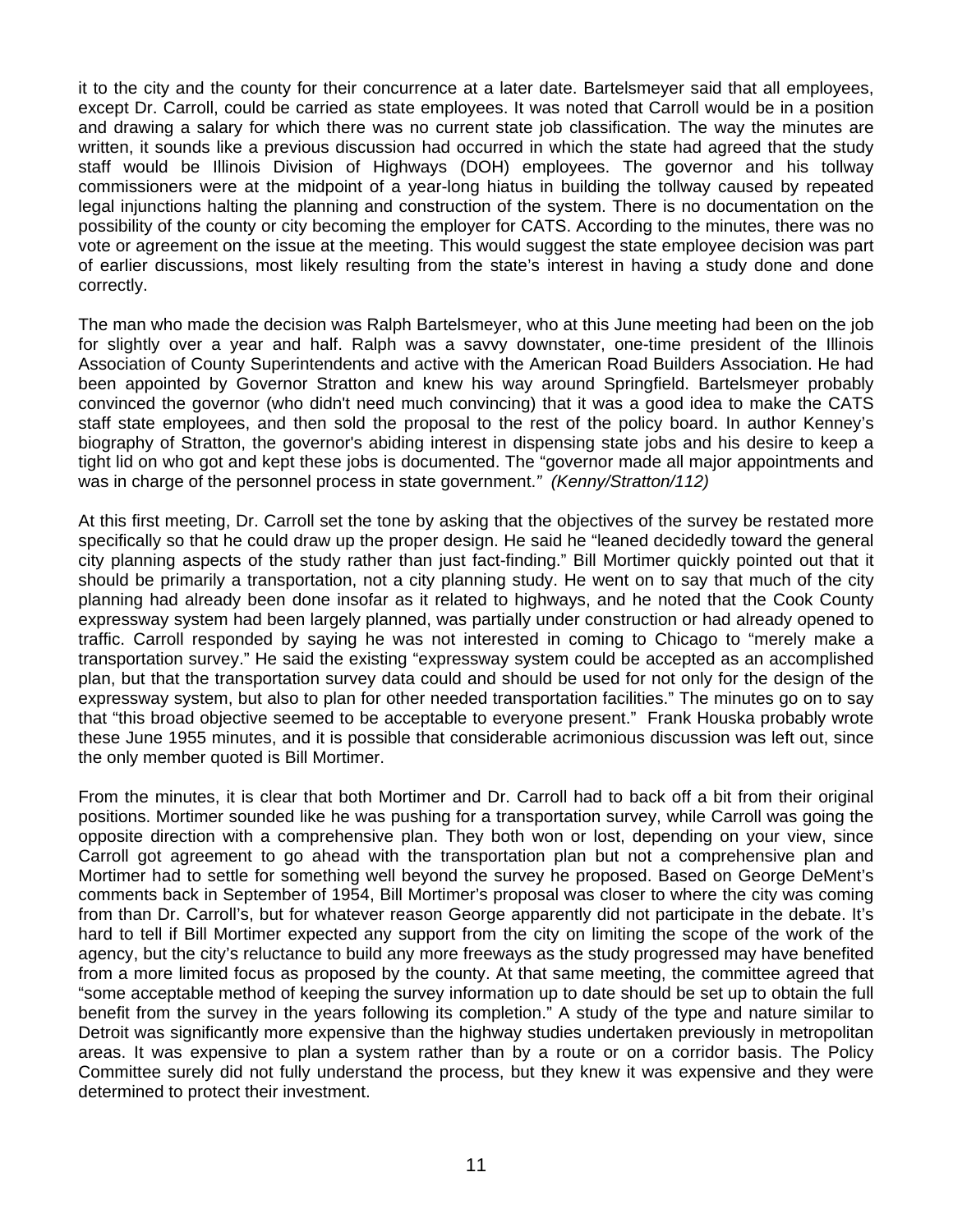Three important decisions were made at this first recorded meeting that assured the longevity of CATS. CATS employees would, with only a few exceptions, become state employees, meaning they could have permanent jobs. The fact that the employees had a stake in the agency and the state a stake in the employees certainly had a major role in institutionalizing CATS in the years after the plan was published. Another important decision was to develop a mechanism to keep the data current. The Policy Committee realized it was making a major investment that would be largely wasted without funds for updating and upgrading the data as time went on. Although the timeliness of CATS' data would vary over the years, it generally remained the "go to" agency in the region for transportation information, which over the years further solidified its existence. This, combined with the decision to develop a plan rather than a survey, was the main reason that CATS became the region's permanent transportation planning agency. Within a year, the Policy Committee would move toward making it official.

#### **The First Staff**

It was at this time that the Eisenhower Administration seized the initiative needed to create the interstate highway system. It abandoned the earlier national bonding idea and accepted the "pay as you go" proposals from the 1954 congressional debate. The administration kicked off a national campaign to influence the public and affected industry for a program establishing the construction of the interstates as a national priority, along with the necessary planning and analysis.

By the time of the Policy Committee meeting in November of 1955, the organization of the study was well underway. Carroll had convinced a significant number of the critical staff from Detroit (actually six of the 10 staff listed on the inside cover of the DMATS report) to follow him to Chicago, resulting in a quick start to designing the study, hiring the necessary staff and getting underway.

The group that would be assembled was highly cosmopolitan, with birthplaces ranging from China to England and with educational credentials from such institutions as Harvard, Yale, Dartmouth, West Virginia, Central Michigan College and the University of London. The disciplines they brought to the study included city planning; traffic, transit and transportation engineering; demography; cartography and economics. (*CATS Work Progress Report/1965)* 

One of those that Dr. Carroll convinced to leave Detroit was Peter Caswell, who at the time was working for the fledgling IBM Company and had set up a IBM 650 Computer for DMATS. Peter served in the Army Air Force during World War II as both a fire control and then photo reconnaissance officer with 33 missions in a B-29 over China and Japan. He was hired by IBM in 1949, where he worked in both engineering and marketing. When he resigned to follow Carroll to Chicago, IBM told him they expected complete loyalty from employees and he was to never to return. He would become the assistant director for administration and work programming during the first three years of the study.

E. Wilson Campbell was the chief traffic engineer for the Detroit study and also followed Carroll to Chicago. Campbell was a civil engineer; a graduate of the Yale Traffic Bureau and, prior to coming to Detroit, the traffic manager for the West Virginia State Road Commission. His father was Earl Campbell, part of the senior staff at AASTHO and an early advocate of a more technical approach to traffic forecasting. Wilson became the chief traffic engineer at CATS and would replace Carroll as director in 1962.

One of the original staff signed on by Carroll in October of 1955 was Roger Creighton, but he did not come from Detroit. He was the planning director in Portland, Maine, and was enlisted to replace Art Row, the assistant director in Detroit, who moved on to the Philadelphia City Planning Commission. Roger, like Carroll, was a product of the Harvard Graduate School of Design with a bachelor's in engineering and a master's degree in city planning. He would become the assistant director for research and planning.

Others who came from Detroit were John Hamburg, a sociology graduate from Wayne State University who would run the land use and population research; Howard Bevis, responsible for economic research, and design; and Bob Vanderford, who would become the data processing supervisor. Garrad Jones, a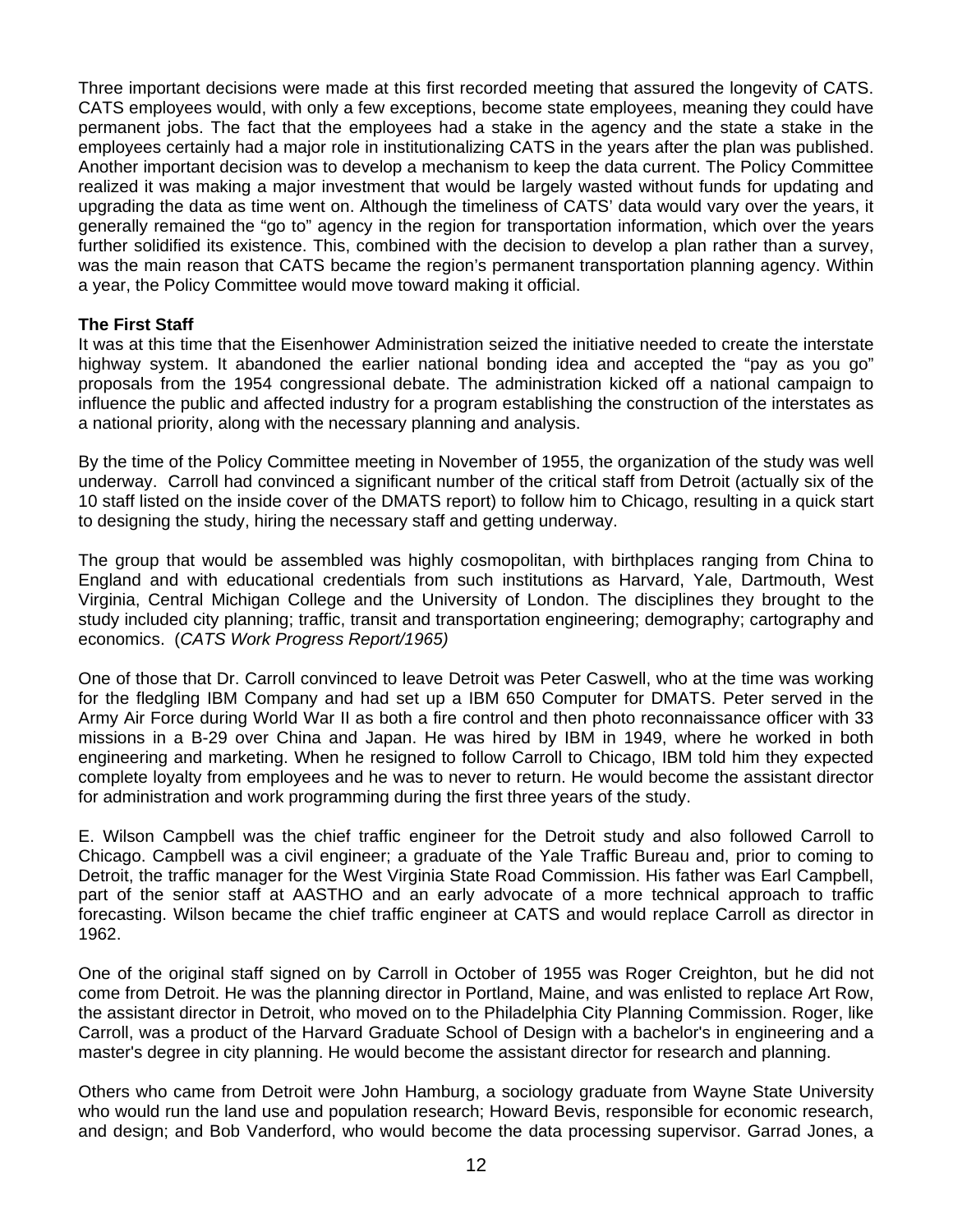cartography graduate who was responsible for graphics, also came from Detroit and would one day be the director at CATS. In 1954 he had graduated with a master's in geography after having spent the last two years of World War II on a Navy Grumman flying boat in the Caribbean.

By November, a small core staff (Carroll, Creighton, Caswell, Jones and Campbell) were temporarily housed in the State of Illinois Building at 130 North LaSalle Street. The fourth floor office they were given could hold no more than half a dozen people and was immediately adjacent to the office of Jesse Owens, star of the 1934 Olympics and a Chicago native. Creighton and Caswell recall staying there only for a number of weeks. By January, 1956, they would be at the West Madison Street office where CATS would stay until 1963.

During this time, the first new expressway in Chicago, a 4.5-mile section of the Congress Expressway between Ashland and Laramie avenues, was opened. It would be followed a week later by a 2 ½-mile section of the same expressway west of the city limits. The two would not be linked for another five years.

#### **4812 West Madison**

The building CATS moved into at 4812 West Madison was a bank building whose owner went bust along with many other banks in the 1930s. The Policy Committee had authorized Carroll to find office space, but he was bound by various state requirements, including cost. Upon arriving in Chicago, Peter Caswell was given the task of finding and equipping an office within the state guidelines. After checking out various sites on the north and south sides he agreed to look at property on Madison Street near Cicero Avenue. The property was a 1920s bank that on the outside was well kept-up with gleaming brass door hardware. The owner of the building indicated he was very interested in getting the three-year lease Caswell had to offer, but was extremely reluctant to let him go inside to inspect the interior of the bank. When Peter insisted, he was confronted with an interior filled with debris from the front to back.

Nevertheless, the location was good, parking was available and the interior could be made to fit the requirements of the study. The owner agreed to redo the interior and a three-year contract was signed. The staff arriving from the Detroit study most likely did not find working in a former bank unusual, since their previous quarters had at one time been a nightclub distinguished by a spacious men's room with 25 urinals.

In 1956, the Chicago Austin neighborhood that was to be CATS home for the next seven years was on the cusp of major degradation, a condition from which it has not fully recovered in 2006. Peter Caswell described it as a clean urban neighborhood with a mixture of residential and commercial activities. He said there were plenty of good restaurants in the neighborhood and a ladies hat shop next door that catered to the carriage trade with a selection of exclusive French designs. Roger Creighton did not have the same regard for the neighborhood and said that "the human atmosphere at the bank was exciting" but the building "was a dump." *(Creighton interview 3/11/03)* Art Biciunas, who went to work at CATS in 1961 also wasn't too thrilled with the office, but recalled that it was "a vibrant neighborhood in the early '60s, had good restaurants, no noticeable urban decay and a good number of the staff lived in the area." *(Biciunas interview 9/16/03)* John Orzeske said that when he came to CATS in the spring of 1958, it was "still a thriving middle class Chicago neighborhood with an outstanding shopping area at Madison and Pulaski." *(Orzeske interview 2/16/05)* Many of the clerical staff lived nearby and walked to work. Orzeske said the building had at one time been a Social Security office, and the man Peter dealt with to rent the building was also the owner of Howells Restaurant, located two blocks east of Cicero and frequented by the staff. John also noted that the area changed before CATS left and that it seemed to go bad overnight.

#### **Preparing for the surveys**

By January of 1956, Doug Carroll and the staff had worked up a study prospectus that identified the major work phases, a schedule and the necessary manpower to finish the work. The introduction to the prospectus noted that the region's 1.3 million motor vehicles were serving a population of nearly 6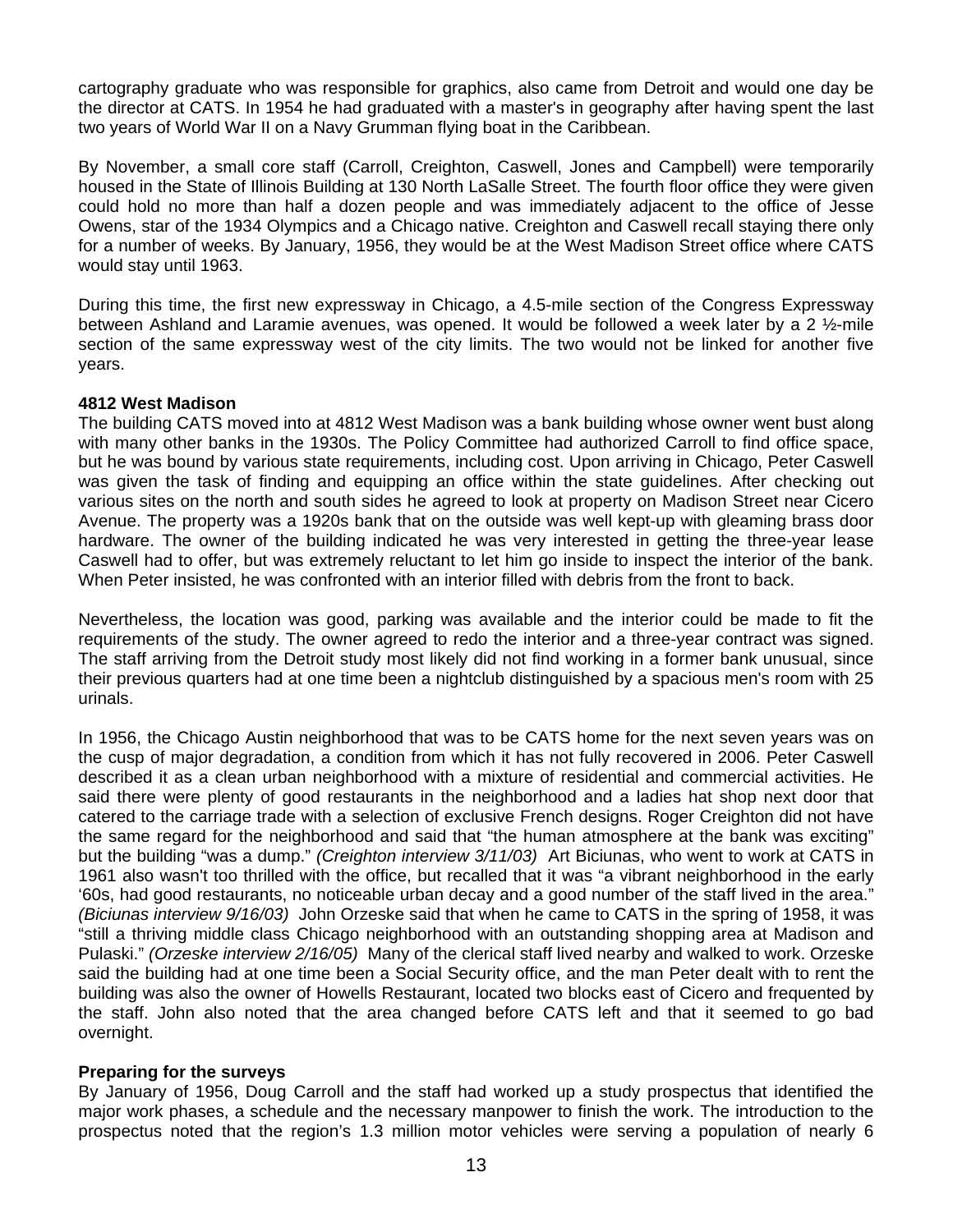million, who made 10 million person trips per day, of which 25% were on mass transit. The objectives of the study were to prepare a long-range transportation plan, with the parallel objective of "developing the detailed traffic inventory into a traffic library which will provide an up-to-date and easily-accessible store of travel information." (*CATS prospectus/1956)* Bill Mortimer's desire for the focus to be on surveying, rather than a study was still part of the mix. The document also said CATS would function in an advisory or staff relationship to the four sponsoring units of government in carrying out the assigned tasks. The study outline called for a work program consisting of data gathering, data translation, analysis and planning, followed by several months reserved for report writing. Staffing consisted of a director and two assistant directors, who would manage eight internal operating divisions. The document estimated that a maximum of 485 people were needed for the survey phase and about 50 thereafter in order to complete the study by the end of 1958. With this document in hand, Dr. Carroll sent Peter Caswell down to Springfield to work out the arrangements for hiring the vast number of people required to undertake the data gathering and processing for the study.

Peter's job was to hire under state practices the hundreds of supervisors, interviewers, coders and clerical personnel needed. All would be state employees, some for as long as three years, but most for no more than three or four months. To hire the research staff, Carroll and Creighton undertook a parallel recruitment effort. In Springfield it was explained to Caswell that to hire the people he needed he would have to either go through or at least start with the Cook County Republican Organization. They explained that he needed to have someone who knew how to operate in this kind of arrangement and knew who to contact to get around certain things. They further indicated that the person who could accomplish this was Ann Napravnik, who happened to be up for retirement but was available for this temporary reassignment (she would stay on and become Carroll's secretary and not retire until he left the study in 1962).

A little over a year before Peter took his trip to Springfield, Governor Stratton described the Cook County Republican Organization in Chicago as having collapsed. He made that statement in response to midterm elections that swept Democrats to victory in all Cook County offices. Unhappy with the results, Stratton vowed to revamp the Cook County Republican Organization. The governor's makeover attempt was well underway when Caswell headed back to begin the hiring process with the governor's office looking over his shoulder.

*Footnote: According to the Chicago Tribune, despite a low turnout in the city and a greater than expected turnout in the suburbs, the county returned to the "New Deal heydays when the Republicans only garnered the five board positions filled by the suburban vote alone." (Tribune.11/3/54) That same election saw the future Mayor of Chicago, Richard J. Daley, elected to a second term as the Cook County Clerk and future governor Otto Kerner elected county judge.* 

Peter says that upon his return to Chicago, Napravnik was waiting for him in his office. After reviewing the staffing requirements, she said that in a majority of the managerial positions, two additional slots should be added. Initially, all of the staffing positions were offered to existing state employees. Since the longest employment was estimated to be three years, there were virtually no takers from existing employees. The additional positions were then quickly filled through the political process and the remainder hired through the normal application process. Peter says the individuals hired for the added slots did not become part of the work force committed to the data collection, processing and administration of the study. Roger Creighton described the hiring process this way: "Division heads recruited technical staff and this hiring was on the basis of qualifications. Lower level staff were referred to us by sponsoring agencies, probably with a little bit of politics, as is customary. We had the right of refusal, since the job had to be done by competent persons. The system worked pretty well." *(Creighton interview 3/11/03)* Although only 46 people were on board by late February of 1956, the recruiting pace would pick up so that by April, when the survey designs were complete, staffing was sufficient to get underway as contemplated.

It was during this time that Governor Stratton, feeling the heat from Illinois Democrats who were trying to waylay his tollway, agreed on a bond issue to finance the Cook County Expressway. He had rejected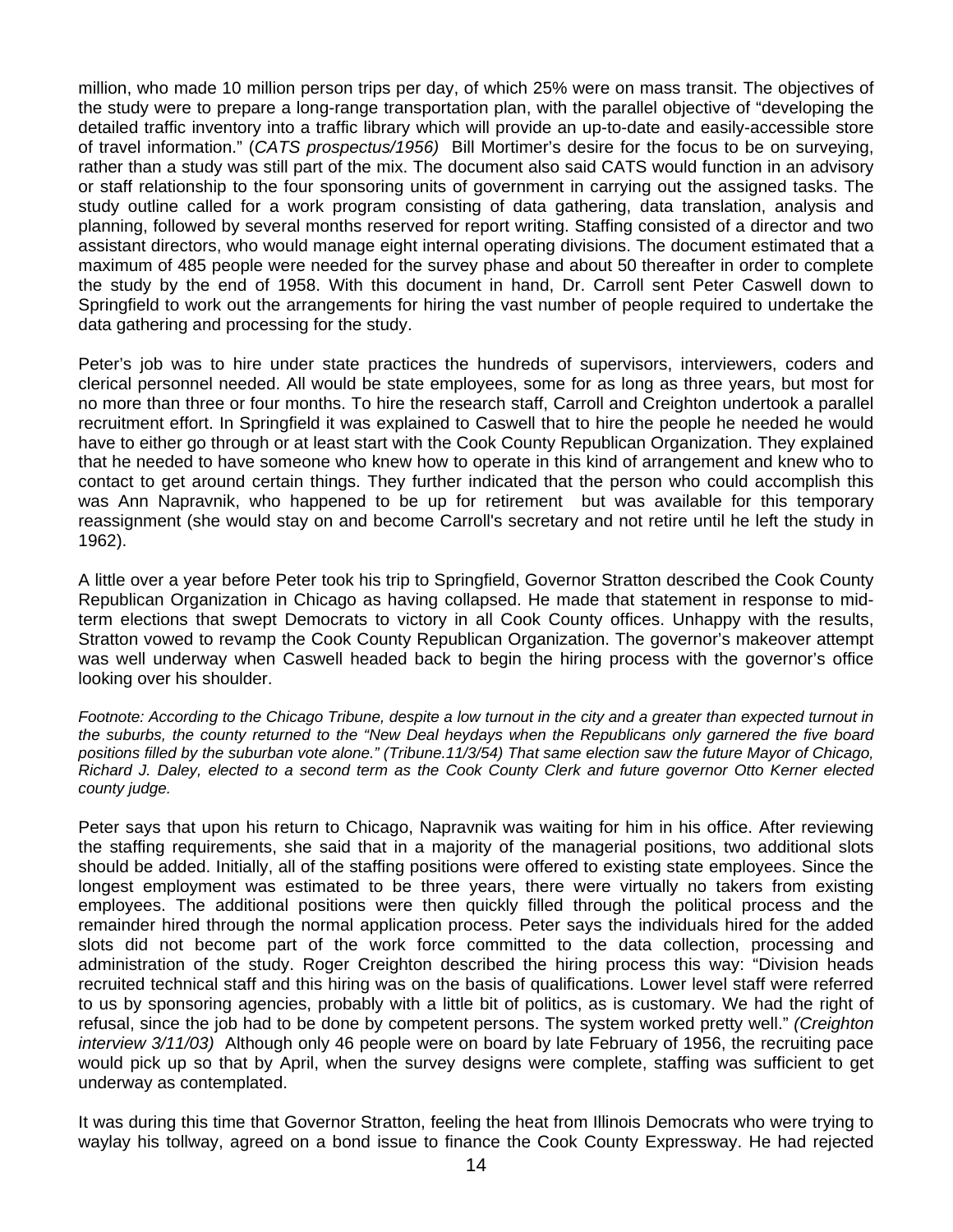that several years earlier when Cook County Board President Dan Ryan first proposed it. With the backing of the governor, the proposal moved smoothly through the Illinois legislature, providing the county with the ability to bond \$245 million against future motor fuel tax receipts. Interestingly, because of the interstate program that soon followed and restrictions on the use of the bonds, only a portion was ever used to build the expressways and the final bonds were not exhausted until the turn of the century.

#### **The Surveys**

At the February, 1956, Policy Committee meeting, Roger Creighton reported that the work program for the next six months included home, truck and taxi and roadside interviewing, all of which would begin in the spring. When the discussion moved to budget estimates, Dr. Carroll acknowledged that the 1 in 30 sample rate which had been agreed to by all the agencies except Cook County would save about \$115,000. The committee said a final sample size should await discussions with Cook County. Although the minutes do not reflect it, apparently Cook County was withholding agreement because they felt the 1 in 30 sample size was insufficient. The author bases this assumption on a copy of a later, undated, rather irreverent, letter from Leo Wilke, the Technical Committee representative from the Cook County Highway Department. In that letter, he states that his argument for a finer sample selection was not refuted and that only under extreme pressure is he agreeing to the 1 in 30 sample rate. In a March 29, 1956, Policy Committee meeting scheduled just weeks before the surveys were to begin, Carroll and Creighton had to get the committee to sign off on excluding an income question requested by the Chicago Urban League and adding three questions on residential mobility requested by the Chicago Plan Commission.



As the final preparations for the CATS surveys were completed and the analysis began, the expressway system they were planning was about to get the financing sought for the previous 25 years. In April, the US House and Senate passed similar versions of the renamed National System of Interstate and Defense Highways. The system they approved would be financed by a trust fund created by combining a 4-cent motor fuel tax and excise taxes on tires, vehicles and lubricants. The match was to be 90%

federal and 10% local. During May, a conference committee worked out a compromise on utility reimbursement and higher truck fees. In June, the ailing Eisenhower signed the bill, providing \$25 billion to build a 41,000 mile system. This funding kicked expressway construction in the area into high gear and put pressure on CATS to produce a method to provide design help in constructing the system.

In *Urban Transportation Planning,* Creighton writes: "It is impossible to convey adequately the arduous nature of the work of collecting data for a transportation plan." *(Creighton/UTP/151)* But, evidently, experienced individuals could overcome most of these obstacles, because the CATS surveys would be accomplished without major problems, on time and within budget. The first surveys to get underway were the home interview and the truck/taxi interview on April 16, 1956.

Work on the home interview survey began by creating a universe of dwellings from the electric meter card files provided by Commonwealth Edison and the Public Service Company of Northern Illinois. A sample of dwellings to be interviewed was selected based on a rate of 1 in 30, resulting in a sample size of 57,000 dwelling units. After notification of the travel date by mail, each dwelling was interviewed to obtain information on household population characteristics, mobility and data on all trips made by vehicular means. Interviewers operated from six district field offices. Interestingly, the work outline previously mentioned that was crafted in January of 1956 but not approved until March of 1956, calls for 8 district home interview chiefs, thereby creating the extra two noted by Mr. Caswell.

*Footnote: At the March 29, 1956, Policy Committee meeting, Director Carroll released Project Report No. 1, a preliminary report on suburban railroads in the Chicago area. Mortimer said, "the report was just what he had requested and the importance of the suburban railroads was illustrated by the fact that 16 new four-lane roads*  would have to be built to move the people presently using the railroads into the Loop." After discussing the report, the committee decided not to release it until each member had an opportunity to review it in detail. The release of *the report was discussed at the September meeting and, at Mortimer's suggestion it was still not released.*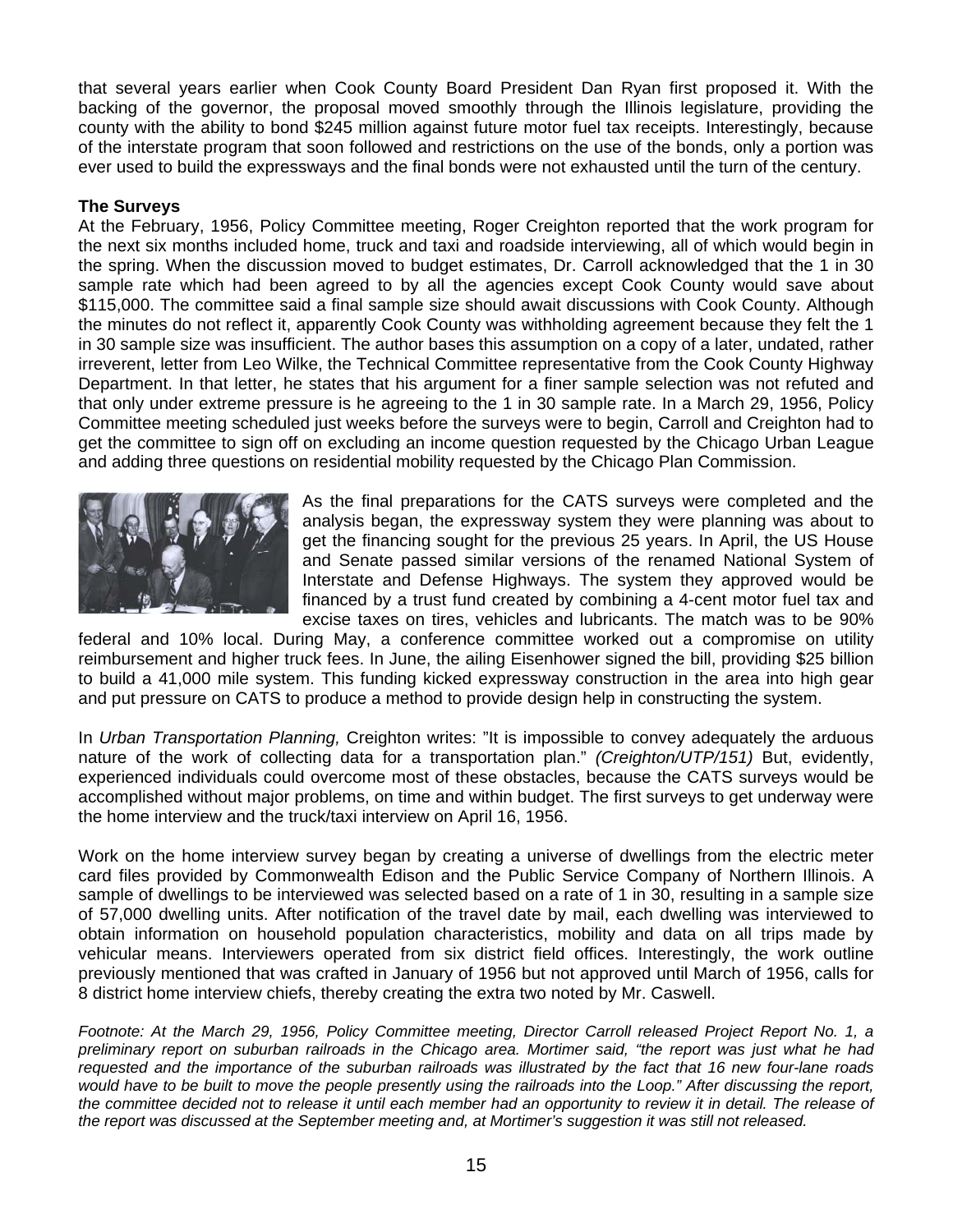*To date, the author has not been able to find a copy of that report or determine its origins. Since the mass transit*  external survey was not conducted until the summer of 1956, the report was definitely not a product of that survey. *There is a possibility the report was linked to the Greater North Michigan Avenue Association proposal for a nonpartisan Metropolitan Transportation Committee described earlier, or as Art Biciunas has speculated, a CATS staff analysis of data previously collected by the Cook County Highway Department.. Why it was not released remains a mystery as it confirmed a point that Bill Mortimer had publicly made in 1954.* 



As part of the administration and supervision of the home interviewers each district competed to see which interviewer would record the most trips. By September, 1956, Grace Duckwitz from district six had the lead after she interviewed an insurance man who logged 78 trips on his assigned travel day. After things settled down and the interviewing was proceeding smoothly, a sub sample of dwelling places was taken to obtain information on walking trips.

To complete the sampling of trips that took place within the study area, all trucks and taxis were sampled. The sample was drawn from the registration lists provided by the Secretary of State's office and consisted of a 1 in 15 sample for trucks and a 1 in 30 sample for taxis. The higher sample rate for trucks was to compensate for their low percentage of the total on-street vehicular movements. As with the home interview, the operators were notified by mail and later personally interviewed to complete their trip inventory.

The third major survey got underway on May 14, with the roadside interviews at the perimeter or cordon line of the study. The cordon line survey was a sample of non-residential travel into, out of and through the study area. After all roads crossing the cordon line were machine counted, interview stations were selected to permit 95% of all vehicles entering or leaving the area to have the chance of being interviewed. Roads were handled differently, depending on their volume. The interviewing was completed on September 14, by which time more than 200,000 of the almost 900,000 vehicles that passed through the interview stations while they were manned had been interviewed. Sixty interviewers toiling for 15,250 man-hours at 86 different roads accomplished this. An internal CATS newsletter claims the survey was conducted without a single accident or complaint to either the police or the press.



In addition to automobiles, the suburban railroads crossed the cordon line carrying transit passengers. This travel was documented by a mass transit external survey under the direction of Mass Transit Engineer John Howe. John was one of the only staff members who had local transit experience, having previously worked in the administrative offices of the officials appointed by the court to run the Chicago Surface Lines when it was in receivership prior to purchase by the CTA.

The railroads were all privately-owned in 1956, so a meeting was held on July 18 to brief them on the goals of the study and to get permission to conduct a survey

of their passengers. The agreed-upon method was to sample inbound riders during the morning peak on 11 lines from different railroads by handing out survey cards on the station platforms. A total of 11,800 inbound passengers were counted during the three-hour peak at the stations included in the survey; 9,500 cards were handed out to commuters, resulting in 5,100 usable surveys. The survey was expanded by selecting the Hammond, Naperville and Fox River Grove stations as representative of electrified railroad, regular commuter and resort stations, respectively. (Yes, Fox River Grove was considered a resort stop.) These three stations were then counted for 24 hours and used as a basis for expanding counts at similarly categorized stations. One alternate method under consideration was to have the survey staff board the trains, count boarding passengers and conduct interviews on the train, but it was rejected as being too manpower-intensive. But a variation was used on the Chicago Aurora and Elgin, where the field men boarded the trains in Elgin and Aurora, handed out questionnaire cards and counted the number of passengers boarding prior to Wheaton.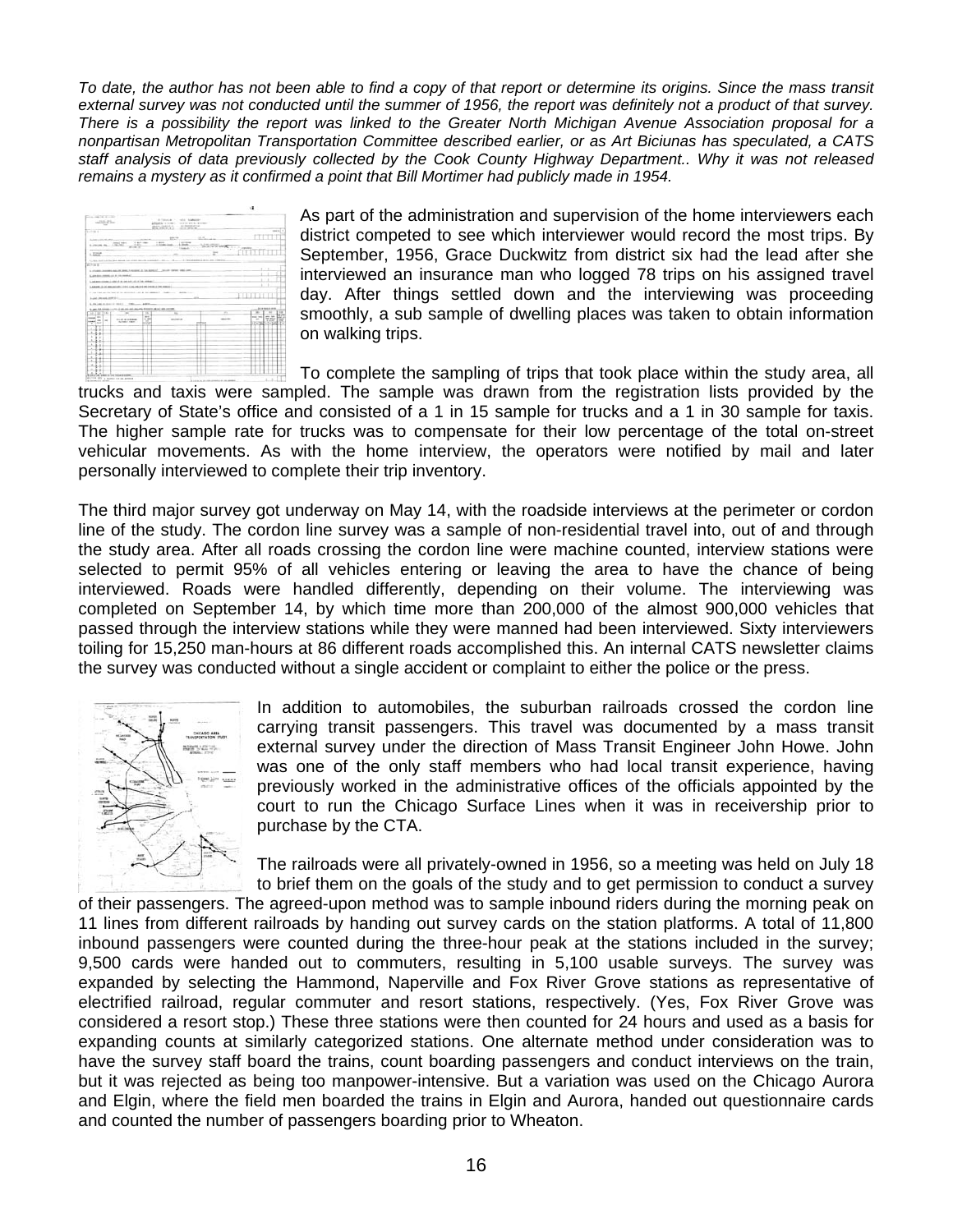In July, a screen line survey was conducted along the Sanitary and Ship Canal. Instead of vehicle counts, the usual method of conducting this survey, CATS instituted a major innovation by interviewing the drivers of the vehicles. Two major benefits resulted: the data would be available to study, in detail, the underreporting of home interview trips, and route information from origin to destination could be checked against the same information obtained at the home interview. Both problems had plagued former studies. In an operation unheard of in the last 30 years, the survey included south Lake Shore Drive, where 18% of 107,000 vehicle drivers who passed the station in 24 hours were interviewed. This was accomplished without accident, injury or media coverage. When the screen line was completed in August, 33 roads totaling about 650,000 vehicles per day had been surveyed under traffic conditions significantly worse than those experienced on the cordon line.

The land use and floor areas survey was begun in the winter of 1956 under the direction of John Hamburg. This was to be a major undertaking, because the decision had been made that trips could be related to land area or floor area and become a measure of human activity. The 1,236-square-mile study area with 5.8 million people would require a massive undertaking. Nothing quite like it had been done before. Roger Creighton described the situation this way:

*"It seems difficult to believe, but measurement and detailed identification of land use for urban areas was quite rare in 1955. Most city planning agencies identified land use at that time only within a dozen types, and practically never*  conducted surveys in which land uses were measured by type throughout their entire jurisdictions. The results of *their surveys consisted almost entirely of colored maps. These were useful for zoning and general land use planning work, but were intractable for any kind of analysis. (Creighton/UTP/64)* 

Land use was measured for the entire study area, while a floor area survey was conducted for 295 square miles, which included the city and close-in suburbs. The primary source documents for conducting this survey were aerial photographs, Sanborn maps, and the meter cards of Commonwealth Edison and the Illinois Public Service Company. Starting with the information on meter cards, each parcel was hand-coded for land use and physical description. The second step involved measuring streets, alleys, vacant land and land use to develop a block summary. The land use study determined that 562 square miles were used for urban purposes, leaving 55% of the area vacant or in agricultural use. The floor areas survey, which consisted of measuring over two million square feet of space, was conducted by 20 to 25 people and completed in March or April, 1957.

Late in 1956, an inventory of non-local streets and the mass transportation system was begun. The goal of these surveys was to measure the form and carrying capacity of the system, plus find the relationship between speed volume and density. After the inventory was completed, field studies were conducted to establish the relationships between speed volume and density in the actual ability of links of the system to carry people and vehicles.

The bulk of the travel surveying was complete by September, 1956, and the internal studies group was disbanded. The land use inventory was about 20% complete. During the course of the year, the agency had been spent over \$700,000 with a peak employment of 368 persons. That September, the study was expected to cost \$2.3 million and be completed in December of 1958.

#### **Transportation Planning-Breaking New Ground**

This section will describe some of the techniques, processes and methodology that the CATS staff employed in developing the 1962 plan. For the most part, the description will not attempt to duplicate the documentation that already exists on these pioneering efforts. The author is neither inclined nor competent to evaluate what was done, nor to judge the value of the effort and transportation planning practice. Luckily, there are a variety of excellent resources for those readers interested in the methodology developed and implemented that became known as the CATS process.

The best source for understanding the techniques that were developed by the staff and how they changed practices is Roger Creighton's book, "*Urban Transportation Planning*." Roger highlights what was done at CATS in the context of a book designed to help a wide spectrum of people understand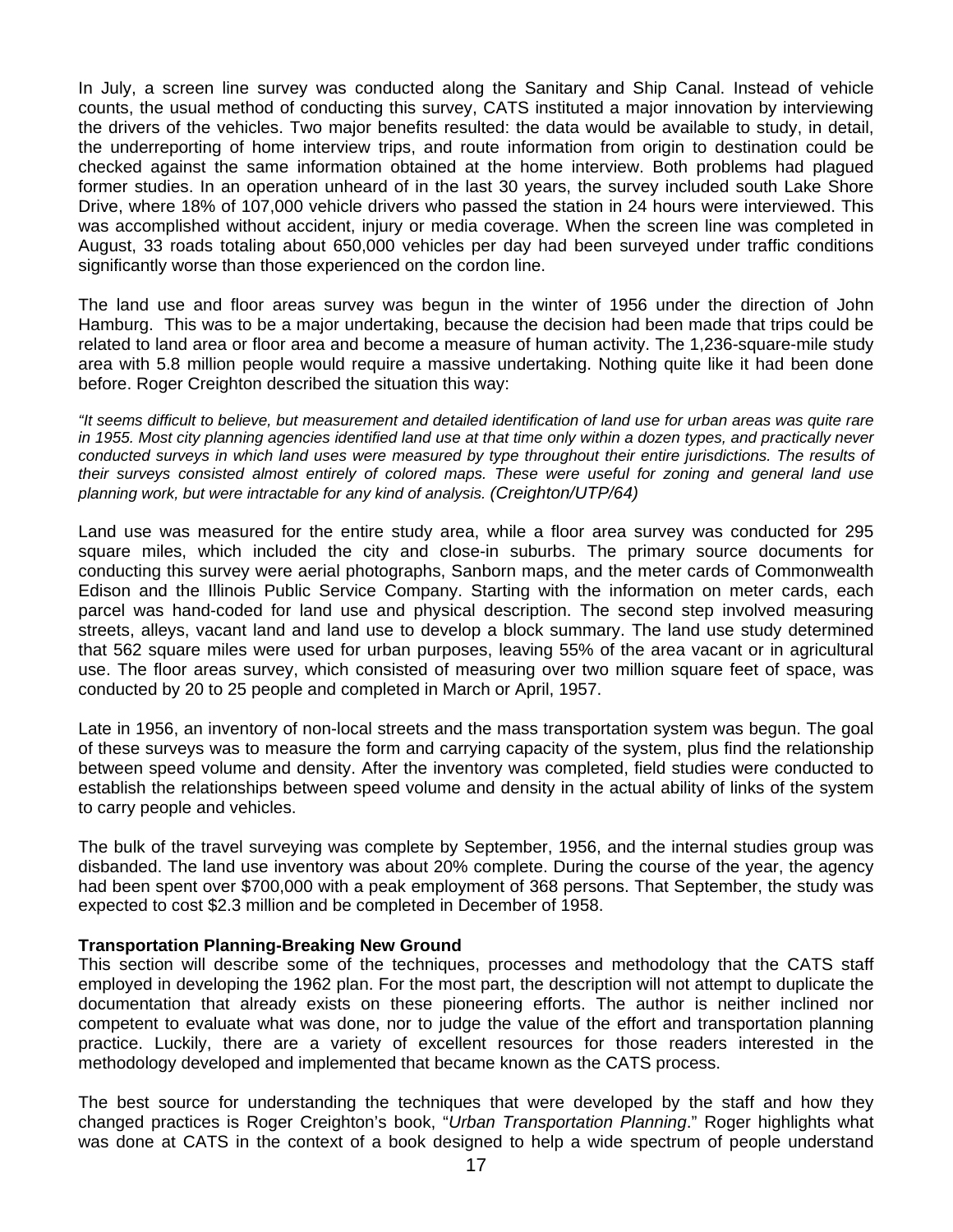travel and transportation planning. The book profiles the techniques used at CATS to provide insight into the means of conducting the transportation planning process. The book not only describes the process in some detail, but also cites how methodologies were developed over time to become the CATS process and eventually the planning practice of the 1970s, when the book was written.

Alan Black's article in the *Journal of Planning and Environmental Review,* titled, *"CATS: A Case Study of Rational Planning,"* leads the reader through a 10-step process applied to CATS' work that highlights some of the innovative processes employed. Alan, like Roger, worked at CATS during its formative period before the plan was published. Roger and Alan were there, and fortunately, endeavored to describe what happened and how it fit with then-current thinking (1970 and 1990, respectfully).

Another source for what was done and by whom is CATS Research News (ReNews). It began as a fortnightly publication in January, 1957, and was described by Art Biciunas as much like internal technical progress reports. ReNews was one of several techniques that Carroll used to get the widest dissemination of the work possible by providing a forum for debate on its merits. ReNews became the main tool for Carroll and the staff to get their methodology out to interested practitioners who would subsequently put into play many of the innovations created at CATS. Dissertations by the senior staff at national meetings were another source of information and, combined with ReNews, brought many planners to West Madison Street to check it out. Every significant activity that CATS undertook also warranted a stand-alone report that covered everything from a coding manual to the use of the Cartographatron.

By the fall of 1956, the data collection phase of the work was over and the processing and analysis of the data that had been collected got underway. That the staff would be plowing new ground in this area was evident in a statement made by Carroll in which he pointed out that the standard home interview manual (prepared by BPR in 1943 and 1944) still did not contain the final chapter describing how to analyze the data. Carroll says it was impossible to standardize and the BPR's authors of the interview manual were prepared to let the states experiment with analytical methodologies. He said the analysis in Detroit was not really new but "built on an accumulated fund of experience." *(Carroll /1956 UTP paper/6)* Carroll goes on to make the point that the relationship of land use to traffic generation is critical and must be analyzed as a first step. These observations, made in August of 1956, also expressed support for the new concept of roadway level of service and predicted that in the near future network assignments will be available to recreate traffic flow.

Alan Black notes in his 1990 article that the data processing and analysis was not completed until 1959, a year later than the original estimated completion of the whole study. The incoming data had to be manipulated – key-punched and tabulated – using state-of-the-art card-processing equipment. The summer of field work produced over 200,000 roadside interviews, and the travel from almost 50,000 home interviews temporarily overwhelmed the pioneering technology that the staff was putting in play. Compounding the volume problem was the fact that a computer to manipulate the data was not available until March of 1957. Earlier that year, Carroll had to get the Policy Committee to resolve the problem of obtaining the upgraded electrical service for the computer, which was initially prohibited by the state because the building was leased. This Datatron electronic digital computer would eventually occupy a bank vault in the basement of the building. It was installed only after dismantling the front stairway and would have its own and the only air-conditioning in the building. In describing the computer's speed, Data Processing Supervisor Bob Vanderford compared it to a mechanical desk calculator, the 1950s version of a PC. He estimated that the amount of data to be processed and the "number of calculations to be made were so great that the machine would be busy for over a year." *(CATS newsletter/9/56)* His estimation proved to be accurate, as the computer was ready to be taken off lease by June of 1958. It was retained for another six months in an unsuccessful bid to see if could be used to attract outside work.

As the need to analyze the data became more and more the major work element, Carroll realized that it was either impossible or impractical to add certain specialties to the staff through the state hiring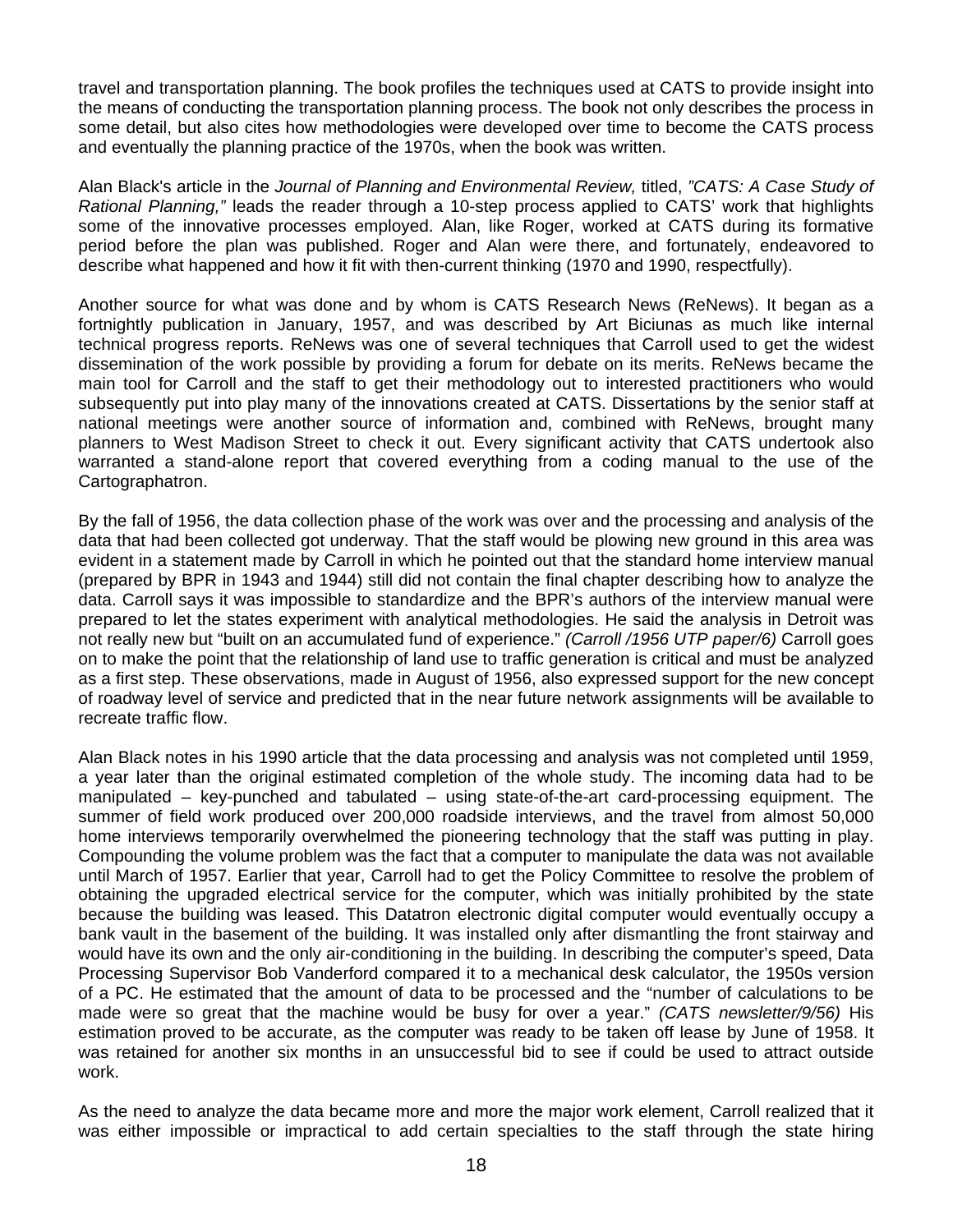practices. In January, he asked the Policy Committee to rescind the restriction on consultants so he could obtain specialized mathematical or operational research skills from outside agencies. The committee agreed they could do that if necessary, but the services could not exceed \$30,000 and a contractual services agreement would have to be prepared.



As the land use inventory was nearing completion, the work of establishing a relationship between land use and travel began. Black indicates that this research was of great interest to the staff at CATS. Although it was not a completely new area of research, nothing of the proportions of the Chicago study had previously been undertaken. According to Mr. Creighton, "Land use forecasting as an overt part of a transportation planning process may properly be said to have started in Chicago." *(Creighton/UTP/178)* He goes on to say the study was reluctant to do a land use forecast, but had

little choice because no land use plan for the entire area existed. The Northeast Illinois Metropolitan Area Planning Commission (NIMAPC), the land planning agency, was new on the scene with no plan in place, and Chicago's plan was being revised and would only cover part of the area. The result was that no comprehensive land use plan was available to use as a starting point. So the staff, under the direction of John Hamburg, developed a methodology to prepare the necessary land use forecast. Generally, they used the existing plans that were available and melded them with assumptions based on past and present patterns to distribute population, employment and development density.

#### **The Technical Committee**

At the first recorded meeting of the Policy Committee in June, 1956, the members decided that a working committee, later to be named a technical committee, would be appropriate and necessary. Each of the members was to appoint a member to the committee. Their first assignment was to travel to Detroit that July to look at the techniques and procedures being used in that study. The original members were Frank Houska, from the Illinois Division of Highways (DOH); Leo Wilkie, from the Cook County Highway Department (CCHD); Ed Carozza, from the City of Chicago; and Tom Peppard, from the U.S. Bureau of Public Roads (BPR). George Hagenauer, from the district office of Illinois DOH, was added as a member sometime late in 1956. During the initial phases of the surveys, this committee does not appear to have had a documented role. However, by the fall of 1956, the Technical Committee was directed to work with the staff in reviewing the land use forecast and presenting a proposal for keeping it current. As a result, in early 1957 they supported Dr. Carroll in his bid to contract outside mathematical or operations research skills. At that same meeting, it was agreed the duties and makeup of the committee would be formalized and expanded if necessary. Voting was limited to the Policy Committee representatives on the committee, referred to as the executive members. The Policy Committee also agreed that these Executive Committee members could get together and handle policy matters between meetings of the full Policy Committee. In mid-1957, they were given the responsibility of reviewing the detailed continuing agency organizational plan that was to be prepared by the study staff. In September, Ted Morf the Illinois DOH engineer of research and planning, presented the continuing agency proposal approved by the Technical Committee.

In April, 1960, a joint meeting of the Technical Committee and Policy Committee was held. The minutes do not reflect it, but it appears that the meeting was intended to prod the CATS staff into quickly providing traffic assignments. Although the staff tried to focus the meeting on moving ahead with the plan, several of the members were asking for information to use in finalizing plans for the Southwest and North-South routes. This issue probably could not be resolved at the Technical Committee, so it was bumped up to policy.

By this time, the Technical Committee consisted of 14 members, including Wilson Campbell as the secretary. The Executive Committee members remained the same, except Fred Farrell from the regional office of BPR replaced the deceased Tom Peppard. The Illinois Division of Highways had Ted Morf and the already mentioned Hagennauer, Cook County had John Nagle and Bob Gran, the city had Bill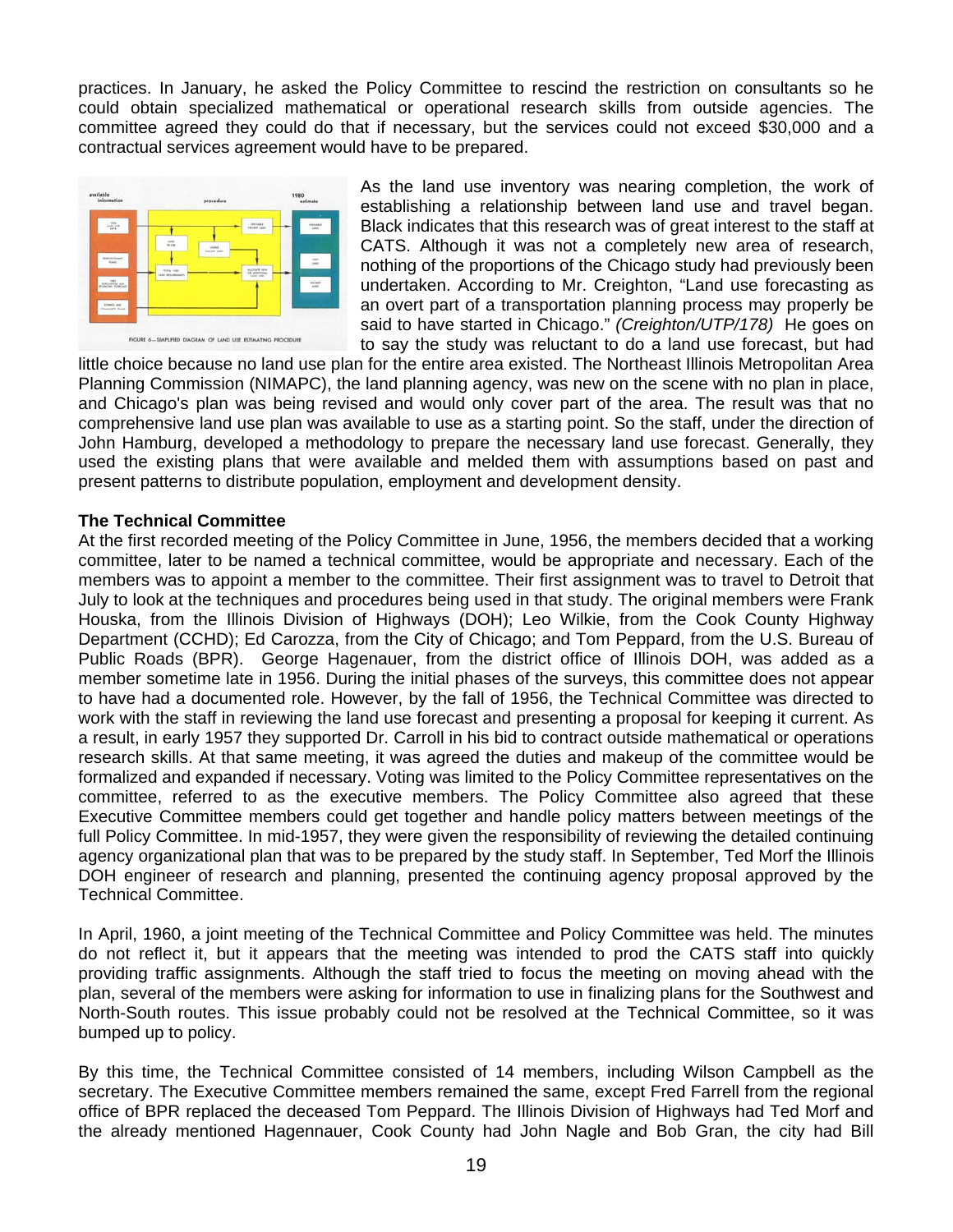Marston and Bob Harris, while the CTA sent Frank Barker and Evan Olmstead and the BPR Division Office was represented by Charlie Monnier.

Although it would not be disbanded until June of 1963, the Design Review Committee eclipsed the Technical Committee's role in 1960, as the emphasis changed to creating a workable plan rather than evaluating travel forecasting or designing a continuing agency.

#### **The Design Review Committee**

Bill Mortimer proposed at the July 29, 1960, meeting of the Policy Committee that a Design Review Committee (Design Committee) be created to work with the staff solely on laying out a comprehensive highway development plan for the region to be reviewed by the Policy Committee. In the previous year and a half, since Dr. Carroll first described the traffic assignment technique, the Policy Committee had increasingly been grappling with the design of the plan. By this date, assignments had been made to four different highway development schemes and Carroll felt that more precise direction from the Policy Committee was necessary in order to proceed further. Carroll also wanted action on a series of policy positions which, when approved, would produce a guide for further development of the plan. The Design Committee began to meet within weeks of the July meeting and had its initial report prepared in time for the next Policy Committee meeting in November.

The Design Committee consisted of Roger Nusbaum, the expressway engineer (by 1962 he was deputy chief highway engineer) for the Illinois DOH, Lou Quinlan, highway engineer for CCHD, Leo Vogt, assistant district engineer for Illinois DOH, Iggy Ulak, assistant division engineer for BPR and Shelly Schumacher, civil engineer for the City of Chicago. Schumacher remembers those meetings as a learning experience for him. He said Dr. Carroll used the opportunity to teach them all a lot about land use forecasts, the models they were using and how the assignment process worked. Shelly said since they were all local engineers, their role was to take theory and turn it into a realistic plan that could be implemented.

#### **A Continuing Agency**

The first discussion of CATS becoming a continuing agency took place at the Policy Committee meeting on September 18, 1956, during a discussion of the land use forecast. The appropriateness of the land use projections from the 1939 Chicago Plan Commission study was questioned because there had been no attempt to keep them up to date. Bill Mortimer who brought up the subject, indicating that the data grew old quickly and that a plan for preserving and updating the information should be in place as the original data was collected. In discussing the agency's finances, Dr. Carroll indicated that the Technical Committee had expressed support for a continuing agency. When Bartelsmeyer questioned Harrison about federal participation, he was told BPR would approve a new project agreement for such an agency. At the meeting, \$100,000 was set aside for the continuing agency.

The subject was discussed again at a meeting in mid-1957, centering on a previously mentioned continuing agency proposal distributed by the Illinois DOH. Harrison reaffirmed the bureau's interest in this kind of organization. The committee agreed that the continuing agency should be set up as a special part of Illinois DOH. The Policy Committee asked the study staff to develop a detailed organizational plan, Including position descriptions and salaries, and to have that reviewed by the Technical Committee and forwarded to the Policy Committee for approval.

At the September 5, 1957, meeting, the continuing agency report was presented and discussed by the Policy Committee. The report prepared by the staff identified 53 major areas of work. The most important function was the custody of transportation data CATS had collected and to provide a platform for maintaining and updating the information. The staff would work for the benefit of the decision-making agencies. Other work included appraisal and revision of various transportation plans for the area, determining construction priorities, relieving the Traffic Subcommittee of operating research tasks, accessing the feasibility of mass transit proposals and, last but not least, testing alternative civil defense evacuation routes. Research on traffic and planning, general studies of economics and finance,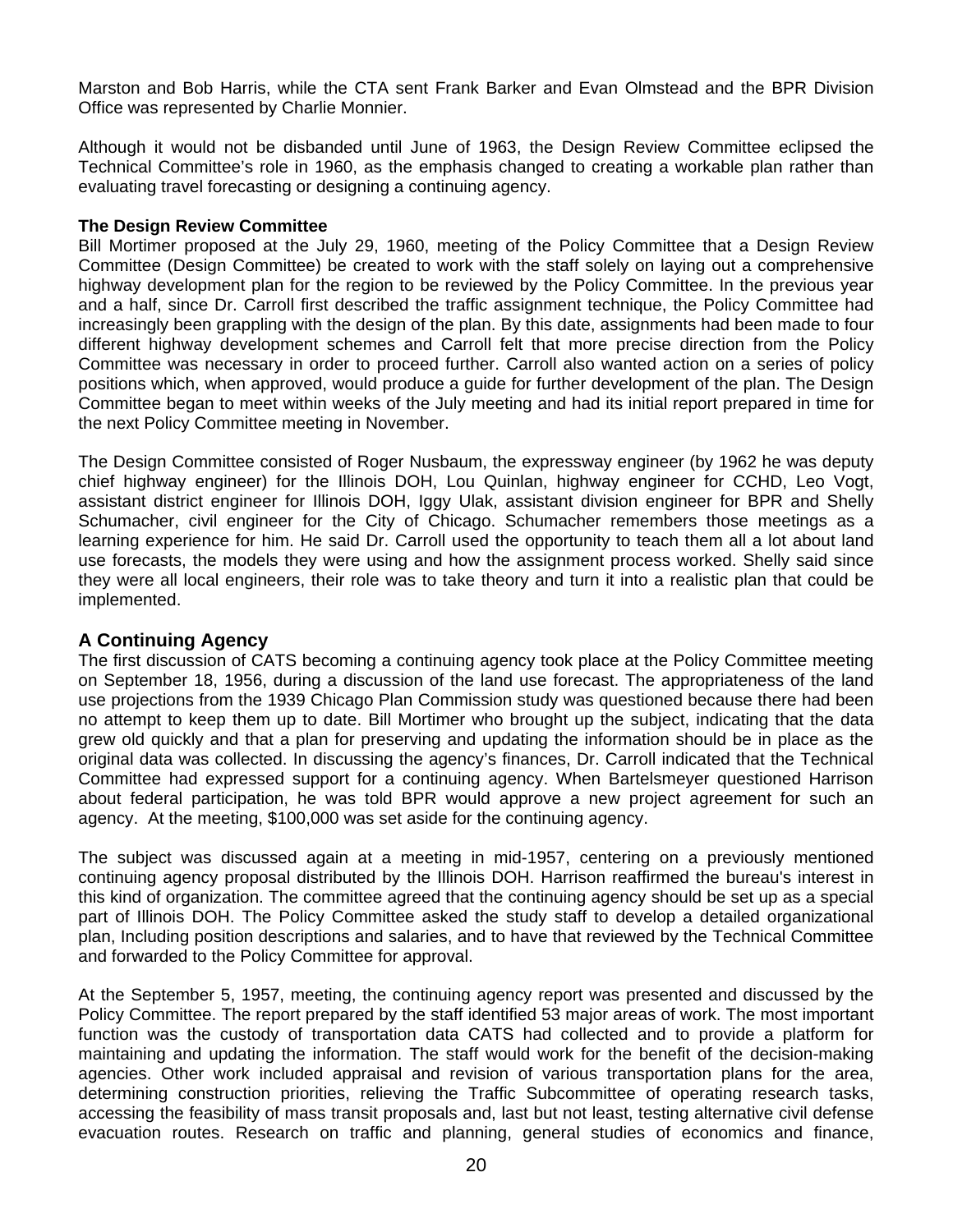computer applications to highway and traffic problems and physical research were also proposed as areas of work for CATS.

Two different organizational charts were presented at the meeting. One reflected the thinking of the state, which called for 39 staff, including the director, and the inclusion of the District 10 research and planning functions as part of the continuing agency. The DOH proposal also had an inter-agency committee in lieu of the Policy Committee, but other than Mr. Harrison assigning his responsibility to a member of his staff, the two were alike. A CATS staff proposal did not include the district planning and research functions or any change to the Policy Committee, and included two assistants reporting to the director. The committee agreed on the state's consolidation idea after it was assured that the staff size was adequate to perform both functions. This arrangement was approved at the meeting, along with a financial formula that had BPR picking up 72% of the total cost. Some or all of the participants must have had second thoughts, because the approved plan was not mentioned again nor did it get implemented.

At a late 1957 meeting of the Policy Committee at the Cook County Highway Department offices, the subject of staffing the continuing agency was again discussed. Much of the discussion centered around the director and his role, although Mortimer indicated that any staffing discussions were premature until the final product was in hand. Dr. Carroll was questioned about his future plans and interest in remaining as director. The minutes indicate he was somewhat ambivalent, but said he was in no hurry to leave and would not before the project was finished. They agreed to open up some of the proposed positions immediately to current employees who would fit into a continuing agency. The position of the traffic counter man was deemed especially critical (other than his first name being Pete, the identity of this indispensable counter man is unknown).

At the same meeting, Carroll brought up a special situation relative to CATS' seven contract employees. He said most of them would not fit into the continuing agency. The seven had submitted a proposal for doing the origin and destination study in Pittsburgh, with the understanding that it could not interfere with the Chicago work. The field work was to be early in 1958 but the analysis in 1959 after the contemplated completion of the CATS study. He felt this was important to these employees because the work was winding down in Chicago and this would provide them with future income. The Policy Committee agreed to a modification of the contracts to permit them to do this, but left Carroll responsible for granting them leaves without pay and to provide a monthly report on their excused time. At the only Policy Committee meeting held in 1958, during a discussion of the continuing agency, the committee agreed that Dr. Carroll could devote up to four days per month on outside consulting work and his present contract would be extended as presently written. In closing the discussion on the continuing study, Carroll indicated his intention of asking Campbell and Hagenauer to serve as his assistants. This prompted Mortimer to caution him to carefully specify the duties of each to avoid conflicts. As far as the PC minutes go from this point on, Dr.Carroll's status changed – he was now listed as staff rather than a committee member, as had been the case previously. Since the change is not mentioned in the minutes, it is possible that Carroll made the decision to reflect the fact he was now a part-time consultant.

After losing all of 1955 to litigation, the Illinois Toll Highway Commission made up for lost time by building the entire 260-mile system in 27 months. The final section opened in December, 1958. It would be two years before major portions of the Cook County expressway would connect with the tollway.

Although the committee danced around the subject several times, there was no further meaningful discussion of the form and content of a continuing agency until after the plan was released in September, 1962. Several times it appeared on an agenda of the Policy Committee, but it was always held over for discussion at a later time.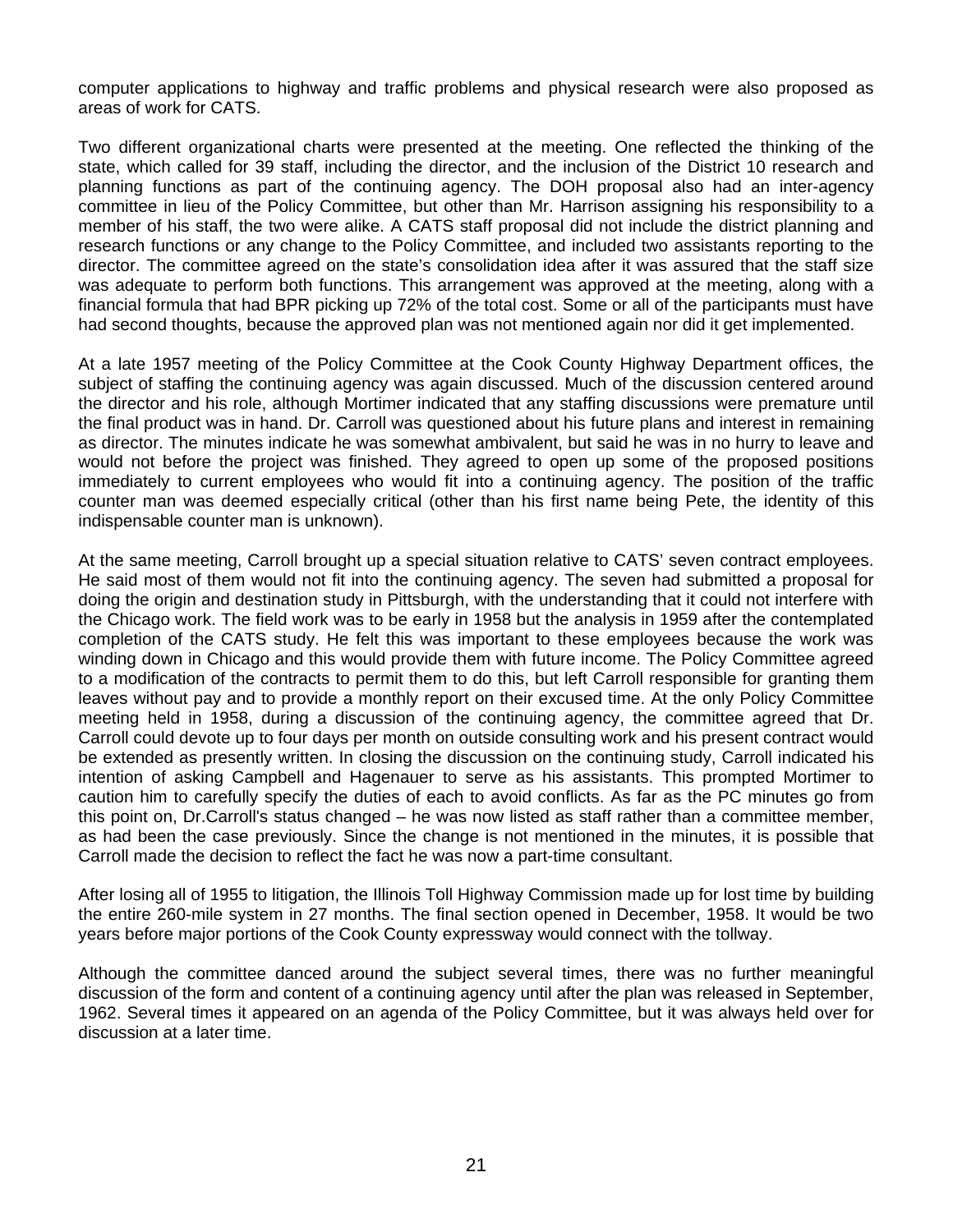#### **Creating the Plan**

It was not until January, 1959, that the Policy Committee began to be engaged in the decision-making necessary to create a plan, a process that would take about four more years due to the innovative nature



of the work and the reluctance of the city to include the Crosstown Expressway in the plan. It began with a presentation by Dr. Carroll which included some of the first cartographatron displays showing vehicle and transit trips. He went on to talk about the forecast land use and the extent of development for 1980. He predicted a 50% increase in population and a doubling of passenger cars to accommodate an 80% increase in vehicle miles traveled by 1980. He said transit was about 25% of total person trips, but if the number of transit trips was held constant for 1980 they would contribute only 14% of the total person movements. Carroll said CATS predicted a 25% increase in traffic volumes in Chicago and a whopping 200 percent increase in the suburbs.

*Footnote: The cartographatron was a direct result of a request by CATS to the Armor Research Foundation to provide a means of displaying desire lines produced from the 4800 quarter sections in the study area. The institute responded with a proposal for a machine that would draw a line on the face of a cathode ray tube and record it on a photographic plate over time. It recorded nearly 3,000 trips per minute. The device could display the region's 10 million daily trips in about four hours. Although it failed to provide a measure of trip density, it yielded "as fine grained a picture of metropolitan travel as anyone could desire. And with this accurate mental picture we could see better how a system should be designed." (Creighton UTP/ 36)* 

At this point, Bill Mortimer appeared to interrupt the presentation to ask if CATS could help the county to make several traffic assignments. Carroll responded that the data sets they were working with required a major IBM computer preparation and tabulation, so he preferred to concentrate CATS' efforts on distributing and assigning traffic to develop the plan. Mortimer apparently did not hear him or failed to understand, because he then asked for a specific traffic forecast for the intersection of Stony Island Avenue and 103rd Street. Bartelsmeyer intervened by asking Carroll to have somebody sit down with the county staff and try to resolve the problem.

Dr. Carroll went on to describe the assignment technique that required the use of the large IBM computer. He indicated better results were available using the CATS technique than any other method currently in available in the country. When asked about testing other agencies' plans, Carroll suggested this was not profitable and that the time would be better spent testing the schemes needed to develop a plan.

Most of Volume I was at the printer in time for the next meeting in March, with the maps and illustrations under review by the Technical Committee. At this meeting, for the first time, the results of the traffic assignments were presented on maps to the Policy Committee. Dr. Carroll provided a detailed explanation of the output, explaining this was the first time it was possible to review traffic assignment to a network of streets as large and as complex as the Chicago area. Carroll said CATS would next load the 1980 trips onto a network that included the committed expressway network and be referred to as Scheme A. He felt the output could be used by the four agencies for design and operational problems, since it would closely duplicate the traffic actually distributed over the streets and expressways. Roger Nusbaum asked for the approval of the Policy Committee to use the data produced to assign volumes and estimate ramp loads for the Southwest Route and the West Leg of the South Route. Roger further requested, and Carroll agreed, to present the flow maps and describe the assignment process to the Joint Expressway Design Committee. Carroll finished the discussion by indicating the staff was still not satisfied with the assignment process. The committee told him to keep on working.

At the next meeting, in June, 1959, Carroll indicated he had made his presentation to the Joint Expressway Design Committee and provided data to the committee for the Southwest and the West Leg. He said there seemed to be no further requirements that would adversely affect work progress.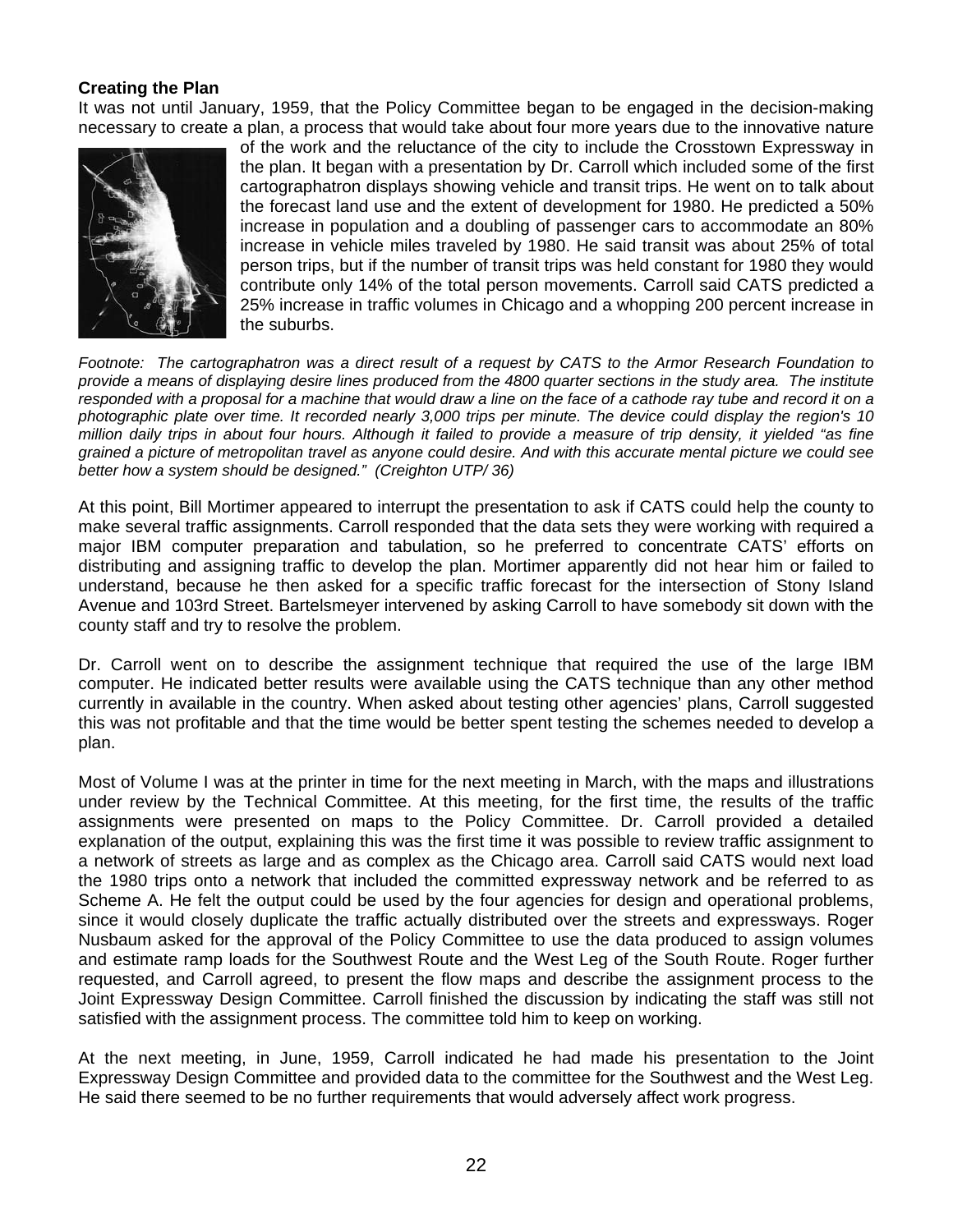Both expressways were still a ways off. Major work would not begin on the Southwest Expressway until 1963 and be opened the following year. The West Leg followed with construction during the late 60's and completion in late 1970. As the west leg neared completion, Cook County Board President Richard Oglivie declared that the county was shifting its priorities to construction and expansion of arterials, bringing nearly two decades of intense expressway construction by the county to a close.

He went on to describe the difficulties that they faced in assigning traffic to the complete system and estimating the future distribution of trips. Dr. Carroll acknowledged that significant time had been lost in developing a plan, but that this was the natural result of trying to improve the quality and techniques of traffic assignments and transportation planning. He went on to say that while it is difficult to evaluate the appropriateness of spending the time, he felt without such improvements the study would not have the quality originally intended. The staff estimated that Volume I would be in the hands of the Policy Committee by September and the final volume ready for release in the spring of 1960, although neither was to happen. It was not until January of 1960 that Volume I was finally ready for public distribution. As a final item on the agenda, Carroll's contract was again renewed, as was Roger Creighton's. Roger was given the title of planning consultant to the urban research section of the Illinois DOH.

In the meantime, the staff was working with the Technical Committee to test a scheme that went beyond the committed system. Scheme B was the result. It added 39 miles to Scheme A with North-South routes in the Cicero and Western Avenue corridors. Members of the Technical Committee made the case that Scheme B, at 327 miles, was a more realistic minimum plan because it dealt with the much-needed crosstown facilities in Chicago.

At the January, 1960, Policy Committee meeting, Dr. Carroll described Scheme I. The previous fall, traffic had been assigned to a plan that consisted of expressway spacing at approximately three-mile intervals within the dense central area, and the proposed construction of junior expressways at four- to five-mile intervals in the suburban area. This scheme significantly increased the amount of mileage, with 681 miles of junior and regular expressways. Dr. Carroll indicated modifications to the plan had been made at meetings with representatives from Cook, DuPage and Lake Counties, the City of Chicago and the Illinois DOH. This plan represented the estimated outer limit of mileage of express type facilities in the study area as determined by the staff.



But the city had other ideas and prepared an alternate plan that was tested by the CATS staff that same fall. Scheme J, as it was called, was identified as being very "different in kind as well as magnitude from the other plans" *(Volume III/58)*. It contained a large number of intermediate facilities spaced at one- and two-mile intervals within the city and at three-mile intervals in the suburbs. It contained nearly a thousand miles of routes, which Volume III notes, "if built at true expressway standards" would cost \$5 billion. *(Volume III /60)* This plan was viewed by the staff as an

experiment to test the effect on the network of an extensive system of intermediate facilities. These so called "high type arterials" were being vigorously promoted by Chicago Assistant Commissioner of Streets and Sanitation Bill Marston. He still feels the city "would have been better served by an extensive system of this kind of roadway." *(Marston interview 6/1/03)* Black, in his article, cites as an accomplishment of CATS the refuting of the city contention that the upgrading of arterials was a plausible alternative to expressways. Carroll made it clear that he felt the costs in Scheme J provided by the city were questionable.

Both schemes had been previously reviewed by the Technical Committee and were discussed at this January meeting at great length. At the meeting, Carroll cautioned that these plans had to be compared carefully, a position that Mortimer agreed with wholeheartedly, reflecting his commitment to expressways and his feeling the city approach was unrealistic. The committee wanted to make sure that, in addition to construction and travel cost, other economic evaluations such as the effect of grade separations on land values and tax revenues were considered. They may also have recognized this for what it was: the city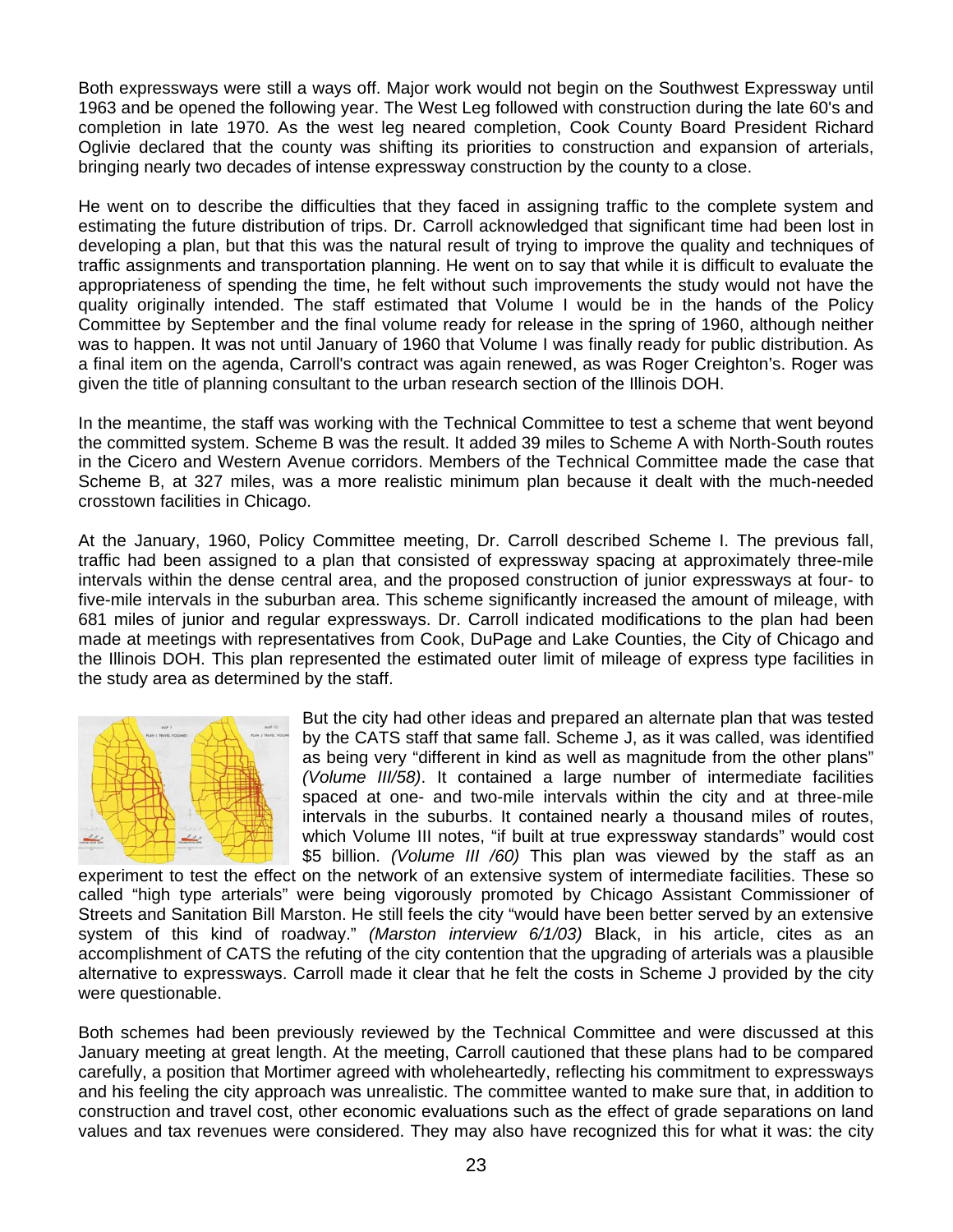was beginning to have second thoughts about building more expressways beyond that to which a commitment had already been made.

The use of these plans or schemes to compare measures of network performance was a point continually emphasized by Carroll. He felt that wherever imperfections were in the trip distribution formulas and other techniques, they were nullified by holding them constant; therefore the only variable became the network itself.

On another issue, Mortimer and Carroll agreed when Farrell asked about alternate plans being presented in Volume III. They said a single plan was preferred and it should be one in which the highway program was balanced with mass transit facilities. At this meeting, the committee also agreed that staff needed to undertake an evaluation of future funding sources to ensure the plan was obtainable, and they finally squashed the staff's idea to create a color movie depicting the development of the plan.

Members of the Technical and Policy Committees, at a joint meeting in April of 1960, began to show some irritation that they did not have a plan in hand or an assignment that they could use in designing the remaining Cook County expressways. Early in the meeting, Roger Nusbaum said he could not get BPR to approve the Southwest Route design without locations and volumes for the major roads that the route would cross. He noted that once these decisions were made, the future location of these crossings and interchanges would have been established and would not be changed based on results from the study. Mortimer made a similar point about north-south routes. During the discussion, Ted Morf pointed out that Evanston had already asked for assistance in planning its major street system and he expected other communities would follow suit in order to integrate their street planning with the new expressway system.

Dr. Carroll's reticence to be diverted from the goal of testing alternative plans was based on the timeconsuming nature of this process. The "improved testing mechanism" developed by the CATS staff "was a hand-tailored process and each plan was tested individually, coded by hand and checked by machine." *(Creighton/UTP/264)* Although the computer assignment only took hours, it required elaborate preparations and "each computer assignment took at least two months." *(Creighton interview 3/11/03)* To save money, the actual testing took place on weekends using the largest available computer, located in Cincinnati, Ohio. Several people have described how Mort Schneider was packed off on Friday with printouts and magnetic tape so he could return by Monday to let the mapping process began. This step was done by hand "and each map took weeks of effort by a crew of skilled and experienced clerks and draftsmen." *(Creighton/UTP/259)*

That evidently led to a discussion of the costs of building urban freeways or at least the north-south routes in the city. Carroll took this opportunity to again question the costs in Plan J that were provided by the city. In a handout for the meeting, he suggested that the costs the city supplied were doubtful as properly representative and that its "apparent costs advantage over scheme I may be illusory*." (Volume III /59)* Dr. Carroll's panning of the costs provided by the city for this plan could not have sat that well with the city staff and administration. This could have been the beginning of the city's long-standing concern that CATS was not as responsive to them as it should be.

This Policy Committee meeting resulted in two important decisions. The first was that the Policy Committee, at the urging of Carroll and with the backing of Mortimer, agreed that a network greater than Scheme B should be tested and analyzed. They did not agree that the final published plan would contain a more extensive system, but moved in that direction. It seems likely that until this time the committee members, at least some of them, were considering having the staff test additional schemes but not publish a plan beyond the committed system that that had been public knowledge for much of the past 15 years. The output from the testing would be used to design the next level of expressways.

The other decision was that the design of the Southwest Expressway and others would move ahead without any additional input from CATS and the traffic assignments that were being prepared.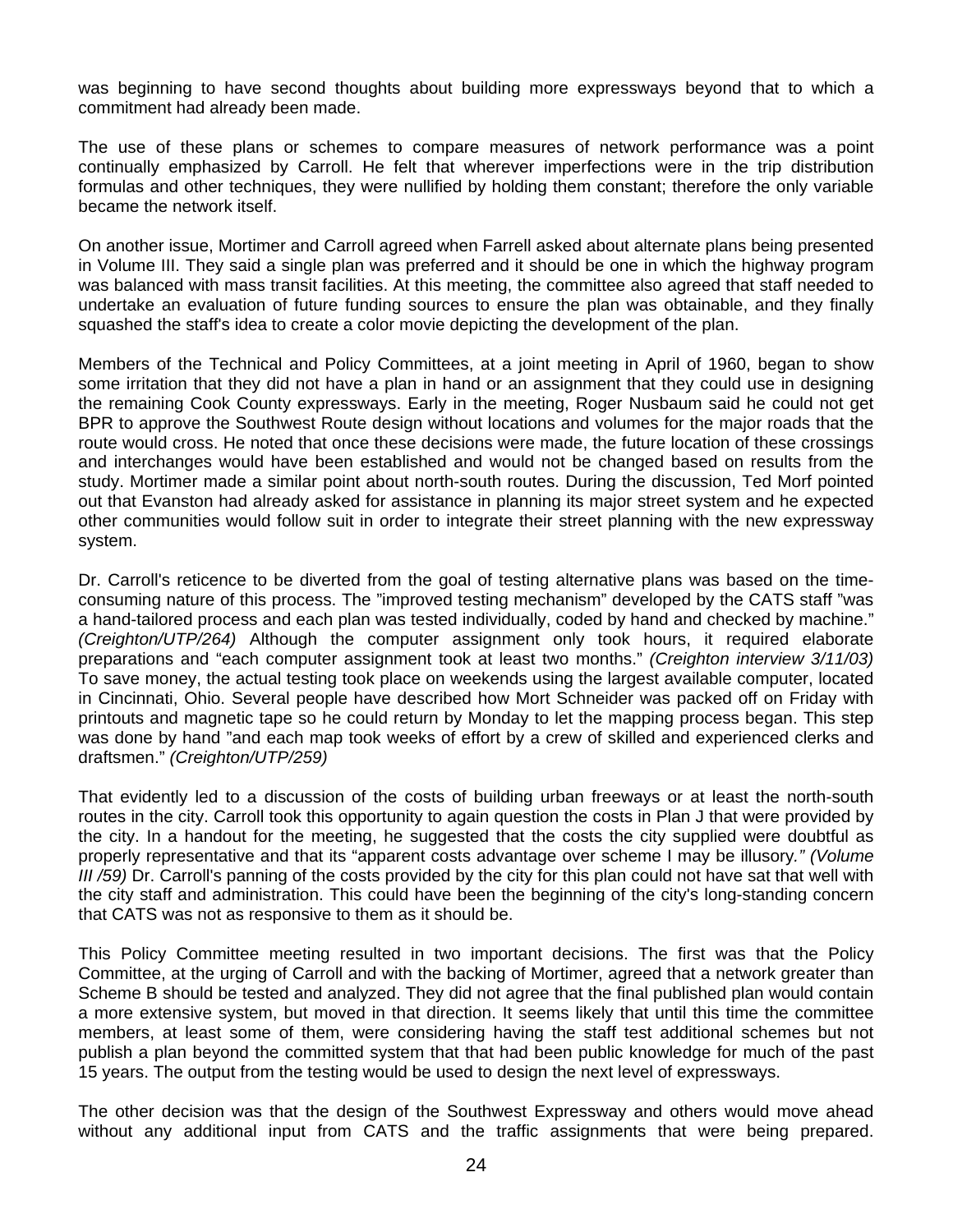Bartelsmeyer asked Carroll to expedite the plan quickly so it could be used in making some of these design decisions. But DeMent and Mortimer rather abruptly declared that they could resolve the design problems without any more traffic information from CATS. That decision effectively removed CATS from any role in the design of the committed expressway system because the Southwest was the only route left to be designed. At this April meeting of the Policy Committee, they voted to approve printing 7,500 copies of Volume II and to develop a cost figure to be used in selling copies of that volume.

Based on the direction provided at the April meeting, the staff spent the rest of the spring of 1960 working on a new scheme that contained more freeway mileage than Scheme B, but less than Scheme I. It was called Scheme K. Roger Creighton provided a detailed review of the reasoning leading to this plan at the meeting. He said the forecasted level of travel demand and network design standards controlled the design of the plan. He began with a reasoned description of the measures that were used to develop 1980 travel demand, including the logic behind holding transit ridership constant rather than predicting any growth. In describing the system design considerations, he identified the kind of facilities, the distribution of the facilities and the relationship of system spacing to cost. He also described a list of specific network design criteria that had been developed with the Technical Committee.

He described Scheme K as one in which all of the facilities were designed to interstate standards. But Leo Wilke, who was in the audience at the meeting, questioned the decision of discarding junior expressways in Scheme K. Although some of the disagreement appeared to be one of definition rather than philosophy, Commissioner DeMent said he doubted that junior expressways could be developed in the city. They preferred to upgrade their arterials to carry 20,000 to 25,000 vehicles a day. Leo remained adamant that the county intended to keep the junior expressway idea alive until the county had decided to dispose of it. Since the junior expressway had always been considered Mortimer's baby, Leo knew he had to make the argument to include them in any alternative.

About that June meeting, Roger Creighton says, "I had stayed up the night before until nearly 2 a.m. to hone the presentation. It argued that we were dead serious about transportation costs and the productivity of expressways and that the warped grid, which eventually became the plan, was the best solution." *(Creighton interview 3/11/03)* He feels the Policy Committee respected and agreed with that position. He goes on to say, "Doug told me later that it was a red hot talk, which pleased me because I had so much respect for his opinion."

Now the committee began to look at these plans in terms of the real world. The first one to ask about the specific routes represented on the map was Commissioner DeMent, who earlier and later would be concerned with the specificity of any plan that was to be published. During this discussion, the location of such routes as I-55 from the Tri-state Tollway to Harlem Ave, I-90 (now I-290) near 53 (the expressway in the Dempster Street Corridor went straight west to I-90 creating an unusual triangle intersection of three expressways), the 67<sup>th</sup> Street connection to the Skyway and a host of problems with the network in the Southwest area due to the Cook County Forest Preserve holdings were discussed and agreed on. After describing some of the contacts that had been made with County Superintendent Dold in DuPage County and Amstutz in Lake County, the committee gave the staff the go ahead to fine-tune scheme K, have it reviewed by the Technical Committee and make the 1980 traffic assignment.

During the meeting, Lou Quinlan (who was representing Bill Mortimer), and Leo Wilkie reverted to the old Cook County position that CATS should be collecting the data and providing it to the highway agencies for them to do the plan. However, DeMent had trouble with returning to that idea. He responded that the Policy Committee, not individual members, should test plans and determine the future system. He may have been concerned that Mortimer would try to build unwanted junior expressways in the city. Ted Morf argued that they needed a common plan in order to coordinate the studies that would be coming from the individual communities and counties. The Policy Committee's only response to the county was to suggest that the staff had to continue to work with the participating agencies in a very close and coordinating manner.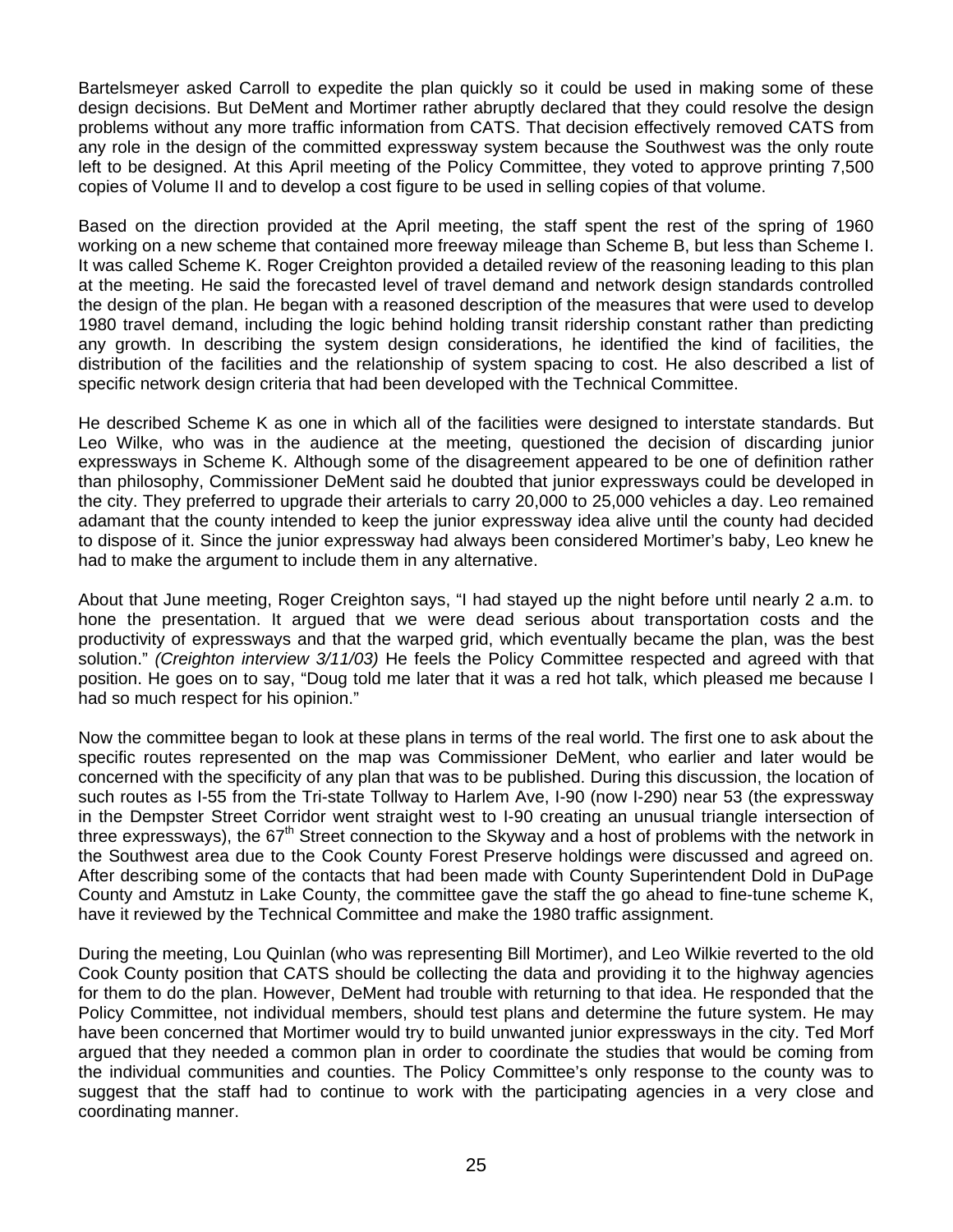At this point in 1960, Volume I had been published the previous year, Volume II was scheduled to be published the following month (July) and, according to Dr. Carroll, the first four chapters of the final report were written and ready for the printer. More than two years from the publication of a final plan, all three volumes were essentially written, except for the concluding chapters in Volume III.

Regarding Volume III, Commissioner DeMent said there was no question that CATS should present the truth in the transit forecast in Chapter 5, but he was nevertheless unhappy with the way it was worded. Dr. Carroll responded that he anticipated that CTA Chairman Gunlock's appraisal and comments on Chapter 5 would set the tone for the chapter. He added that Gunlock was pretty much in agreement with the forecast that the staff had developed.

Unlike many areas of the country, the CATS transit planners did not begin work with a clean sheet of paper. The region already had an extensive CTA and suburban bus and rail system. In addition, the CTA had recently developed a transit plan that had to be evaluated. The staff's role was to develop a forecast of future transit use and determine how to expand and reconfigure the existing system to fit this future travel.

Both the Chicago and suburban systems were in many ways different than those that emerged from World War II. The Chicago, Burlington and Quincy (CB&Q) and the Chicago and Northwestern (C&NW) Railroads had begun the replacement of aging commuter equipment with diesel locomotives and bi-level, high-capacity passenger cars. And President Ben Heinemann at the C&NW had instituted push-pull operations, adding another level of efficiency and making his railroad's commuter operations profitable. Meanwhile, the CTA was beginning to feel the positive effects of their buyout of the Chicago Surface Lines, the Chicago Rapid Transit company, and later, the Chicago Motor Coach Company. Their efforts to replace streetcars with the more flexible buses, thereby eliminating major infrastructure costs, replace aging rail cars, modernize their rail operations, eliminate underutilized and duplicative bus and rail lines as well as the elimination of all two-person crews on the surface lines while routing buses to better feed the rail system, began to contribute positively to their bottom line.

In 1956, 24% of all trips in the region were made by transit and 71% of all Chicago Loop trips were by transit. But future forecasts of transit's ability to compete with the automobile were ominous. Authors Krambles and Peterson put it this way: "Transit seemed to be locked in a market ever-shrinking in volume, yet ever-growing geographically. In the meantime, inflation pulled wages upward faster than technological change could improve productivity." *(Krambles&Peterson/CTA at 45/35)* In developing the transit plan, Roger Creighton says a basic assumption was that mode choice could be determined independent of transit and auto level of service because of the extensive rail and bus system that existed in the region. This led to a decision to create an independent transit estimate for the CBD and another for all other, or what was called local transit trips. The result was a predicted 5% increase in CBD trips based on the expected increase in floor area for that area. The local transit trips were forecasted to increase by about 50,000. Much of the latter was projected to come from the CTA's non-CBD ridership.

The plan that the CTA chairman was reviewing was a reduction from the one proposed by the CTA in their 1958 "New Horizons" report. Four networks were tested by the CATS staff, including the existing system, the 1958 CTA plan, a modification of the CTA plan (extending and reactivating the two recently abandoned interurban lines and replacing the proposed Crosstown rail line by reactivating the Paulina CTA elevated line), and the recommended plan (which replaced the Crosstown rail line with a busway and avoided an estimated \$75 million in construction costs by eliminating one bus and two rail subways in the CBD as proposed in the 1958 CTA plan). The narrative in Volume III lauds the existing two Loop subway lines as providing an excellent distribution system, but notes that the forecasted demand will push them to the limit of their capacity.

The state and city expressway builders were experiencing funding problems in 1958 due to a national recession. The county offered to share its bond issue money, but a quickly implemented state bond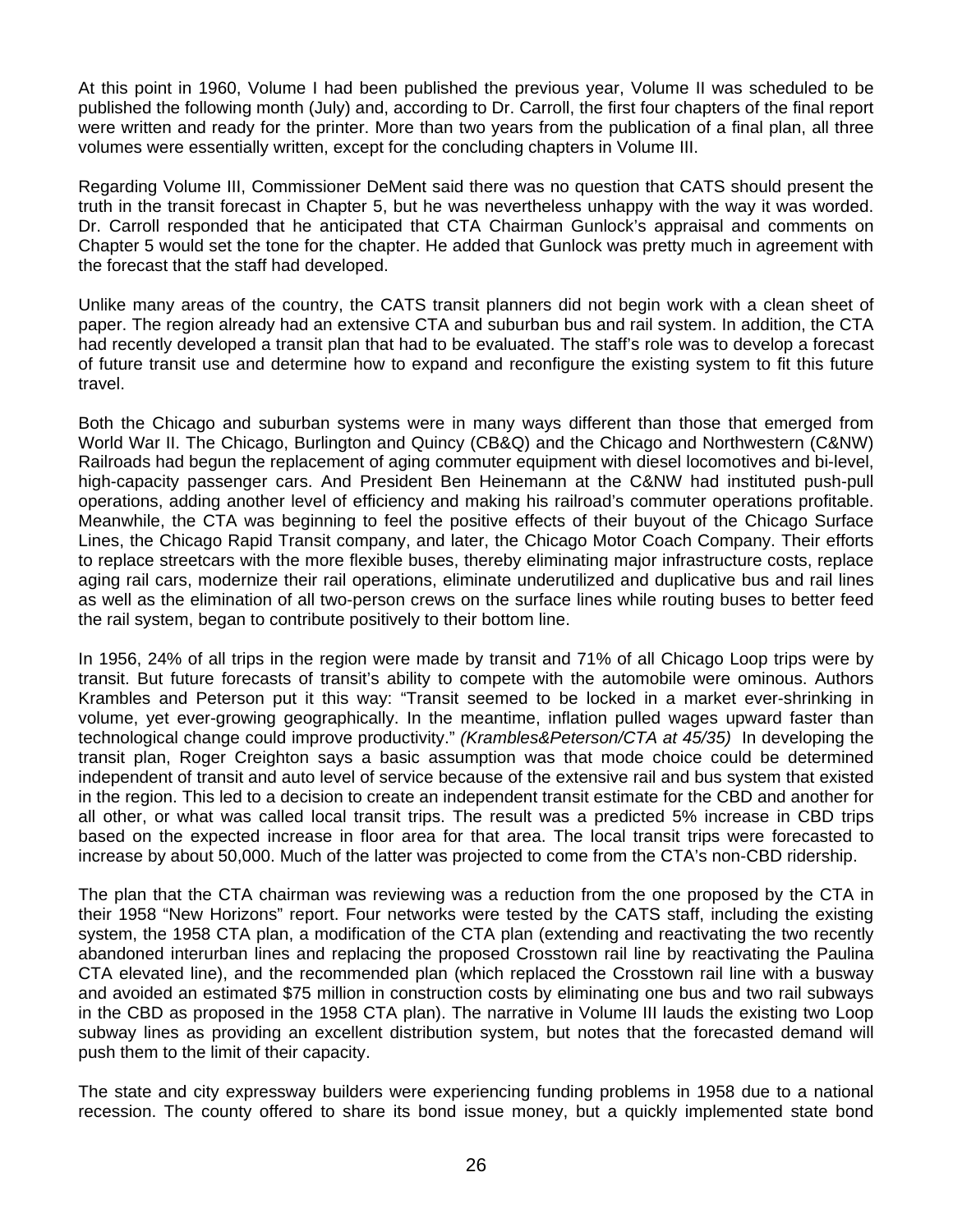eliminated the need to do that. The county and the other expressway builders attempted to counter the crisis by letting as much as \$18 million in contracts in a single day.

#### **Plan Details and the Crosstown**

In July, 1960, the Policy Committee met, evidently with the sole purpose of discussing the geographic or mapping detail of the final plan. Bill Mortimer and Commissioner Dement we're both very "concerned about producing a plan that showed expressway locations on the map." DeMent asked, "why couldn't the study merely just sum future desire lines along general corridors?" Dr. Carroll argued that the traffic assignments that were being done used the actual street system and its capacity and, therefore, the only logical way to represent the proposals was to overlay them on the existing street system. Farrell suggested that shaded white bands on a general map might be sufficient. No final decision was reached, but the county agreed to furnish to CATS all information currently available on expressway locations, including geometrics and cost estimates. If the county and the city were serious about the plan being too detailed, it's hard to understand why they would agree to provide the staff with that information.

At a second meeting in July, the committee was given the final results of 1980 traffic assignments to four test networks: the existing planned expressway system including four-lane all-arterial streets and Schemes I, J and K. After describing the networks, Creighton told the committee it was important to be able to measure performance of these plans against a set of objectives that was understandable and useful to the agencies responsible for building expressways. Dr. Carroll followed up on this by presenting a series of policy positions that, after some discussion, was tentatively approved by the committee, but in reality given to the soon-to-be-created Planning Design Committee to review.

The paper that Carroll presented began by highlighting the staff prediction that vehicle miles of travel would double by 1980 while vehicle registrations grew to 3 million and that a comprehensive system of expressways must be available to handle this demand. It went on to note the new system must be designed and laid out to provide the least annual cost to the region for all vehicular traffic. It must be laid out as a complete network and designed to draw the maximum amount of through traffic off arterial streets to the new expressways. Basic design principles should include: complete movements at all interchanges; avoidance of T interchanges; two facilities should not be reduced to one in areas of increased density; and entering and leaving expressway lanes should be balanced. The basic location principles identified in the report were that the space between expressway, railroads and other natural barriers should be used for industrial activities; community internal traffic should not be split by expressways; expressways should be on new alignments rather than rebuilding existing major arterials.

On several occasions during the previous year, Dr. Carroll had expressed a need to work closely with the staffs of the sponsoring agencies. Evidently in response to this concern, Mortimer and DeMent proposed the development of a planning design subcommittee whose "sole task would be to work (with the CATS staff) in laying out a comprehensive highway development plan for the region for Policy Committee review." It seems that the committee had belatedly come to the conclusion that the CATS' staff work was



going to result in a plan, so they better get directly involved in making sure that plan was buildable. As recently as the previous April, the county still was arguing that it should simply get updated assignments from CATS for use in designing the remaining expressway system. It's probable that sometime during the spring or early summer the state persuaded them that the effort was going to result in more than a data bank.

By November of 1960, Volume II had still not been published, despite the cover having a date from the previous July. It would finally be released to the public in December of 1960. By that date, the Design Committee had been meeting with the CATS staff for several months. According to a report given by Dr. Carroll, the Design Committee had

prepared a variety of geometric designs for both arterials and expressways. Their conclusion was that in network solutions, traffic relief would best be provided by these (fully grade-separated) higher type designs and that arterial widening should be undertaken only where traffic could not be economically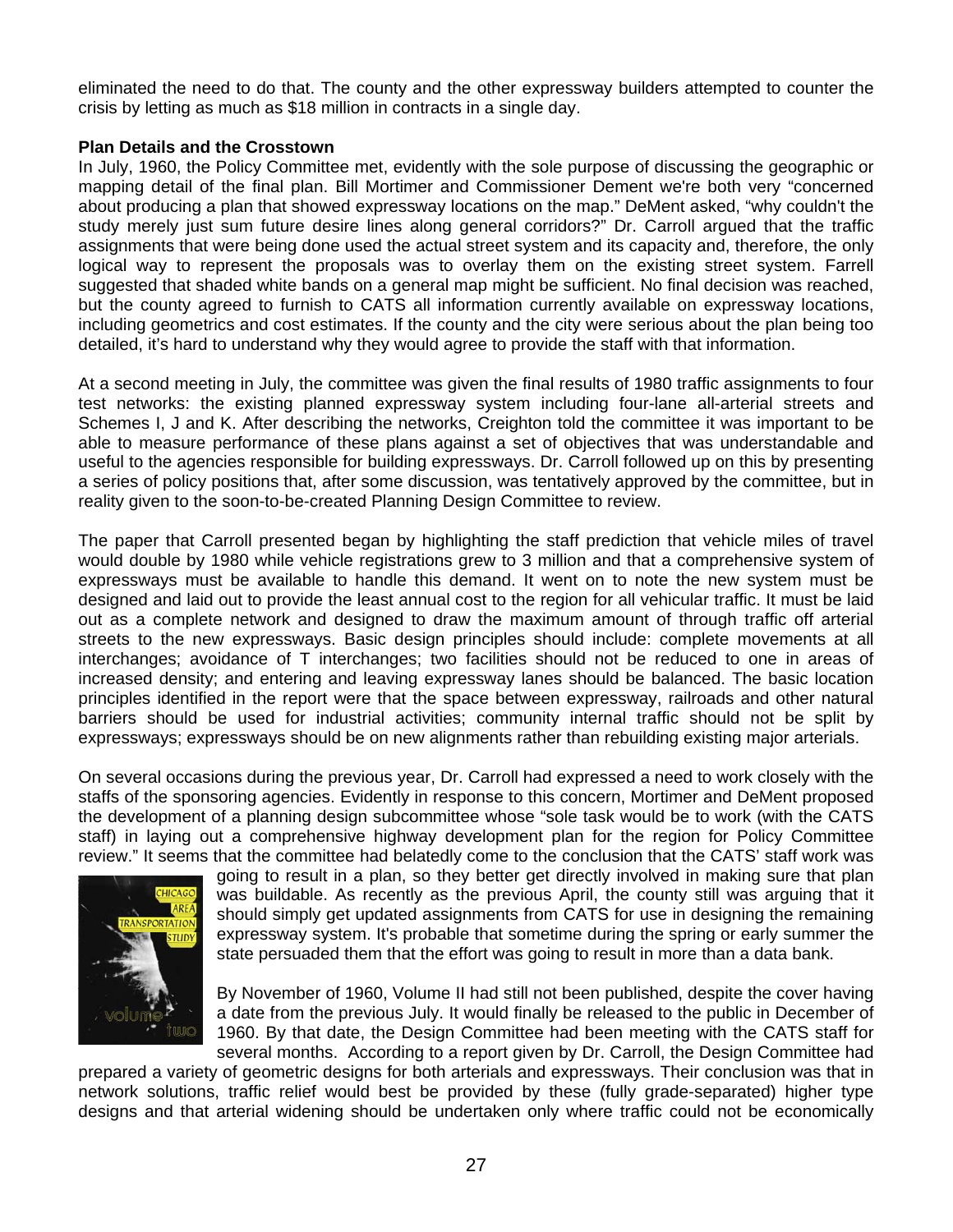diverted onto more efficient roadway types. Their recommendation was, therefore, that any expressway facilities in the plan be assumed to be a fully grade-separated design.

This recommendation caught the attention of Commissioner DeMent, who noted that the subcommittee had not made recommendations regarding thru lane over-passes. He asked that an analysis be made of several major city arterials, such as Western and Ashland, to evaluate the performance of the thru-lane overpass concept. The staff was directed to provide a report to the commissioner as soon as results were available.

After some discussion, the committee also agreed that a careful analysis was necessary when comparing large capacity eight-lane expressways to multiple four-lane expressways. After reviewing some land use information related to system planning, the committee told the Planning Design Subcommittee to go back to work in laying out an acceptable expressway plan.

Early in 1961, Wilson Campbell made the report requested by the Commissioner DeMent in a presentation to the Policy Committee. It evaluated different alternative methods of improving traffic service in the north-south corridors of Ashland, Western and Kedzie. The comparison was between no construction, a thru-lane overpass system and a full eight-lane expressway. The report concluded that the thru lane overpass did not provide the speed, safety and low operating cost of the expressway, nor would the initial construction cost be less than the expressway.

At the same meeting, a memorandum was handed out to the members of the committee that represented the thinking of the Design Committee for a new network that was constrained by the policies and principles adopted the previous October. It would be identified as Scheme L, the first in a series of refinements that led to the approved L-3 plan. It differed from the previous Scheme K, with more than 60 additional expressway miles and with more consistent spacing "to achieve a more efficient design in terms of placement and usage." *(Vol III /60)*

It was at about this time that two of the major Chicago expressways would open to much fanfare and media attention. In October of 1960, 14 miles of the Congress Expressway were opened, and a month later, 16 miles of the Northwest Expressway. Both expressways provided uninterrupted travel from downtown to the county limits with direct connections to the two-year-old Illinois Tollway.

Shelly Schumacher, who was on the committee, says that at this point the committee had been meeting almost weekly for six months with everyone going through a learning process, with the exception of Dr. Carroll. He says their role was to marry the spacing principles developed by the CATS staff to the committed system. Another part of their assignment was to make sure that the recommended plan would be buildable. Shelly also thinks that intertwined with this was a desire on the part of the Policy Committee members, through the Design Committee, to protect their turf and maintain the delicate balance of the Joint Expressway Design process.

A little over a month later, in March of 1961, Commissioner DeMent advised the Policy Committee that there was substantial disagreement within the city over the advisability of building additional expressways. For the time being, the city would be unable to officially comment on the plans as they were being developed. Nevertheless, the development of the plan moved ahead, with 1980 traffic assigned to two networks, identified as L and L-2. The latter scheme differed in the alignment of what is now I -290 from North Avenue to the Northwest Tollway. Dr. Carroll estimated that these systems would cost about \$2 billion to complete. He said that fit with their current level of construction of about \$100 million per year to achieve build-out in 1980.

Evidently they did not feel that the position the city had taken would substantially delay adoption of the plan, because at Dr. Carroll's suggestion they approved a draft letter of transmittal for Volume III. Fred Farrell (who replaced Harrison as BPR representative in April, 1960) announced plans to bring Rex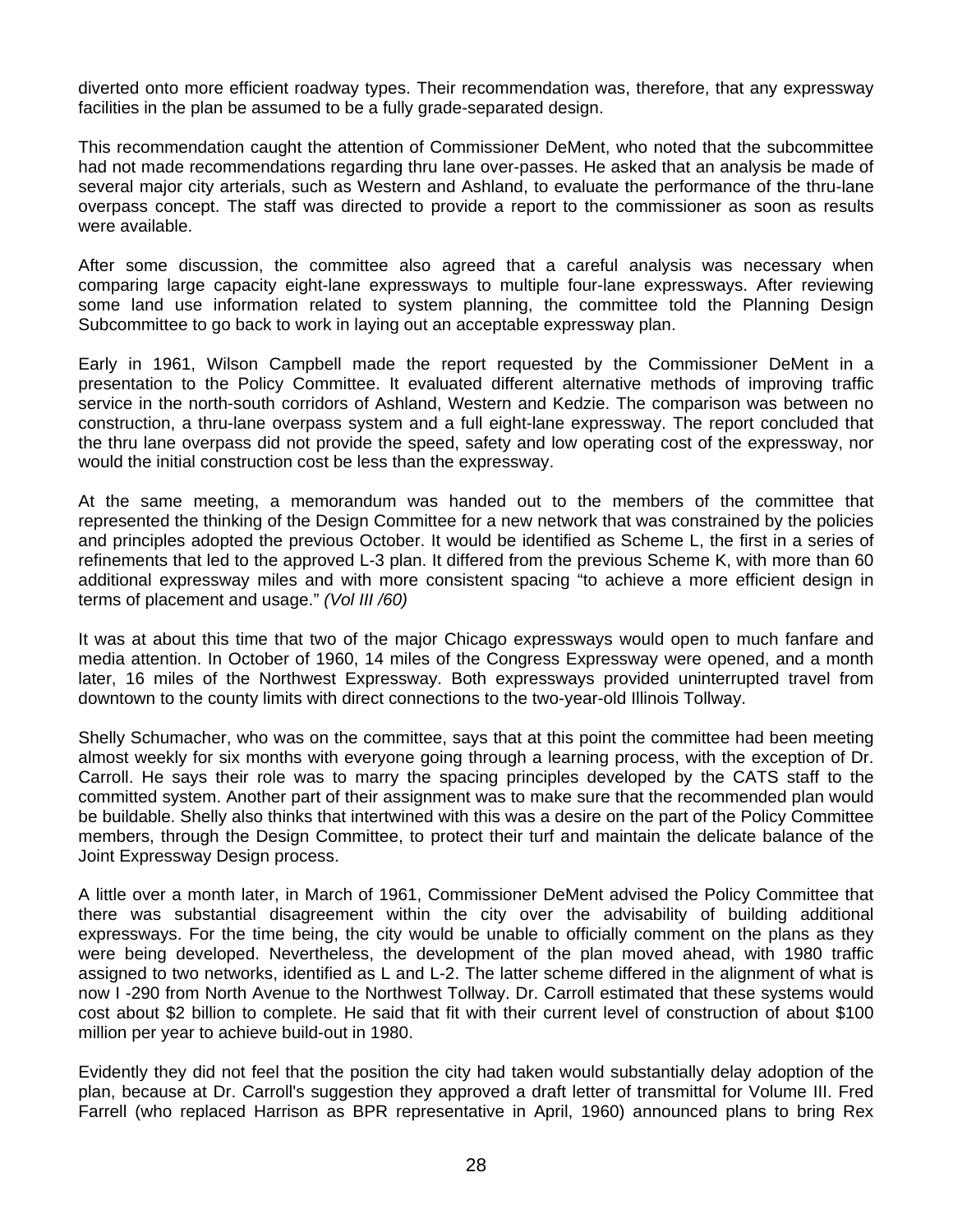Whitton, President Kennedy's newly-appointed administrator for BPR to the forthcoming meeting, where the plan would be unveiled. Little did they know this event was six meetings and a year and a half away.

Six months later when the committee next met, much of the meeting was again devoted to discussing the means for releasing and publicizing the final plan. DeMent asked that the report prepared by the staff (now referred to as the Crosstown report) be kept under wraps and used for internal purposes only. The committee told the Design Subcommittee to look at options for staging the construction of the L-3 Plan. At this point, the Chicago Plan Commission was reviewing the first five chapters of Volume III thanks to DeMent, but Paul Opperman, director of the new Northeastern Illinois Metropolitan Planning Commission (NIMPC), was in the dark on the work of the study and its plans. Bill Mortimer offered to arrange a meeting to brief the director and correct that situation.

Neither the public nor the media had been invited or attended any of the Policy Committee meetings, yet the work of CATS was not unknown. Hal Foust, who had the transportation beat for the *Chicago Tribune* wrote several expressway-related articles in March. In one article, he quoted D. Grant Mickle, BPR deputy highway administrator, as saying the new interstate system was about 50% complete and had whetted the public's appetite for more expressways. In another article, he quotes Illinois Public Works and Buildings Director Payes as saying that California was on the way to building 12,000 miles of freeways, that fears of social and property damage from urban freeways had proved groundless and that the 1,600 planned miles of freeway in Illinois should be doubled. In both of these articles, Foust mentioned the CATS report that was due out in the next few weeks and how it would influence future expressway decisions.

Either at the insistence of Dr. Carroll or one of the members of the Policy Committee, a meeting was held in April of 1962 (the date on the inside cover of Volume III) in the hope the city could be persuaded to agree on a release of the final plan. Seven months had passed since the last meeting, but the city's position had not changed. Commissioner Dement said the report included facilities he could not support. He said he might be able to support some alteration to the maps. Alternatively, he proposed that the report be submitted by the CATS staff and have no official status – a working document. Evidently, the commissioner could have supported the plan if the Crosstown and some other routes were eliminated. Mortimer argued that it wasn't appropriate to drop routes that are ultimately shown to be needed, and he could not abide by the suggestion that this work was simply a staff report. The committee agreed that the release of Volume III would have to await resolution of the city's issues. Mortimer had now shifted his position 180 degrees in supporting the one-plan-for-all position. His reasons may have been linked to a desire to keep the Crosstown in the plan, or possibly he was persuaded by the state, where a closer relationship between Cook County and Governor Otto Kerner's new Democratic administration was likely.

Another short meeting was held in May and Commissioner DeMent's objections were again discussed at some length. Although the city did not seem to have made any concessions to release the plan, Dr. Carroll appeared to feel closure was imminent. He talked about the fact that the CATS work and his contract were nearly complete and that it was time to think of the study as a continuing agency with new research and service responsibilities.

When the committee next met in July, Commissioner DeMent indicated that "the city still had some concerns about the report and needed more time to review the recommendations." He must have identified a timetable for the review, because the committee agreed to meet again in two weeks. They also decided to release the report at 11 a.m. (when a date was determined), with a formal press conference to maximize the coverage in the numerous metropolitan newspapers then in existence. They also established that the Policy Committee would control the release and "it would not be presented at any luncheon sponsored by a civic group." It would seem that after all this work the committee did not want to share the credit with any of the media-savvy civic groups. They also approved the preparation of a small brochure to summarize Volume III, but decided that the samples submitted by the staff needed help – something that would be accomplished by the publicists from the city, county and state.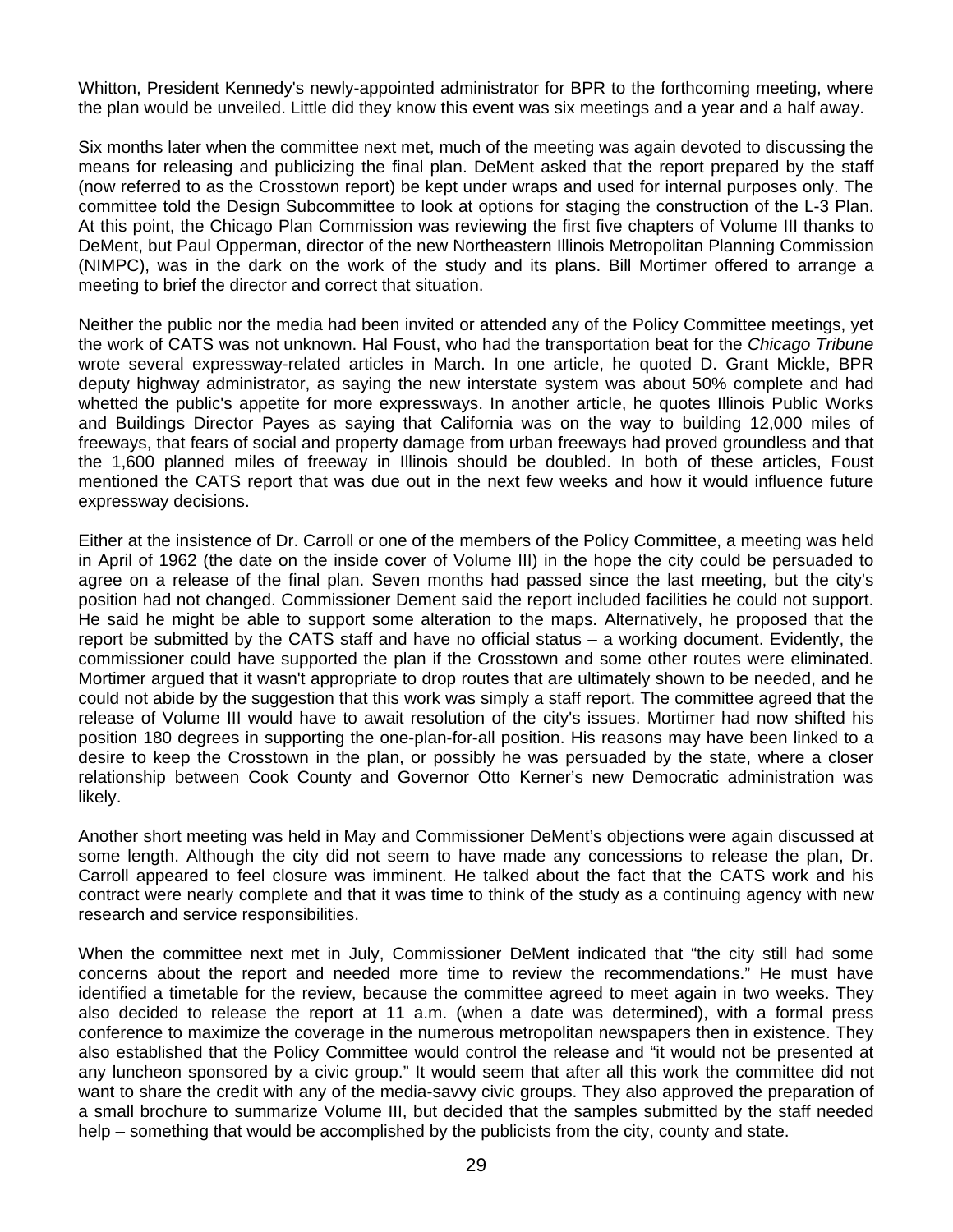#### **The Plan Is Released**

Finally, at a meeting on July 20, 1962, Commissioner DeMent reported that he had completed his briefings of city officials and that, although there remained many different views within the city, he was now proposing releasing the report immediately to all city departments for their review. Upon hearing this, the committee agreed that they would meet at 11 a.m. at the earliest agreeable date to release the report. Bartelsmeyer indicated that he needed to arrange a briefing for Illinois Department of Public Works and Buildings Director Bill Payes and Governor Otto Kerner. It was suggested that the press be invited to attend the Policy Committee meeting if they wished. No journalist had been invited to any of the meetings up to this point.

*Footnote: Although it does not appear to have been discussed, the agenda for the first July, 1962, meeting has an interesting item worded as follows: (5) Problems of staff and pay (a) Possibilities for staff (b) Direction of changes and need for some clue from Policy Committee. It sounds like Dr. Carroll was reacting to the frustrations of the staff*  in trying to figure out when the plan was going to be published and what they were going to be doing when that *event occurred.* 

At this stage, the construction of the Cook County expressways was well underway. The South Route, now called the Dan Ryan Expressway, was only months away from opening and the Southwest would follow two years later. By 1970, the expressway system as planned in the 1940s would be generally completed except for the Crosstown. Although portions of tollway were certainly on a different alignment than shown in the 1940s plan, the general outline of the earlier system was now on the ground.

On August 22, the *Chicago Tribune* reported on the pending release of what they called the Carroll report, not yet endorsed by any government or private entity. Foust reported that the recommendations had been reviewed behind closed doors in Springfield at a meeting attended by Governor Kerner, Director Payes, Chief Engineer Bartelsmeyer and Deputy Chief Engineer Roger Nusbaum. Kerner had no comment after the meeting, but Payes said the report should go out to all state agencies for guidance. According to the paper, the rather tepid response from the state was related to the issue that had plagued the Policy Committee (or technical chiefs as they were called in the article) for much of the previous two years. The article described the beltway that would relieve the present congestion on Congress and the Northwest Expressway as something that Mayor Daley was expected to construct but very cautiously, one piece at a time. The governor, despite the urging of his staff, was not inclined to take issue with him. But Chicago Motor Club President Cavanaugh did. He said that Daley was suppressing the CATS report because it was not politically popular to traverse neighborhoods, despite the fact that an expanded expressway system was absolutely essential to the future of the metropolitan area.

On Thursday, September 6, 1962, at the 28th meeting of the Policy Committee held on the fifth floor in the State of Illinois Building, on a motion by Bill Mortimer, seconded by Commissioner DeMent, the CATS plan was finally released. Before entertaining questions from the press, the committee agreed to meet on or near September 20 to discuss the future of CATS. The release was overshadowed by stories



of the children in Chicago heading back to school, the second week of a strike of the Chicago and Northwestern Railroad employees and the looming crisis in Cuba.

A little over seven years after the first Policy Committee meeting was held, the work was finally completed. The original prospectus called for a study taking less than three years and costing \$1.5 million. More than \$3.5 million would be spent in the seven years it took to publish Volume III. Part of that the delay was inherent in the time required to develop the innovative transportation planning techniques for which CATS was to become famous. According to Roger Creighton, despite the fact that the study took over six years instead of the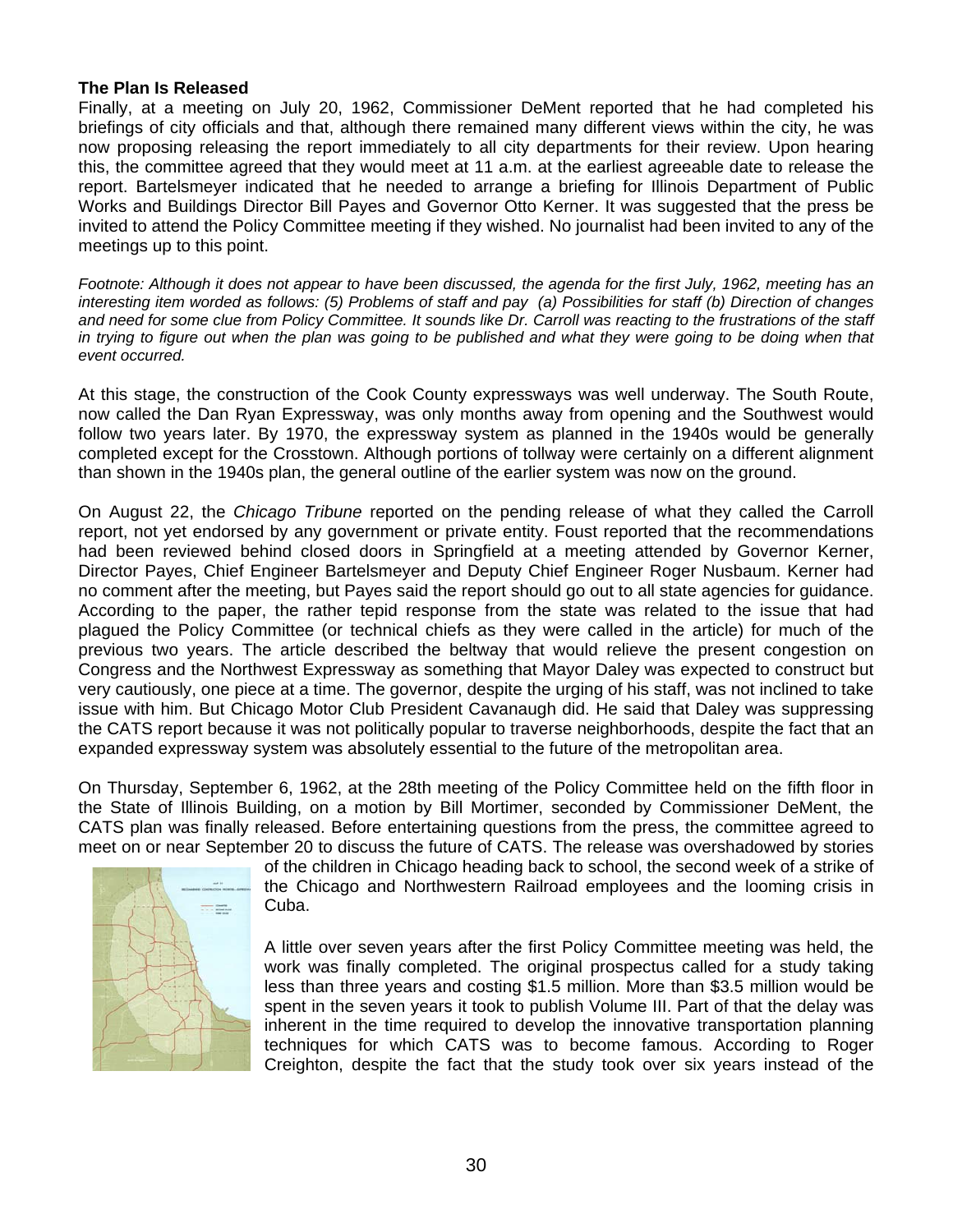scheduled three, it was "clear to everybody that nothing could be done but hang in there and finish and the Policy Committee recognized this, grumbled a bit, but there were no shouting matches." He points out that "the committee and the staff stayed together for the full six years." *(Creighton interview 3/11/03)* 

But the delays caused by creating new planning technology appeared to have been overcome by late 1959. Other factors were at play that impeded progress toward development of the plan. By this time, the city was reevaluating its position on additional expressways within its borders. In the late 1959, it developed its own alternative to the first plans to be tested by CATS. In the city's proposal, called Scheme J, the expressway mileage is held constant but well over 600 miles of upgraded arterials are added. This was in direct contrast to Scheme B, which added a North-South Expressway in the city to the committed system. This was the first in a series of steps that the city employed to slow down the development of a plan as they grappled with the decision to add additional uncommitted expressway lanes within city limits. In an article on September 7 that described the report, the Chicago Tribune quoted Mayor Richard Daley as saying, "The report is a document of great use to us in planning urban renewal." He said the suggestions for transportation improvements "will be considered in light of other considerations of importance to the city*." (Chicago Tribune*/*9/7/62)* Not exactly a ringing endorsement, but not surprising considering the city's reluctance to embrace additional expressways. Daley was moving cautiously for a couple of reasons. In 1959, Chicago voters had turned down a Daley-endorsed public works bond issue for the first time. More importantly Daley, in late 1962, was in the midst of his toughest mayoral contest – with the popular Benjamin Adamowski.

Footnote: When the author went to work for the City of Chicago in the Bureau of Street traffic in January of 1961, *my supervisor, Elizabeth McLean, gave me a general background briefing. In that briefing she said I should be*  aware that the mayor was not sure that any more expressways needed to be constructed in the city and that all *questions pertaining to expressways should be referred to her. In the three years that I worked for the city, that was the final word on the subject.* 

At this stage, Doug Carroll seems to have been the only one publicly defending the plan and especially the need for additional expressways. In one article he is quoted as saying "studies are conclusive that the cheapest, most efficient and safest way of moving large volumes of auto traffic is by the expressway." *(Chicago Tribune/*9/7/62) Carroll was hardly alone in his belief of the superiority of the expressway and moving people safely and efficiently. Only months earlier, Director Payes proposed doubling the state's freeway miles. The Bureau of Public Roads was embarking on a program to plan for expressways in all metropolitan areas of more than 50,000 people. In late 1962 when the plan was released, little resistance to expressways was yet apparent. There was considerable optimism that this rather ambitious plan was logical and obtainable, but the lack of support from Mayor Daley had most public officials keeping the plan at arms length.

Despite its logic, only a portion of one second stage L-3 expressway (I-355) has, to date, been opened to traffic. Although a variety of factors contributed to that situation, the author feels that the delay caused by the city's reluctance to accept a plan that included the Crosstown played a major role. The committed plan, which did get built, had been agreed to in 1939 and updated in 1946. Some pieces of the committed system had been worked on for 20 years. The CATS L-3 plan was a scientific or rational extension of that system. It had the support of the people responsible for building such an expanded system. The most difficult-to-construct portions of the committed system were either open to traffic or would be within months, and plans were complete and right-of-way had been purchased for the rest. But gearing up for the expanded system would take time. The time lost between 1960 and 1962 in adopting a plan proved critical. By 1964 and 1965, the ability to move ahead judiciously in the planning and construction of expressways was just about over. Getting started a couple of years earlier might have pushed several links far enough along to get them implemented.

The news articles describing the plan spent as much column space describing the transit proposals as they did expressways additions. They reported the emphasis in the plan for urgency in the mass transit improvements and described the transit goals as improving access to downtown and better coordination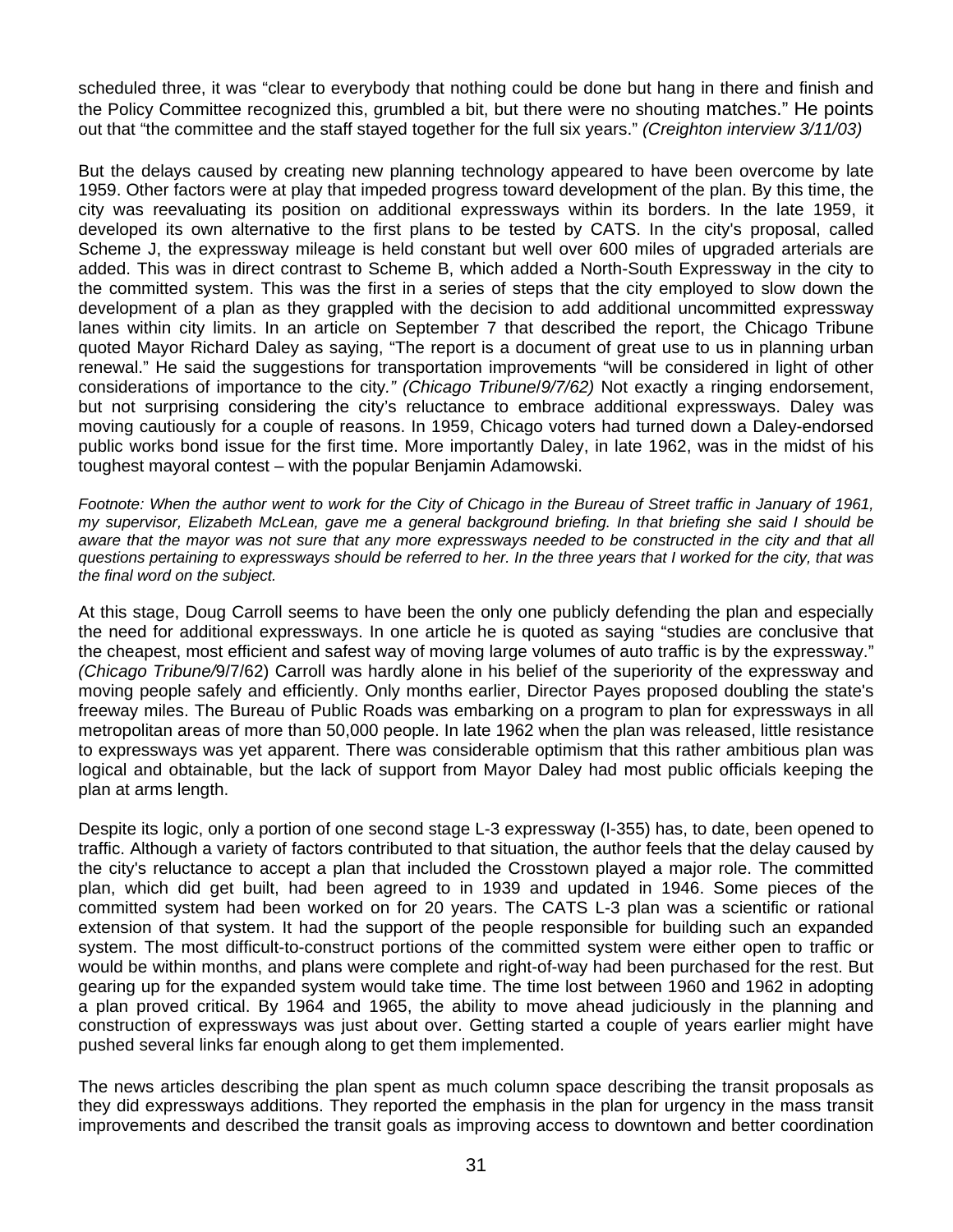

of the different services. They noted that the report did not suggest any method for raising the \$185 million needed to address the proposed improvements. CTA Chairman Gunlock advanced the same theme when he was quoted as saying that the report in general is good, but it does not provide the money to construct the needed transit improvements. The chairman was referring to the CTA, since the suburban rail lines were still in private hands and not yet eligible for any public funding. His concern had to be that the city continued to lose population, jobs and the CTA to bleed riders. The optimism of the late '50s, personified in the 'New Horizons' report, was beginning to wane. The chairman must have realized that

within a few years the CTA would begin to have trouble covering its bonded indebtedness. So his concern was not what the plan excluded, but that it did not propose a means to finance what was included.

With their work finished and a plan on the books, the state, county and the city went about completing the committed expressway routes that they had been planning and designing for nearly 20 years. Within a year, all of the members of the Policy Committee would have retired or moved on to be replaced by younger leaders. Bill Mortimer would retire to consulting within a year, to be replaced by Andrew Plummer, Milton Pikarsky would replace Commissioner DeMent in 1963, and Ralph Bartlemeyer would move to Washington, D.C., and head the Bureau of Public Roads after a few years as a consultant in Chicago. Charlie "Shorty" Monnier, from the BPR Division office in Springfield, replaced Fred Farrell on the Policy Committee. Doug Carroll moved on to New York and the TI-State Study, being replaced by Wilson Campbell. The new generation of leadership would be responsible for implementing the L-3 plan, but would find it to be an almost impossible task.

Gunlock was reappointed as CTA chair the day the plan was released, and the CTA would have much better luck in implementing their more modest proposals. But for George DeMent, who took over for Virgil Gunlock in 1963, the CTA's increased ridership resulting from their expanded network would prove troublesome. Despite the ridership increases, the higher operating cost from the additional service adversely affected their bottom line and pushed them toward the transit funding problems of the 1970s.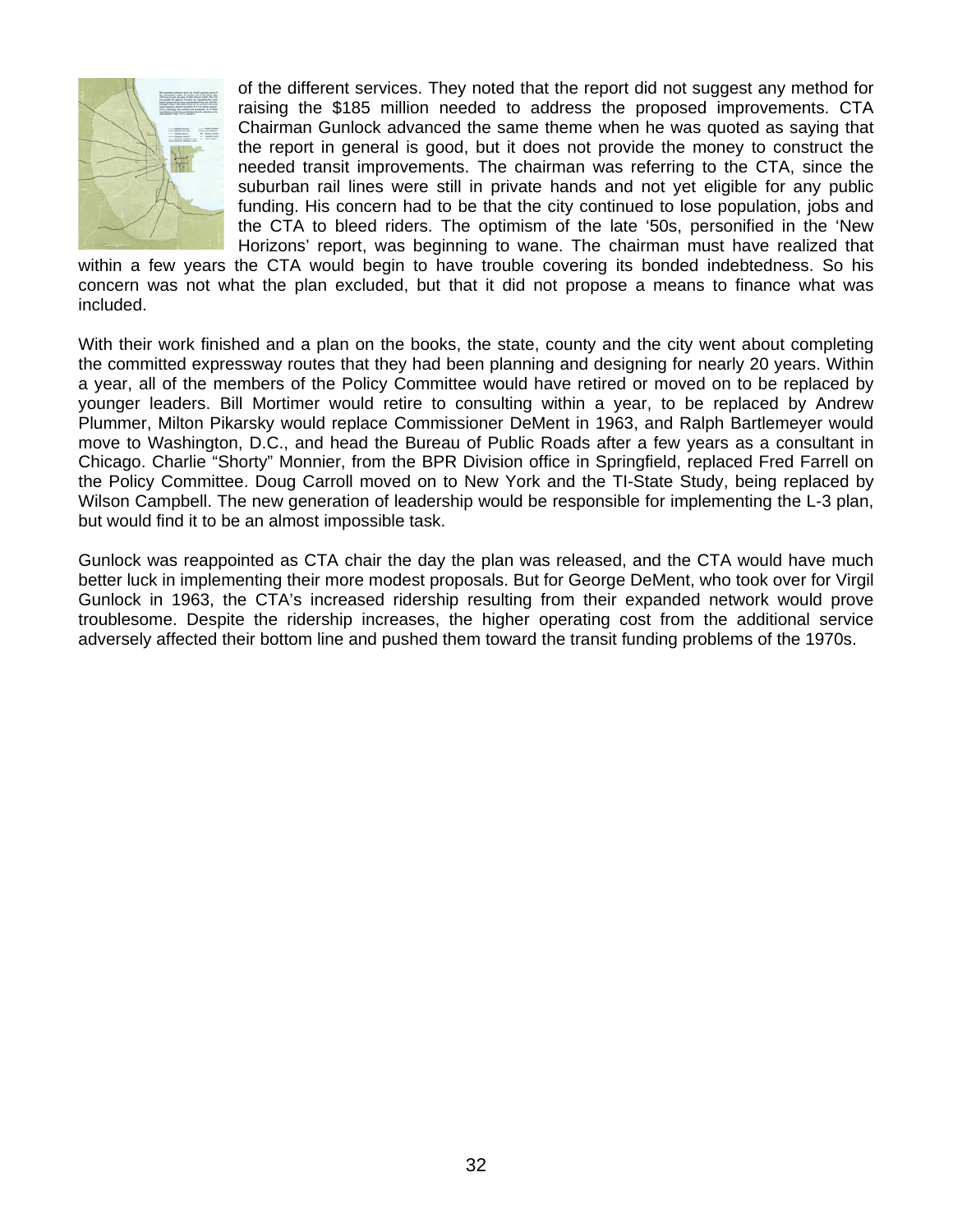#### **RESOURCES Publications**

Barrett, Paul . The Automobile and Urban Transit - The Formation of Public Policy in Chicago, 1900- 1930. Philadelphia. Temple University, 1983

Black, Alan. The Chicago Area Transportation Study: A Case Study In Rational Planning Journal of Planning and Environmental Review Volume 10 No.1, 1991

Burnham, Daniel H., Jr. and Robert Kingery. Planning the Region of Chicago. Chicago: R.R. Donnelley & Sons, 1956

Campbell, E. Wilson, George Haikalis. The Crosstown Expressway Compared with Arterial Street Improvements in Chicago. Chicago Area Transportation Study. Chicago, 1961

Carroll, J. Douglas. Urban Transportation Planning. Automotive Safety Seminar in Transportation Engineering. Purdue University, 1956

Carroll, J. Douglas. The Future of Metropolitan Transportation Planning and Research. World Traffic Engineering Conference. Washington DC, 1961

Chicago Area Transportation Study. Study Findings (Volume I) December 1959, Data Projections (Volume II) July 1960, Transportation Plan (Volume III) April 1962. Chicago, Illinois, Harrison Lithographing, 1959-1962

Cook County Highways. Cook County Highway Department, 1953-1966

Creighton, Roger L. Urban Transportation Planning. Urbana: University of Illinois, 1970

Detroit Metropolitan Area Traffic Study. Lansing, Michigan, Speaker-Hines and Thomas, 1955

FHWA By Day: a Look at the History of the Federal Highway Administration. Federal Highway Administration, 1996

Howard, Robert P. Mostly Good and Competent Men. Springfield, Illinois. University of Illinois at Springfield, 1988

Illinois Highway Engineer. Illinois Association of Highway Engineers. 1949-1970

Johnson, Charles B. Growth of Cook County Volume 1. Chicago, Illinois. Northwestern, 1960

Kenney, David A. Political Passage - Stratton of Illinois. Carbondale, Illinois: Southern Illinois University, 1990

Krambles, George and Art Peterson. CTA at 45 - A History of the first 45 years of the Chicago Transit Authority. Oak Park, Illinois. George Krambles Transit Scholarship Fund. 1993

Mayer, Harold M. and Richard C. Wade. Chicago-Growth of a Metropolis. Chicago, Illinois. University of Chicago Press, 1969

Seely, Bruce E. Building the American Highway System. New York: Temple University Press, 1987

Weiner, Edward. Urban Transportation Planning in the United States: An Historical Overview. Washington DC, 1997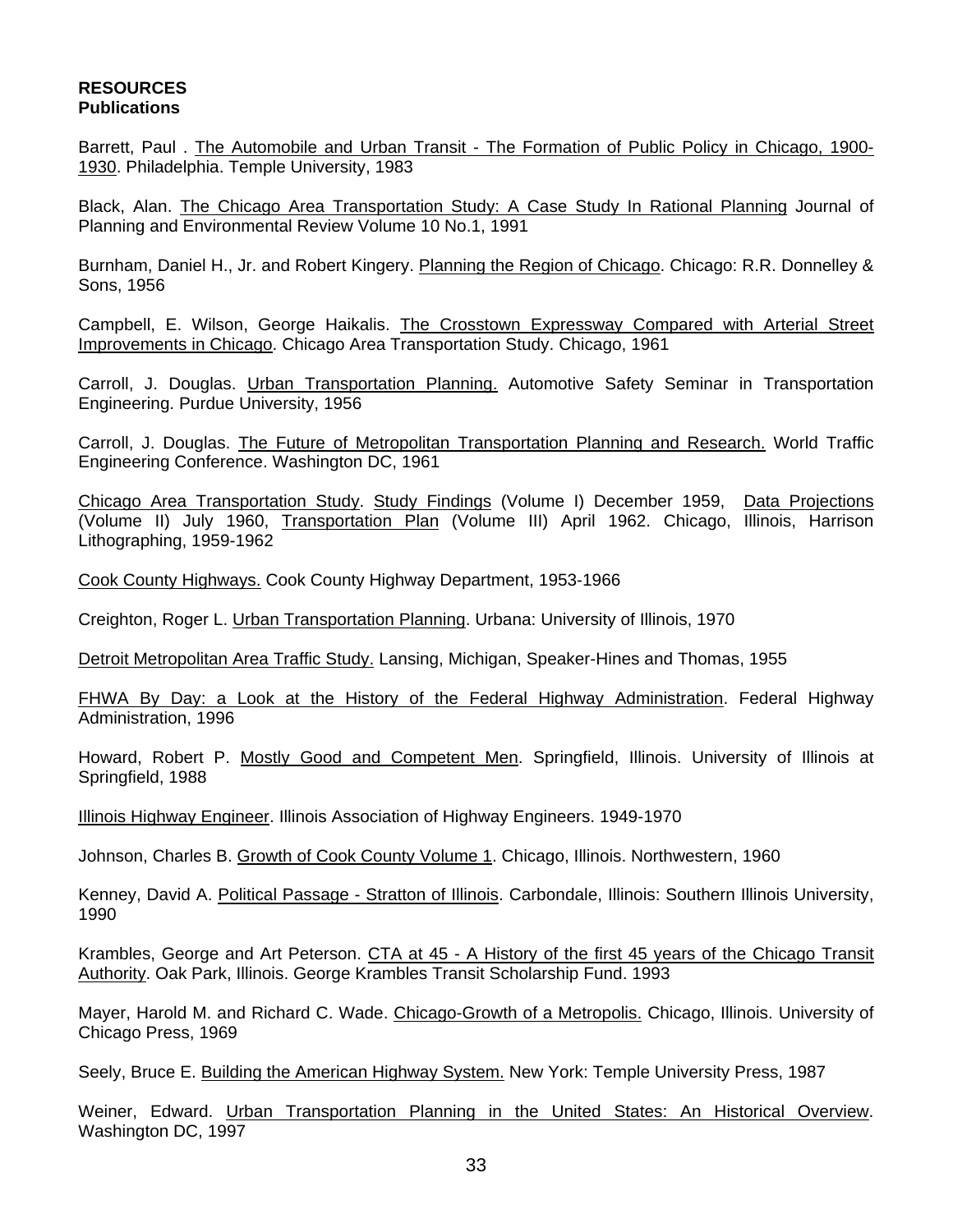#### **Other Resources**

Proceedings of the Cook County Board 1935-1962 / Cook County Highway Department and the Chicago Law Library / Chicago Illinois

Proceedings of the Chicago City Council 1935-1962 / Cook County Highway Department and the Chicago Law Library / Chicago Illinois

Proceedings of the Chicago City Council Local Transportation Committee September 9, 1954 and January 7, 1955 / Harold Washington Library / Chicago, Illinois

Illinois Blue Book / Illinois Secretary of State's Office / 1907-1956

Work Progress Report / Chicago Area Transportation Study / 1965

Wilke, Leo / Letter to J.D.Carroll at CATS to proceed with surveys / 1956

### **Interviews**

Biciunas, Aristide / Planner/ Division Director at CATS and served as Executive Director from 1972 to 2005 / Interviewed at the CATS office on September 16, 2003

Caswell, Peter / Assistant Director for Administration and Work Programming of CATS from 1956 to 1960 / Interviewed by phone from San Francisco on April 1, 2003

Creighton, Roger / Asst. Director of CATS from 1956 to 1963 / Director of the Upstate New York Transportation Studies from 1961-64 / Interviewed by phone and e-mail from Albany, New York on March 9 and 11, 2003

Guderley, George / Drainage and programming engineer for the Cook County Highway Department from 1940 to 1971 / Executive Director of the Illinois Tollway from 1972 to 1975 / Interviewed by phone and letter from Inverness, Illinois on June 16 and 18, 2003

Hartigan, Michael / Traffic Engineer III for Chicago and Chief Engineer of the Illinois DOH District 10 Expressway Section / Assistant District Engineer of DOH District 1 / Chief Engineer of the Illinois Tollway / Interviewed by phone from Oak Brook, Illinois on June 18, 2003

Jones, Mrs. Garrad / Wife of Garrad Jones who was head of graphics at CATS and Executive Director of CATS from 1968 to 1971 / Interviewed by phone from Bradenton, Florida on March 6, 2004

March, George / Traffic engineer, District Engineer of the Illinois DOH District 10 Expressway Section and District Engineer of District 10 / Interviewed in Arlington Heights, Illinois on September 24, 2003

Marston, William / Traffic Engineer with CTA / Asst City Traffic Engineer and Deputy Commissioner of the Chicago Department of Streets and Sanitation and Deputy Commissioner of the Department of City Planning / Interviewed by phone and letter from Wenona, Illinois on June 6 and 17, 2003

Nusbaum, Roger / Chief Engineer of the District 10 Expressway Section and Deputy Chief Highway Engineer of DOH / Interviewed in Riverton, Illinois on April 7, 2003 and by letter on October 6, 2004

Orzeske, John / Ran statewide vehicle cost study / Division Director of Data Collection and later Planning - retired as Deputy Director at CATS / Interviewed in Carmel, Indiana on October, 4, 2002